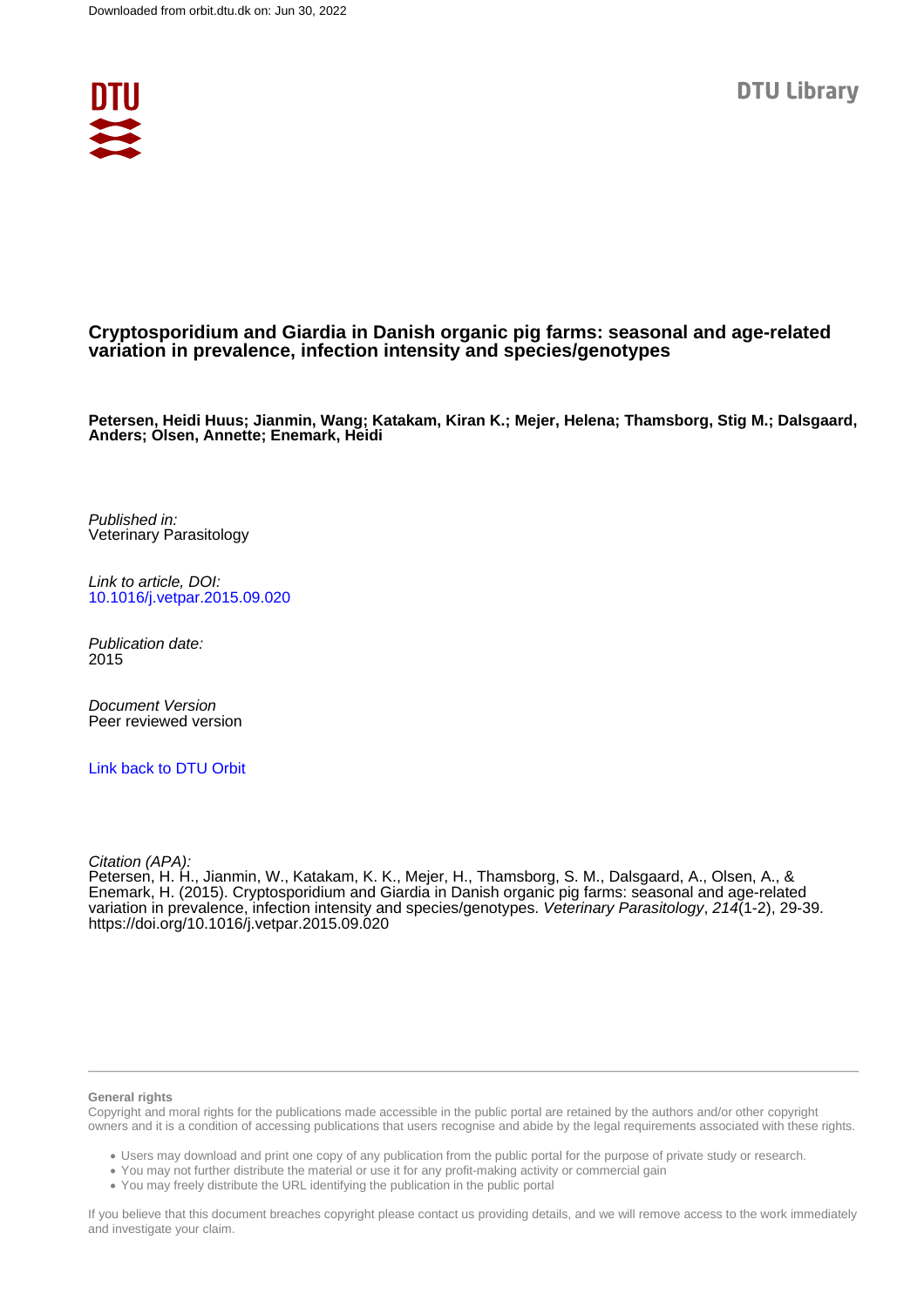## **CCEPTED MANUSCR**

# *Cryptosporidium* and *Giardia* in Danish organic pig farms: seasonal and age-related variation in prevalence, infection intensity and species/genotypes

Heidi H. Petersen<sup>1\*</sup>, Wang Jianmin<sup>2</sup>, Kiran K. Katakam<sup>1</sup>, Helena Mejer<sup>1</sup>, Stig M. Thamsborg<sup>1</sup>,

Anders Dalsgaard<sup>1</sup>, Annette Olsen<sup>1</sup>, Heidi L. Enemark<sup>3,4</sup>

- <sup>1</sup> Department of Veterinary Disease Biology, Faculty of Health and Medical Sciences, University of Copenhagen, Frederiksberg, Denmark.
- <sup>2</sup> Shenyang Agricultural University, Shen Yang, Peoples Republic of China
- <sup>3</sup> Section for Bacteriology, Pathology and Parasitology, National Veterinary Institute, Technical University of Denmark, Frederiksberg, Denmark
- 4 Section for Parasitology, Norwegian Veterinary Institute, P.O. Box 750 Sentrum, NO-0106 Oslo, Norway

### **Highlights**

- High *Cryptosporidium* and *Giardia* prevalence in organic pigs throughout the year
- Piglets predominantly hosted *C. suis,* while older pigs mainly hosted *C. scrofarum*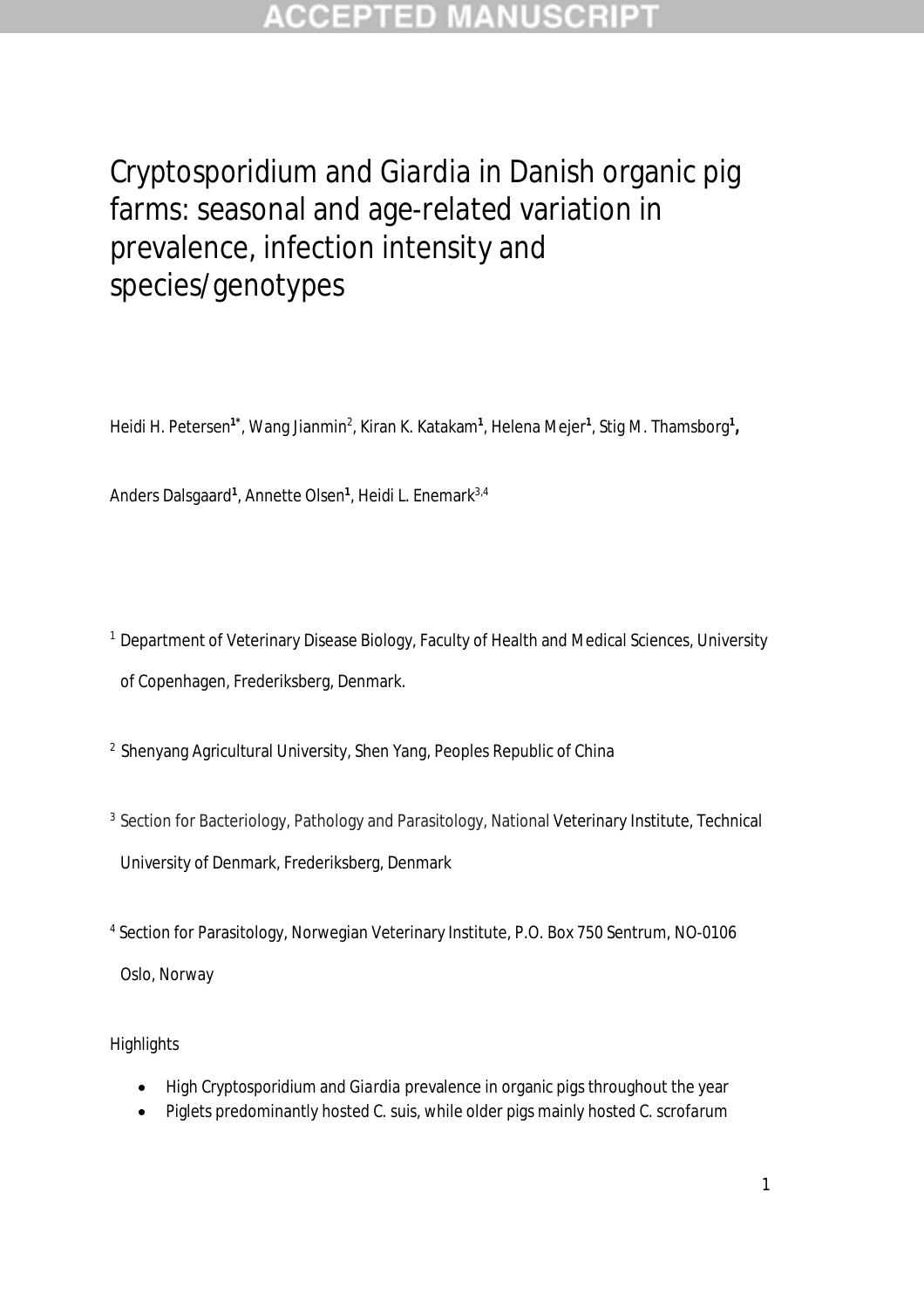- The intensity of infection was >6 x higher for *C. suis* compared to *C. scrofarum*
- *Crypto*/*Giardia* infected pigs excreted fewer oocysts compared to mono-infected pigs
- Public health risk of *Cryptosporidium/Giardia* in Danish organic pigs seems negligible

## Abstract

Although pigs are commonly infected with *Cryptosporidium* spp. and *Giardia duodenalis*, including potentially zoonotic species or genotypes, little is known about age-related infection levels, seasonal differences and genetic variation in naturally infected pigs raised in organic management systems. Therefore, the current study was conducted to assess seasonal and agerelated variations in prevalence and infection intensity of *Cryptosporidium* and *Giardia*, evaluate zoonotic potential and uncover correlations between species/genotypes, infection intensity and faecal consistency. Shedding of oocysts and cysts ((oo-)cysts) was monitored at quarterly intervals (September 2011 to June 2012) in piglets (n=152), starter pigs (n=234), fatteners (n=230) and sows (n=240) from three organic farms in Denmark. (Oo-)cysts were quantified by immunofluorescence microscopy; and 56/75 subsamples from *Cryptosporidium* infected pigs were successfully analysed by PCR amplification and partial sequencing of the small subunit (SSU) 18S rRNA and *hsp70* genes, while 13/67 *Giardia* subsamples were successfully analysed by amplification and partial sequencing of the 18S rRNA and the *gdh* genes. Altogether, *Cryptosporidium* or *Giardia* infections were observed in 40.9% (350/856) and 14.0% (120/856) of the pigs, respectively, including 8.2% (70/856) infected with both parasites. Prevalence, intensity of infections and presence of *Cryptosporidium* species varied significantly between age-groups; 53.3% piglets, 72.2% starter pigs, 40.4% fatteners and 2.9% sows were infected with *Cryptosporidium*, whereas 2.0% piglets, 27.4% starter pigs, 17.8% fatteners and 5.0% sows were infected with *Giardia.* The overall prevalence was stable throughout the year, except for dual-infections that were more prevalent in September and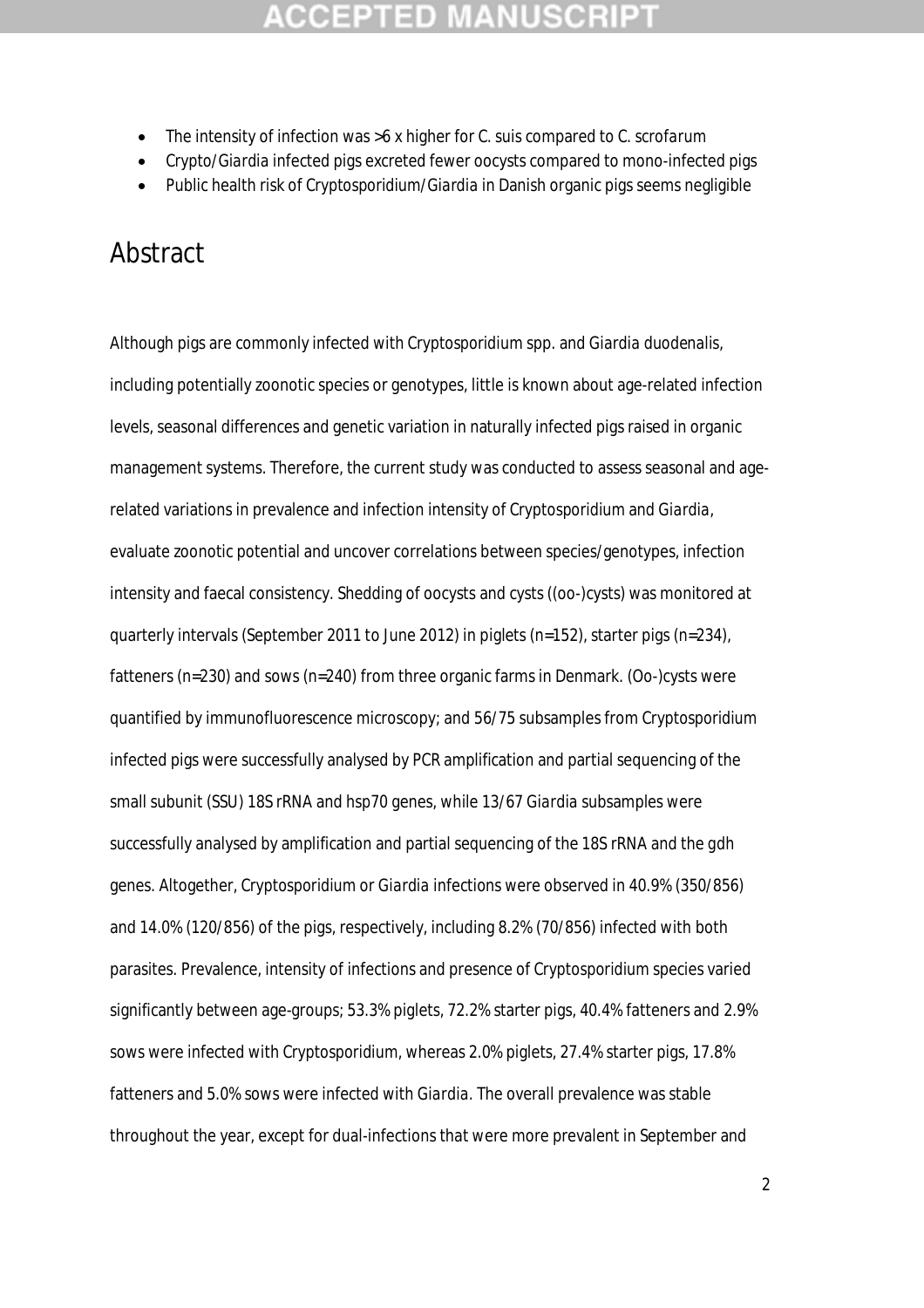## **CEPTED**

December (p<0.05). The infection intensity was age-related for both parasites, and dualinfected pigs tended to excrete lower levels of oocysts compared to pigs harbouring only *Cryptosporidium*. Likewise, pigs infected with *C. scrofarum* excreted fewer oocysts (mean CPG: 54,848±194,508 CI: 9085–118,781) compared to pigs infected with *C. suis* (mean OPG: 351,035±351,035 CI: 67,953–634,117). No correlation between faecal consistency and (oo- )cyst excretion levels was observed.

Of the successfully genotyped isolates, 38/56 (67.9%) were *C. scrofarum* and 18/56 (32.1%) were *C. suis*, while the livestock specific *G. duodenalis* Assemblage E was detected in 11/13 (84.6%) isolates and the potentially zoonotic Assemblage A was identified in 2/13 (15.4%) isolates. Piglets exclusively hosted *C. suis,* with one exception*,* while starter pigs and fatteners predominantly hosted *C. scrofarum.* As organic pigs are partly reared outdoors, environmental contamination with *Cryptosporidium* and *Giardia* is inevitable. Nevertheless, the present data indicate that the potential public health risk associated with both of these parasites in Danish organic pig production seems to be negligible.

Keywords: *Cryptosporidium; Giardia duodenalis*; organic pigs; prevalence; molecular typing.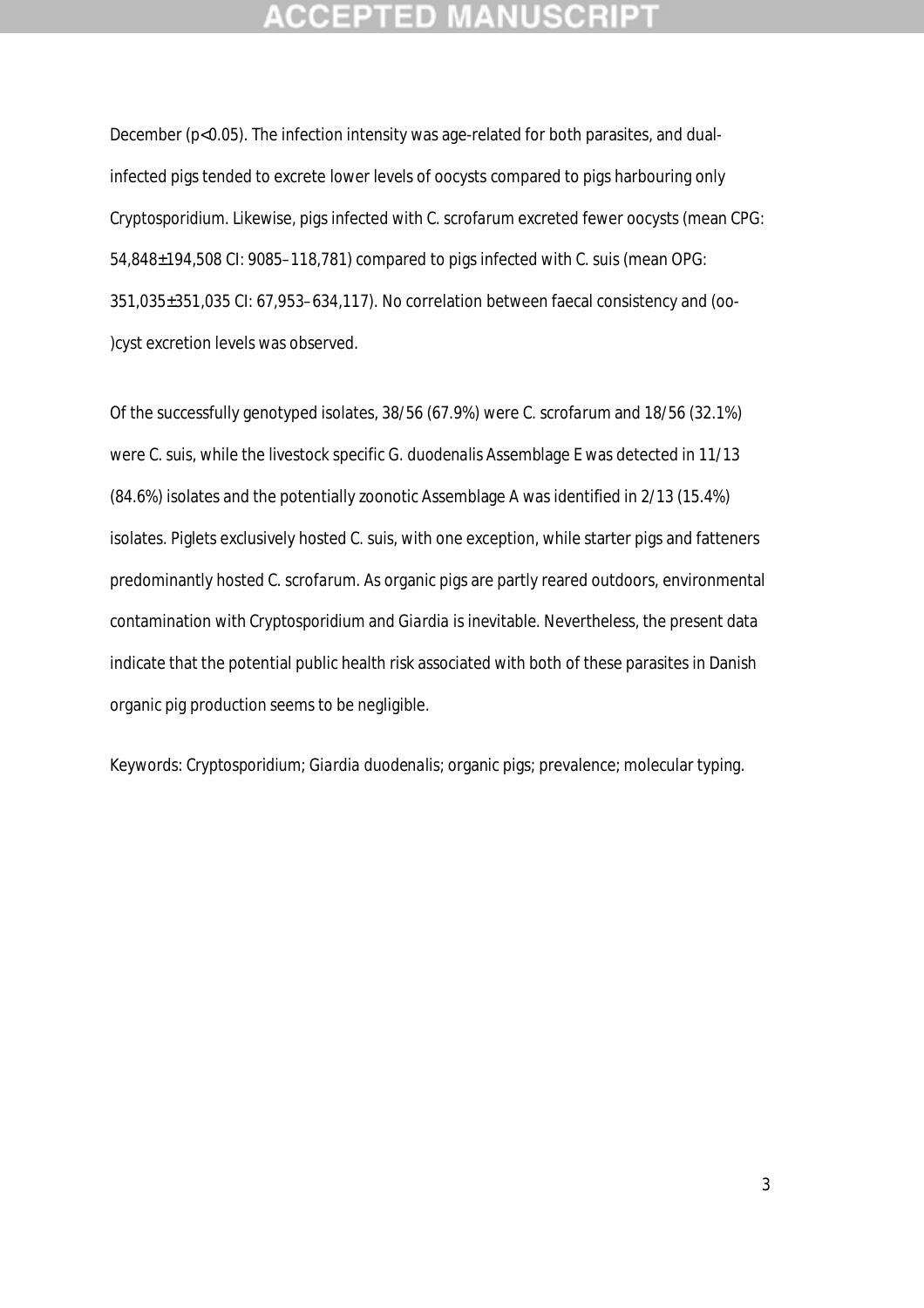## **CEPTED**

## 1. Introduction

Protozoan parasites belonging to the genera *Cryptosporidium* and *Giardia* are prevalent in a variety of animal species, including cattle, pigs and humans (Current and Garcia, 1991; Maddox-Hyttel *et al.*, 2006). Both parasites can cause severe symptoms, primarily diarrhoea, e.g. in young calves and humans. In addition, giardiasis is known to induce chronic malnutrition and growth retardation with subsequent risk of impaired cognitive function in humans (Berkman *et al*., 2002). Moreover, post-giardiasis complications such as fatigue and abdominal symptoms years after infection have been observed (Morch *et al*., 2009, 2013; Naess *et al*., 2012). Natural porcine infections with either of the parasites are typically asymptomatic (Quilez *et al*., 1996; Maddox-Hyttel *et al*., 2006; Kváč *et al*., 2009a; Nemejc *et al*., 2013; Zhang *et al*., 2013), whilst watery diarrhoea, anorexia and increased mortality have been described in piglets experimentally infected with *C. parvum* (Tzipori *et al.,* 1982; Enemark *et al.,* 2003).

Both parasites can be transmitted directly through contact with infected individuals or indirectly by consumption of faeces contaminated food or water (Meinhardt *et al*., 1996; Fayer, 2004). Livestock, in particular cattle, has been implicated as a major source of surface water contamination with *Cryptosporidium* and *Giardia* (oo-)cysts (Bodley-Tickell *et al*., 2002; Thurston-Enriquez *et al.,* 2005). Moreover, *Cryptosporidium* contamination of water sources through surface run-off from faeces deposited on agricultural land has repeatedly been documented (Tate *et al*., 2000; Davies *et al*., 2004; Thurston-Enriquez *et al*., 2005). In addition, Petersen *et al*. (2012) demonstrated that *C. parvum* oocysts present in pig slurry applied to soil can leach and potentially contaminate groundwater. Cryptosporidiosis and giardiasis are widespread and debilitating diseases in calves, and cattle often host the zoonotic *C. parvum* and to a lesser degree also *G. duodenalis* Assemblage A. Thus, cattle have frequently been the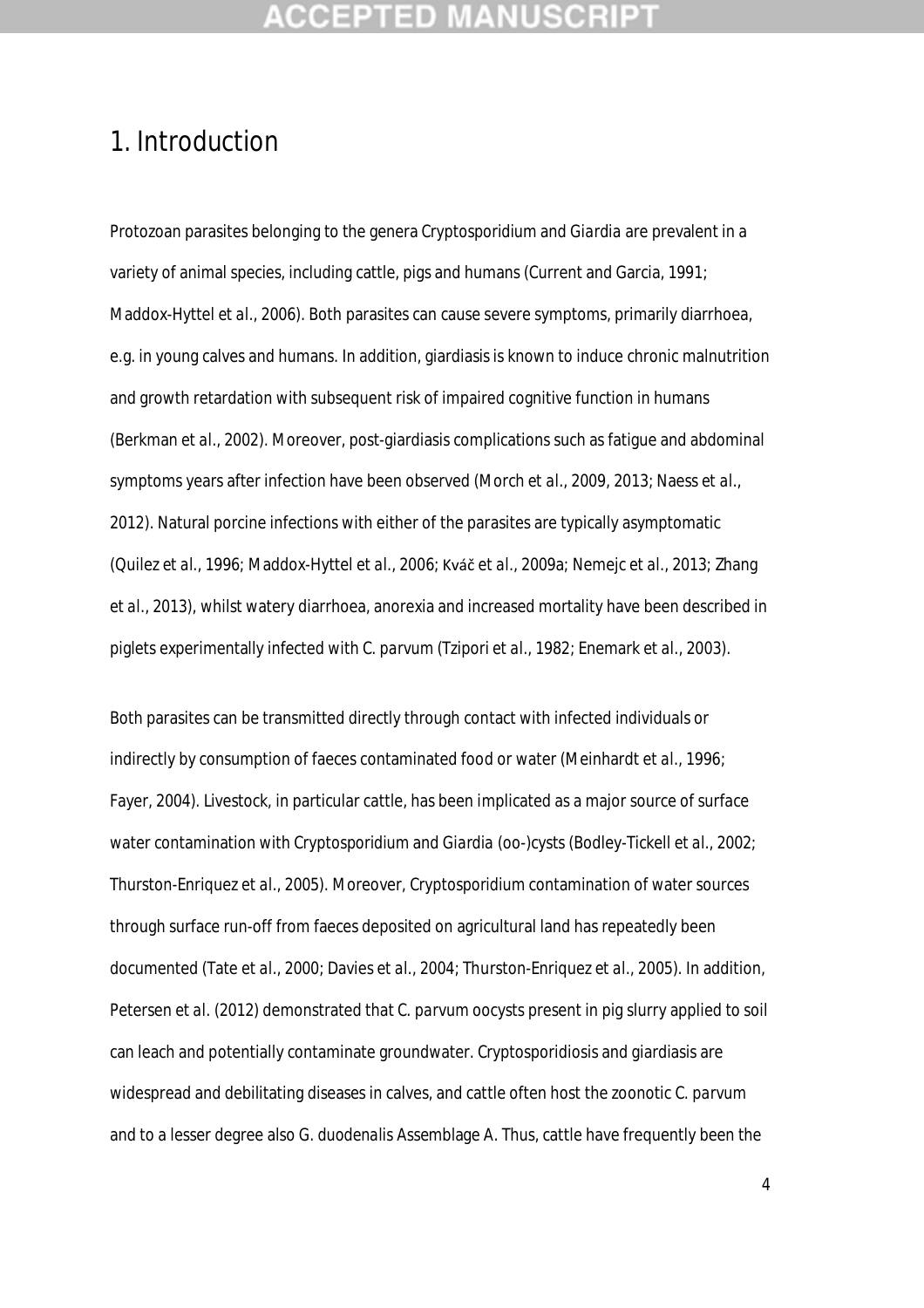subject of *Cryptosporidium* and *Giardia* surveys (Appelbee *et al.,* 2003; Maddox-Hyttel *et al*., 2006; Silverlås *et al*., 2013). The opposite applies for pigs, where cryptosporidiosis and giardiasis generally have been disregarded. Additionally, pigs are mostly reported to host *C. suis* and *C. scrofarum* (Ryan *et al*., 2003; Langkjaer *et al*., 2007; Yin J.H. *et al*., 2013; Nemejc *et al*., 2013; Nguyen *et al*., 2013; Zhang *et al*., 2013), that are considered relatively host specific; and *G. duodenalis* Assemblage E (Langkjaer *et al*., 2007; Armson *et al*., 2009; Sprong *et al*., 2009), which is restricted to livestock. Recently, the awareness of porcine infections with these protozoan parasites has, nevertheless, increased worldwide. This has led to occasional observations of the zoonotic *C. parvum* and *G. duodenalis* Assemblage A in pigs (Xiao *et al*., 2006; Leoni *et al*., 2006; Langkjaer *et al*., 2007; Armson *et al*., 2009 Kváč *et al*., 2009b), as well as *C. andersoni* (Hsu *et al*., 2008)*, C. muris* (Zintl *et al*., 2007), *C. tyzzeri* (Budu-Amoako *et al*., 2012)*, G. duodenalis* Assemblage C, D, E and F (Langkjaer *et al*., 2007; Armson *et al*., 2009; Minetti *et al*., 2014), all of which have been documented sporadically in humans (Leoni *et al*., 2006; Sprong *et al*., 2009; Raskova *et al*., 2013). However, none of these studies provided a comprehensive description of seasonal and age-related differences in prevalence or genetic variation of *Cryptosporidium* and *Giardia* in outdoor reared pigs. Detailed knowledge of potential zoonotic transmission is furthermore hampered because only few studies in pigs have characterised specimens by sequence analysis of molecular markers (Spong *et al*., 2009).

As pigs have the capability to excrete extremely high numbers of oocysts and cysts per gram of faeces (OPG and CPG) (Fayer *et al*., 2006; Maddox-Hyttel *et al*., 2006), fertilisation of agricultural land with slurry or faecal deposition directly on the ground from infected freerange pigs can eventually be a source of human waterborne cryptosporidiosis and giardiasis. Organic pigs, contrary to conventionally reared pigs, have access to outdoor areas throughout most of their lives. Therefore, this study was conducted to: 1) assess seasonal- and age-related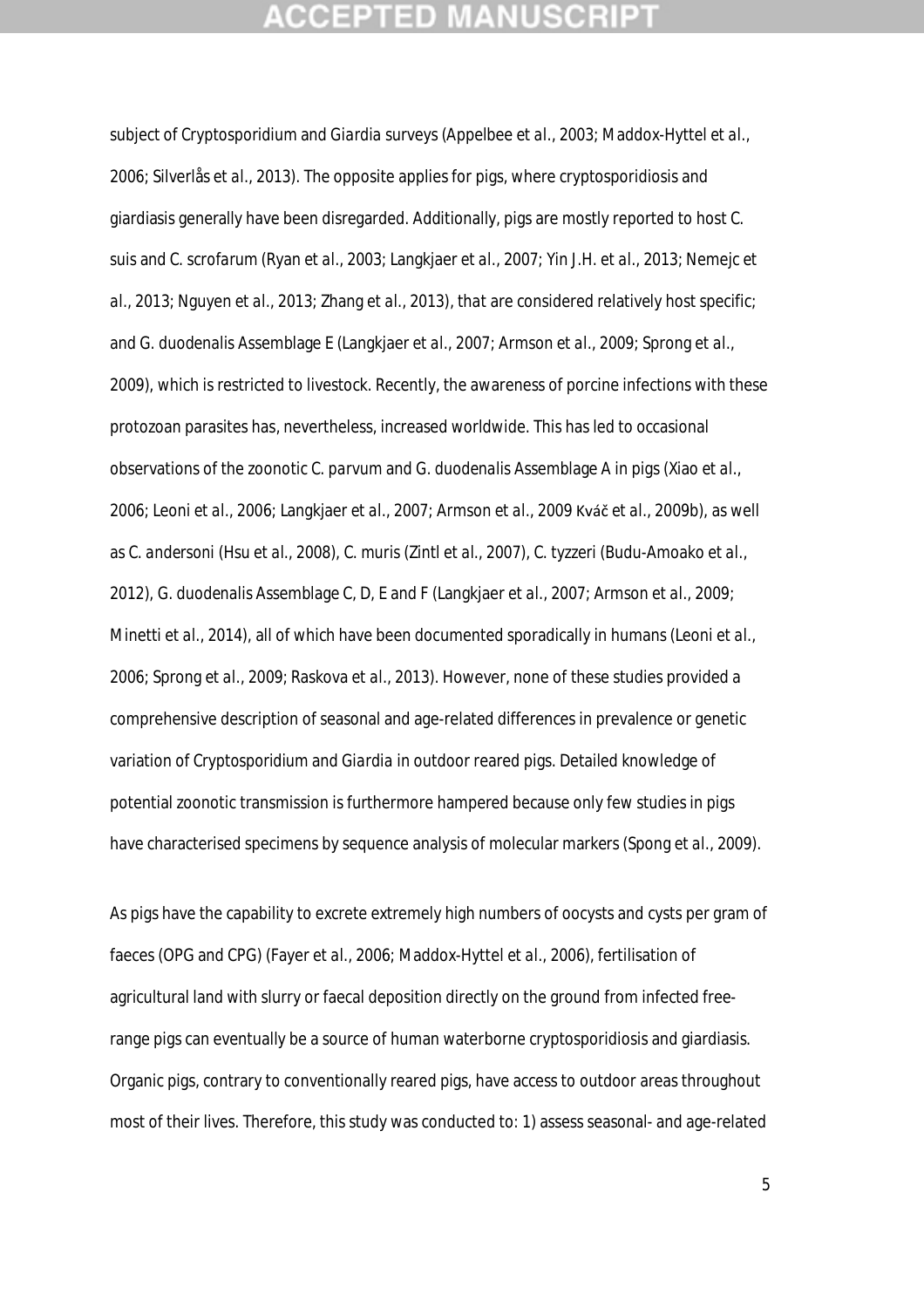## :CEPTED MA

variations in prevalence and infection intensity of *Cryptosporidium* and *Giardia* in organic pig farms, 2) to evaluate the zoonotic potential of these infections through DNA sequence analyses, and 3) to uncover any correlation between species/genotypes hosted by the pigs, infection intensity and faecal consistency in the pigs.

## 2. Material and methods

### **2.1 Study farms**

Three commercial Danish organic pig farms with laboratory confirmed *Cryptosporidium* and *Giardia* infections were selected for the study based on the owner's willingness to participate. The farms were visited at quarterly intervals from September 2011 to June 2012. In all farms, piglets were born outdoor on farrowing pastures and weaned at seven to nine weeks of age. The farrowing pastures were subdivided into smaller paddocks, with one to five sows separated by a single electrical wire; in practice, allowing the piglets free access to the entire area. Post-weaning, the starter pigs were housed indoor in concrete pens with access to a partially roofed outdoor area. Moreover, all weaned pigs were provided with straw bedding up to 25 cm deep.

On farm 1, weaned pigs from several sows were randomly allocated into pens accommodating 20–25 pigs. At 35 kg (≈ 15 weeks of age) the group was split in two, and half of the pigs were relocated to a new pen. The stable was partly roofed with no clear distinction between indoor and outdoor areas. Bedding was deepest underneath the roofed part of the stable and gradually decreased towards the open part where the floor was partially slatted. On farm 2 and 3, starter pigs and fatteners were kept in separate, fully roofed units with separate outdoor runs and separate feeding areas.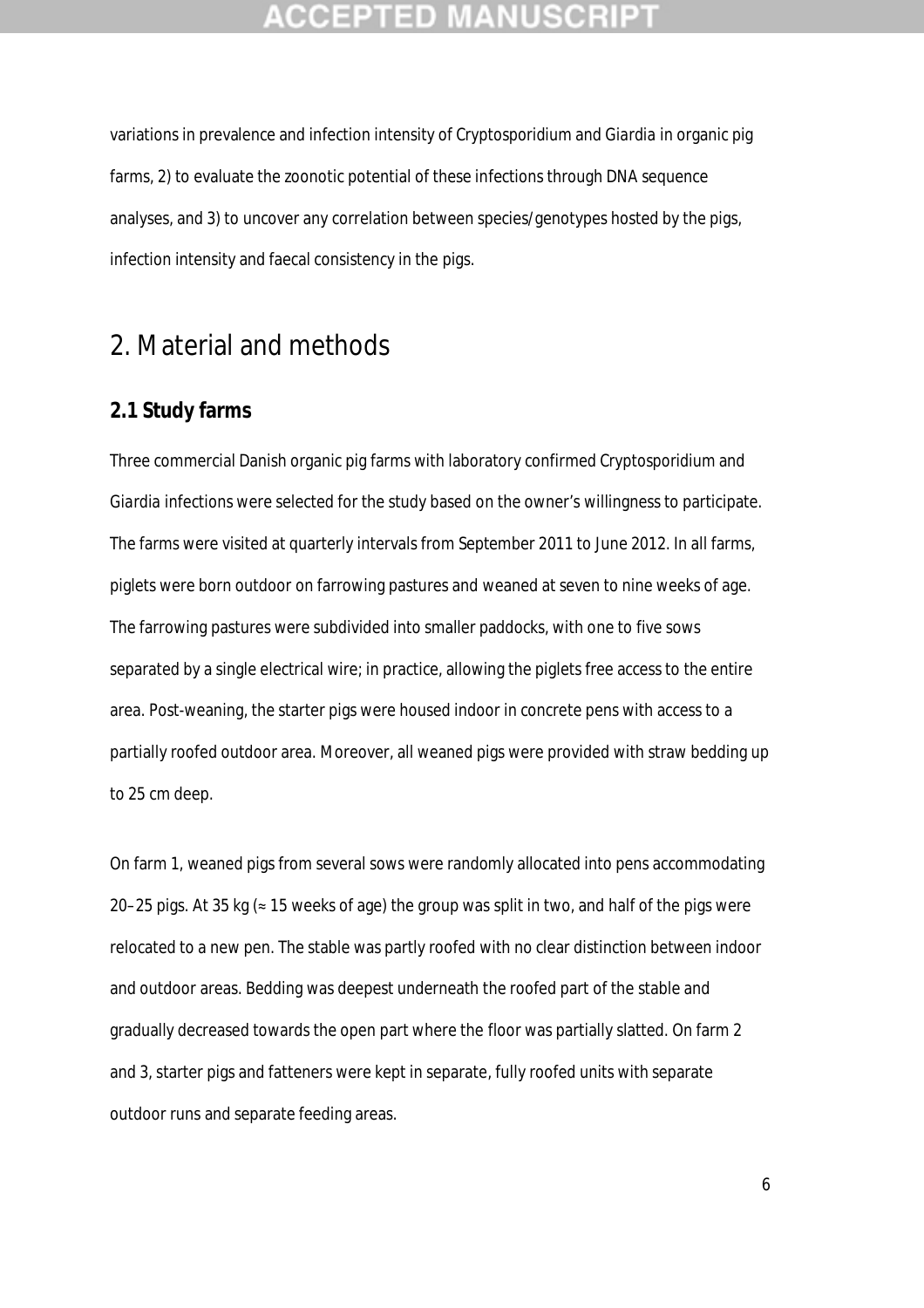## CEPTED)

### **2.2 Sample collection**

Individual faecal samples were collected rectally at quarterly intervals from September 2011 to June 2012. At each visit, we aimed at taking 20 samples from sows (10 pregnant and 10 lactating), fatteners (80–100 kg) and starter pigs (20–30 kg corresponding to 9–14 weeks of age), respectively. In addition, samples were collected immediately after defecation from 9–19 suckling piglets (≤7 weeks) in the farrowing paddocks. The samples were transported on ice to the laboratory and stored at 5°C until processing.

### **2.3 Faecal examination**

Faecal consistency was assessed on a scale from one to five (1: normal; 2: soft, 3: liquid; 4: watery; 5: watery with blood and/or intestinal tissue). *Giardia* cysts and *Cryptosporidium* oocysts ((oo-)cysts) were isolated and enumerated as previously described by Maddox-Hyttel *et al*. (2006). Briefly, 1 g faeces was suspended by vortexing in 3.5 mL 0.01% Tween 20 and filtered through multilayered 20-thread gauze (a  $5 \text{ cm} \times 5 \text{ cm}$  piece placed in a 10 mL syringe and held in place by a piece of wire). Another 3.5 mL 0.01% Tween 20 was added and the fluid pressed through the gauze with the syringe piston. The filtrate was under layered with 3.5 mL flotation fluid (saturated saline with glucose (50 g in 100 mL) diluted 1:1 with MQ water (final specific gravity = 1.13 g mL<sup>-1</sup>) and centrifuged at 53  $\times$  *g* for 3 min. The supernatant was transferred to a clean tube and washed three times using MQ water and subsequently centrifuged at 1540 × *g* for 10 min to obtain a final sample volume of 2 mL. For each sample, a 10 μL subsample was placed in a well on a 3-well Teflon printed diagnostic slide (Immuno-Cell Int., Belgium) with 10 μL MQ water already added to the well. The slide was air-dried overnight, fixed with acetone and left to dry for 5 min before adding 25 μL of anti-*Giardia*/ and anti-*Cryptosporidium* fluorescein isothiocyanate (FITC)-labelled antibody mix (Crypto/*Giardia*-CEL IF, Cellabs, Australia) according to the manufacturer's instructions. The (oo-)cysts were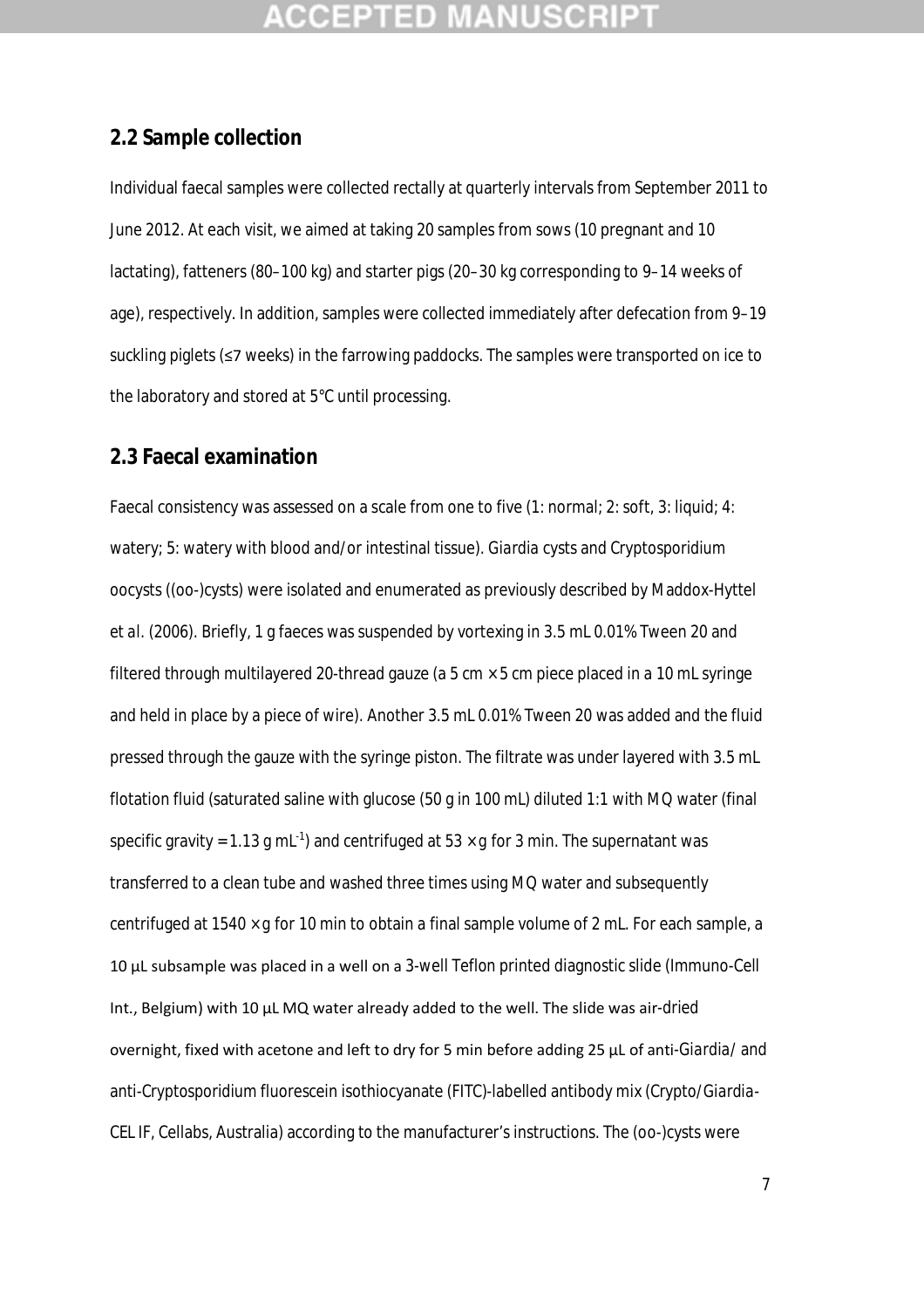## :СЕРТЕD М

quantified by epifluorescence microscopy at 200× or 400× magnification and expressed as oocysts or cysts per g (OPG, CPG). The theoretical detection limit was 200 (oo-)cyst per gram of faeces corresponding to (oo-)cysts counted in 10 μL of an initial 2 mL of processed suspension.

### **2.4 Molecular and phylogenetic analyses**

Purified (oo-)cysts were stored at 5°C for approximately one year prior to DNA extraction using a QIAamp® DNA Stool Mini Kit (QIAGEN GmnH, Hilden, Germany) according to the manufacturer's directions, except that the lysis temperature was increased to 95°C, and the DNA was eluted with only 100 µl Buffer AE, and subsequently stored at -20°C.

When possible, samples from the two pigs containing the highest OPG and CPG were selected for molecular and phylogenetic analyses from each farm, age-group and season. Furthermore, all samples from pigs with CPG≥1000 were selected (*n*=32). Thus, for some groups at particular time points, faeces from more than two animals were included in the molecular analyses. Partial nucleotide sequences of the *Cryptosporidium* isolates were obtained by polymerase chain reaction (PCR) and subsequent sequencing of the small subunit ribosomal RNA gene (18S SSU rDNA locus) and the heat shock protein (*hsp) 70* gene, whereas molecular typing of *G. duodenalis* was performed by PCR and partial sequencing of the 18S rRNA and the glutamate dehydrogenase (*gdh*) genes (Langkjaer *et al*., 2007).

PCR products were purified either directly from the PCR reaction, or following electrophoresis and extraction of specific DNA fragments from the agarose gel using the High Pure PCR Product Purification Kit (Roche Diagnostics Gmbh, Mannheim, Germany). The purified PCR products were sequenced in both directions on an ABI 3130-4 Genetic Analyzer (Applied Biosystems, Europe BV, Danish branch in Nærum, DK) using Big Dye1 Terminator V3.1 cycle sequencing kit (Applied Biosystems). Alignment of selected representative fragments (one for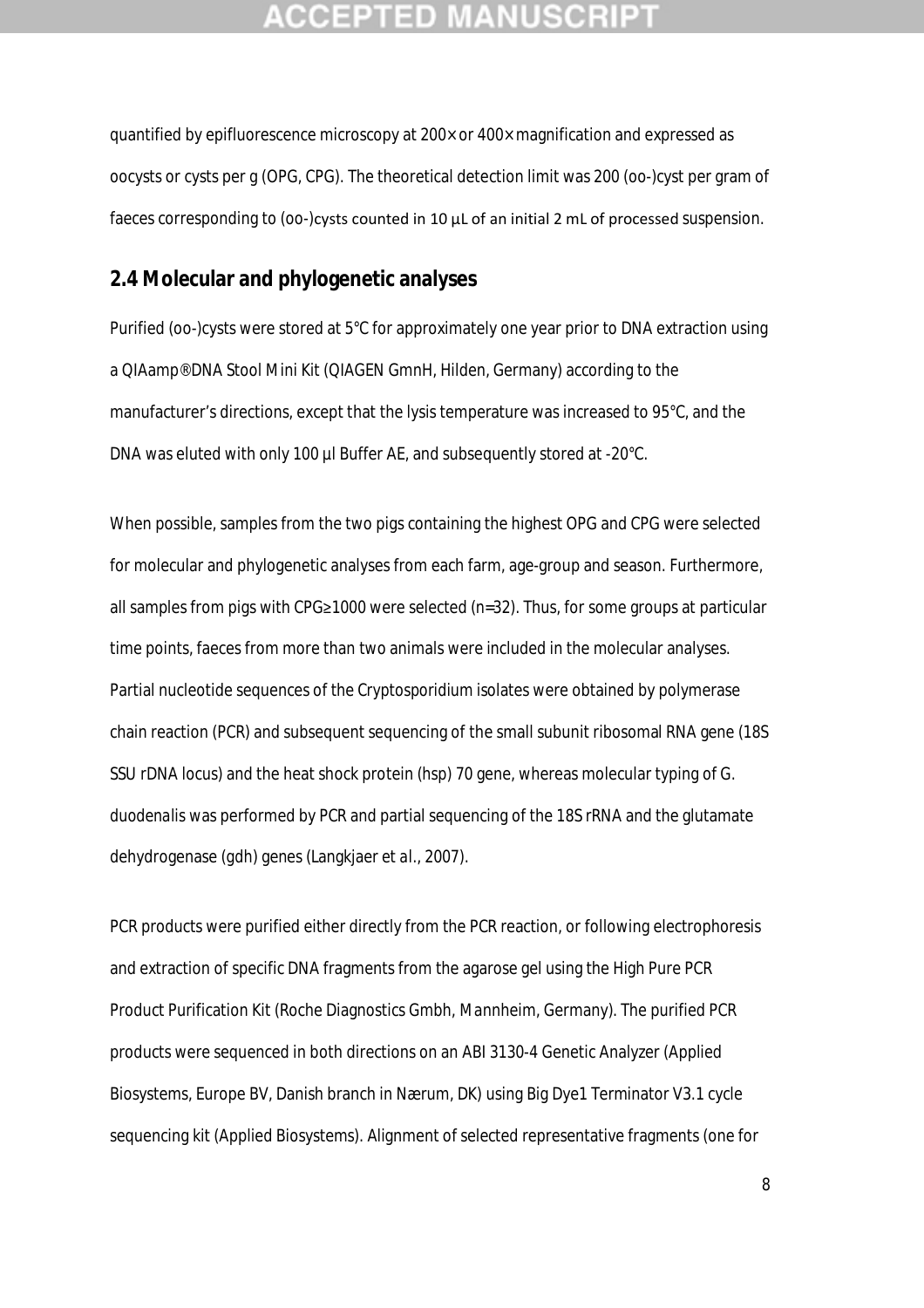## **CEPTED M:**

each species and each molecular marker) and reference sequences from GenBank were made with Clustal W using the software MEGA6 (Tamura *et al*., 2013). Phylogenetic relationships were determined by neighbour joining analyses using 1000 bootstrap replicates, and the evolutionary distances were computed using the Jukes-Cantor method. In addition, the average evolutionary divergence over sequence pairs was determined for each of the gene fragments to estimate the number of nucleotide substitutions per site from averaging over all sequence pairs within each species (Tamura *et al*., 2013).

### **2.5 Statistical analyses**

Mono-infection with *Cryptosporidium* or *Giardia* and dual infection with both parasites were binary response variables, and differences between age-groups, farms and sampling seasons were evaluated using a logistic regression model allowing findings from the same farm to be correlated. The model was estimated using restricted pseudo-likelihood estimation (SAS Glimmix procedure).

The OPG were ln (x) transformed, while CPG were square root transformed to ensure a normally distributed interval dependent variable. The differences in OPG means between mono/dual infected pigs and age-groups were analysed by linear regression to test whether the mean number of (oo-)cysts excreted per pig differed by age-group, mono/dual infection or if there was any interaction between these. The normality assumption was validated by quantile-quantile plots and Shapiro–Wilk test, and variance homogeneity was validated by residual plot. Thereafter, the non-significant effects were removed by stepwise backward model reduction on a 5% significance level. The final model for excreted oocysts (OPG) included farm number, season and age-group as fixed factors. The differences in CPG were square root transformed and analysed using a generalized linear regression model assuming a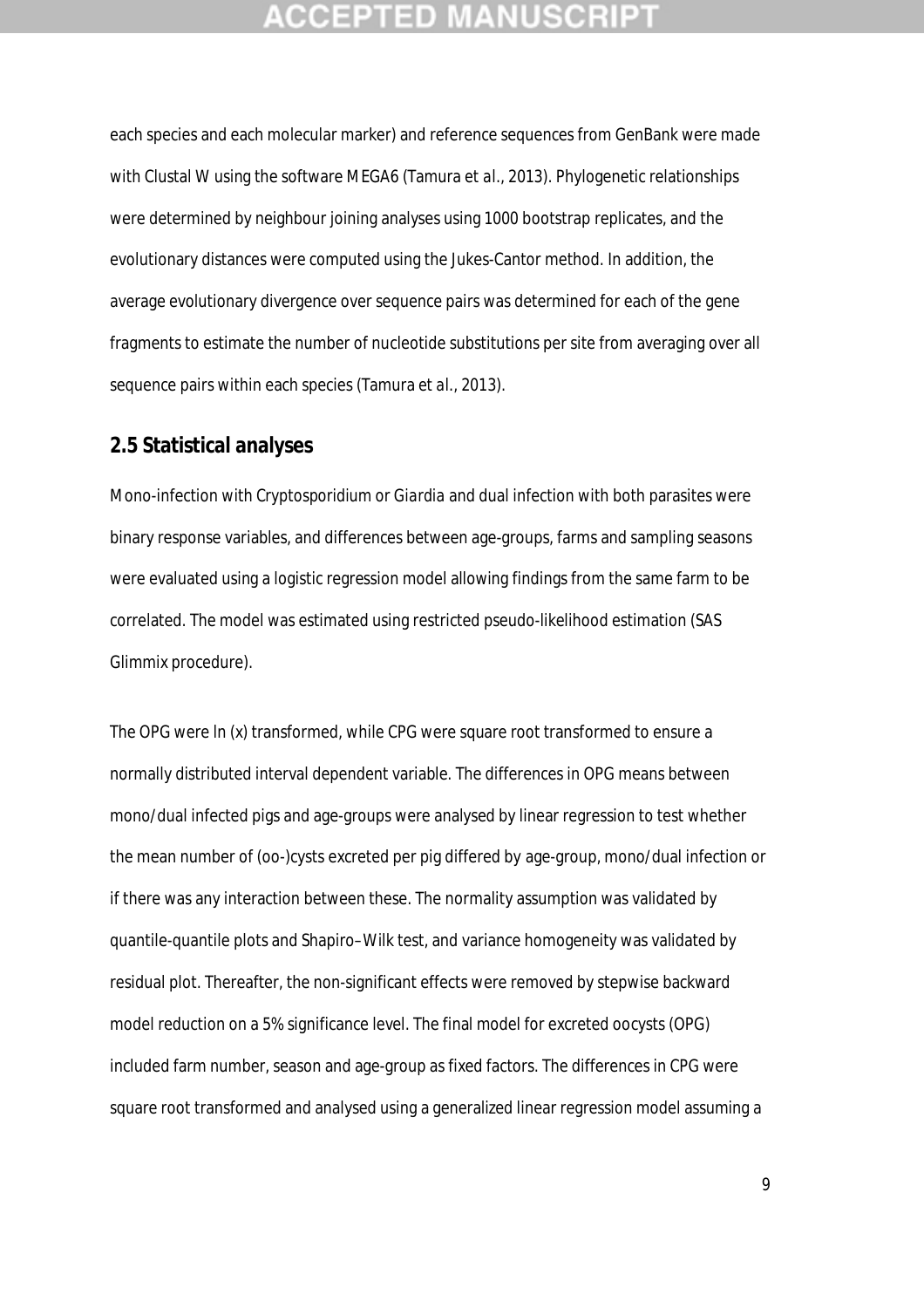## **CCEPTED MAN**

gamma error distribution and an inverse link function. The distributional assumptions were validated by inspecting the residual distribution. One extreme CPG value was omitted from the analysis. All mean data  $\pm$  standard deviation (S.D.) are stated as arithmetic means calculated from the raw non-transformed data. All statistical analyses were done in SAS, version 9.3 (SAS institute Inc., Cary, NC).

The *Cryptosporidium* spp., *C. suis* or *C. scrofarum*, were a binary response variable, and differences between age-groups, farms and sampling seasons were evaluated using a logistic regression model allowing findings from the same farm to be correlated. The model was estimated using restricted pseudo-likelihood estimation (SAS Glimmix procedure).

## 3. Results

### **3.1 Prevalence**

Faecal samples were collected from 240 sows, 230 fatteners, 234 starter pigs and 152 piglets, yielding a total of 856 samples. Based on microscopical examination, 46.7% (400/856) of the sampled pigs tested positive for *Cryptosporidium, Giardia* or both parasites. Of these, 40.9% (350/856) were infected with *Cryptosporidium* and 14.0% (120/856) with *Giardia.* Of the *Cryptosporidium*-positive pigs, 20.0% were dual-infected with *Giardia*, while 58.3% of the *Giardia*-positive pigs were concomitantly infected with *Cryptosporidium*, corresponding to a total of 8.2% (70/856) dual-infected pigs. The theoretical expected prevalence of dualinfections was 5.7% (0.409 × 0.140). Pigs infected with *Giardia* thus had an increased relative risk of being concomitantly infected with *Cryptosporidium* (relative risk= 2.02; CI 1.45–2.83; p<0.0001) and vice versa (relative risk= 1.53; CI 1.28–1.83; p<0.0001).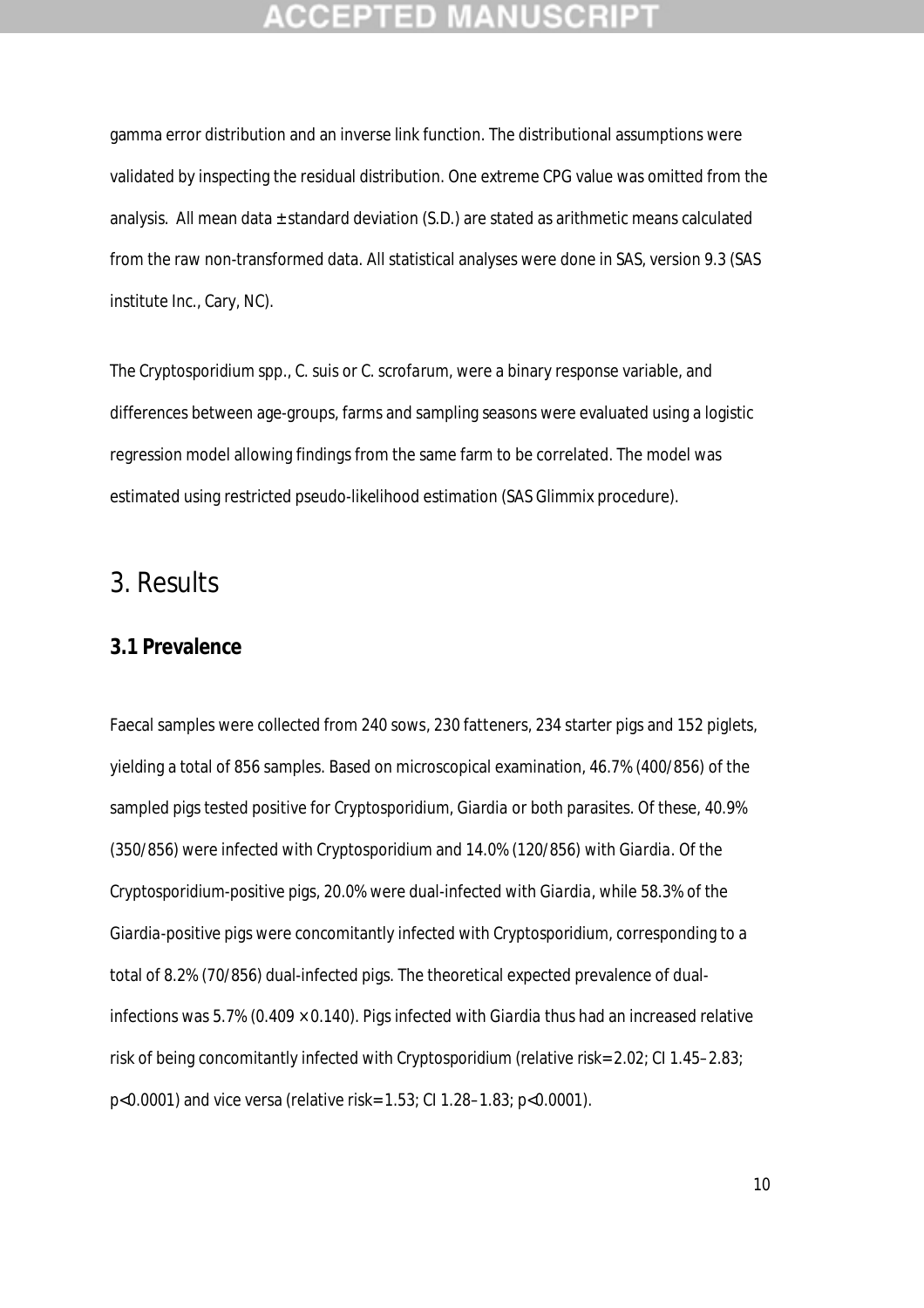## **CCEPTED MAN**

The prevalence of *Cryptosporidium* infections was significantly age-related both on study level (p=0.0002) and within each farm (p<0.05) (Table 1). Infections were markedly more prevalent in starter pigs (72.2%) compared to any other age-group (p<0.0001) and least prevalent in sows (2.9%). Likewise, the overall prevalence of *Giardia* was significantly age-related (p=0.0017) with higher prevalence in starter pigs (27.4%)and lower prevalence in piglets (2.0%) compared to other age -groups. Yet, the prevalence of *Giardia* mono-infections was similar in starter pigs (7.3%), fatteners (9.6%) and sows (4.6%), whereas no piglets (0.0%) were monoinfected with this parasite (Table 1). In agreement with the overall high prevalences observed in starter pigs, dual-infections were significantly (p<0.0001) more prevalent in this age-group (20.1%) compared to any other age-group.

Generally, the prevalences of both parasites were unaffected by season at study level and within each farm and age-group. Yet, fatteners and starter pigs tended to have more *Giardia* infections during autumn and winter, and dual-infections were more prevalent in September and December (p<0.05).

### **3.2 Oocyst and cyst excretion levels**

In general, regardless of age, farm, season and species, *Cryptosporidium* were excreted at considerably higher levels compared to *Giardia*. The intensity of infection ranged 200– 10,551,200 OPG with a mean of 99,062 ± 35,151 OPG and median of 2100 OPG for *Cryptosporidium* infected pigs, and  $200-21,400$  CPG with a mean of  $1,285 \pm 261$  CPG and median of 400 CPG for *Giardia* infected pigs. In addition, the excretion levels of *Cryptosporidium* were markedly lower for dual-infected pigs (all ages) compared to monoinfected pigs (all ages) (mean  $\pm$  S.E., and median, dual-infected: 11,157  $\pm$  3,776 OPG and 1,600 OPG; mono-infected: 121,038 ± 43,846 OPG and 2200 OPG), although not statistically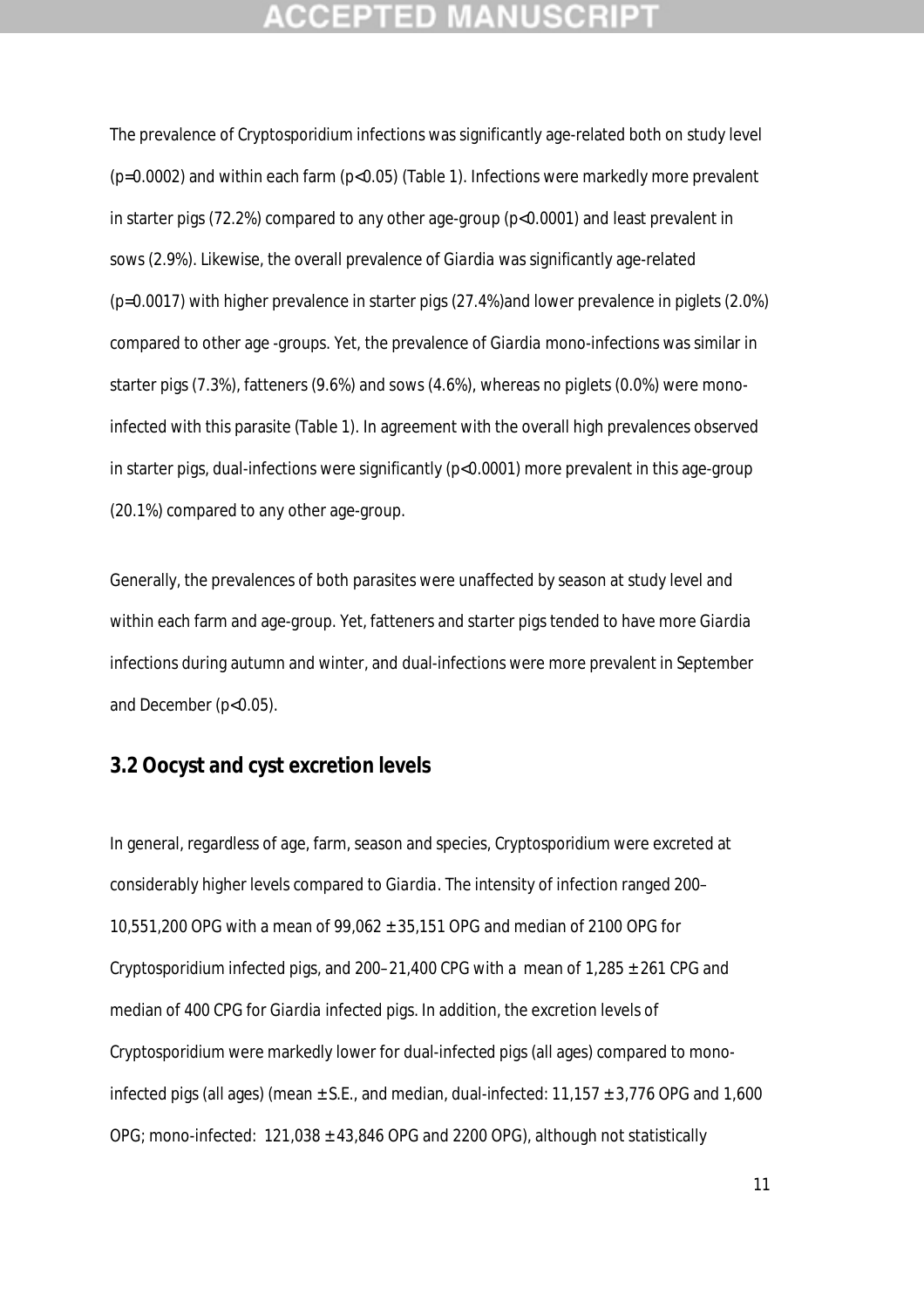## **CEPTED**

significant (p>0.05). Moreover, only 1.4% of the dual-infected pigs (all ages) excreted  $10^4$ – $10^5$ OPG while the corresponding number was 8.6% for *Cryptosporidium* mono-infected pigs (all ages), and with one exception (a dual-infected piglet), excretion levels  $>10^5$  OPG were only observed in *Cryptosporidium* mono-infected piglets. Moreover, only three of 152 (4.3%) piglets were dual infected, while 78 out of 152 (51.3%) were mono-infected with *Cryptosporidium*.

At all four sampling seasons, some pigs did not excrete detectable numbers of (oo-)cysts, while others excreted extreme quantities. The average excretion levels for each age-group are presented in Figure 1, demonstrating an age-related excretion pattern, where the infection intensity decreased with increasing age. Piglets excreted, on average, 1,177 times more OPG and 8 times more CPG than sows. Infection intensity was independent of season and farm.

Mean oocyst excretion for *C. suis* infected pigs was 351,035 OPG (range: 2.4 x 10<sup>3</sup> -1.6 x 10<sup>6</sup>; S.D. 351,035; 95% CI: 67953–634117) while pigs infected with *C. scrofarum* excreted 54,848 OPG (range: 0.6 x 10<sup>3</sup> - 1.2 x 10<sup>6</sup>; S.D. 194,508: 95% CI: -9085-118781). The average excretion levels of *C. suis* and *C. scrofarum* are presented for each age-group in Table 2.Scouring animals (faecal scores ≥ 3) were not detected among the sampled animals and infection intensity was unrelated to faeces consistency (p>0.05).

### **3.2 Molecular characterization of** *Cryptosporidium* **and** *Giardia*

Of the 350 *Cryptosporidium* positive samples, we attempted to analyse 75 samples by partial sequencing of the 18S rDNA locus and the *hsp70* gene; 55 samples from *Cryptosporidium*  mono-infected pigs and 20 samples from dual-infected pigs. Of these, 40 samples from monoinfected pigs and 16 from dual-infected pigs were successfully sequenced revealing 38 (67.9%) *C. scrofarum* and 18 (30.9%) *C. suis*. Of the 16 successfully sequenced samples from dual-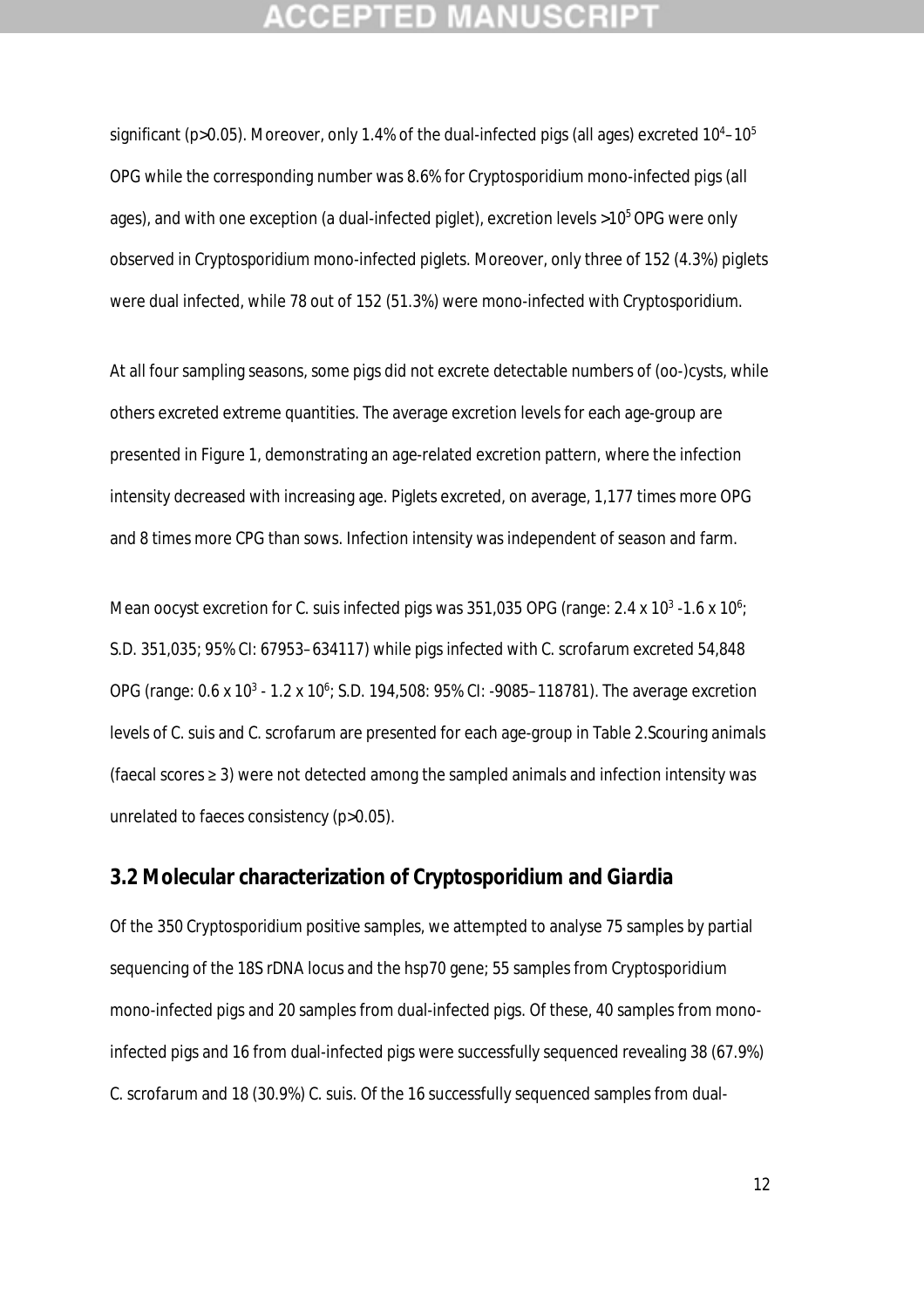## **CEPTED**

infected pigs, 14 were *C. scrofarum* and two were *C. suis*. Seasonal- and age-related prevalences of *Cryptosporidium* species on the three farms are presented in Table 3.

The *Cryptosporidium* species infecting the pigs was determined by age. Piglets hosted exclusively *C. suis* (except for one piglet infected with *C. scrofarum*), while starter pigs and fatteners were infected with *C. suis* as well as *C. scrofarum;* the latter species occurring most frequently. Species distribution appeared unaffected by season or farms. The sows excreted few oocysts (below 1,000 OPG), and no typing results could be obtained from this age-group. Both *C. suis* and *C. scrofarum* were detected on all three farms during all seasons.

For those *Cryptosporidium* isolates where typing results were obtained with both molecular markers (n=35), the results were consistent. Phylogenetic analyses of the *Cryptosporidium* 18S rDNA (Fig. 2) and *hsp70* gene sequences (Fig. 3) were largely consistent, and the sequences were 95-100% identical to those previously published for porcine isolates of *C. suis* and *C. scrofarum* from GenBank. Estimates of the number of base substitutions per site from averaging over all sequence pairs within each group involved 44 18S rDNA nucleotide sequences (13 *C. suis*, 31 *C. scrofarum*) with a total of 476 base pairs in the final dataset, and 47 *hsp70* sequences (13 *C. suis*, 34 C. *scrofarum*) with a total of 354 base pairs in the final datasets. Rates of nucleotide substitutions were generally higher in the *hsp70* sequences compared to 18S rDNA sequences, but while *hsp70* sequences of *C. suis* (0.046) were more variable relative to *C. scrofarum* (0.020) the opposite was the case for 18S rDNA sequences (*C. suis*: 0.001; *C. scrofarum*: 0.004). Selected representative sequences (B14, B26, B35, B37) from the present study have been uploaded to GenBank under the Accession numbers: KT223028– 29 and KT716819–20.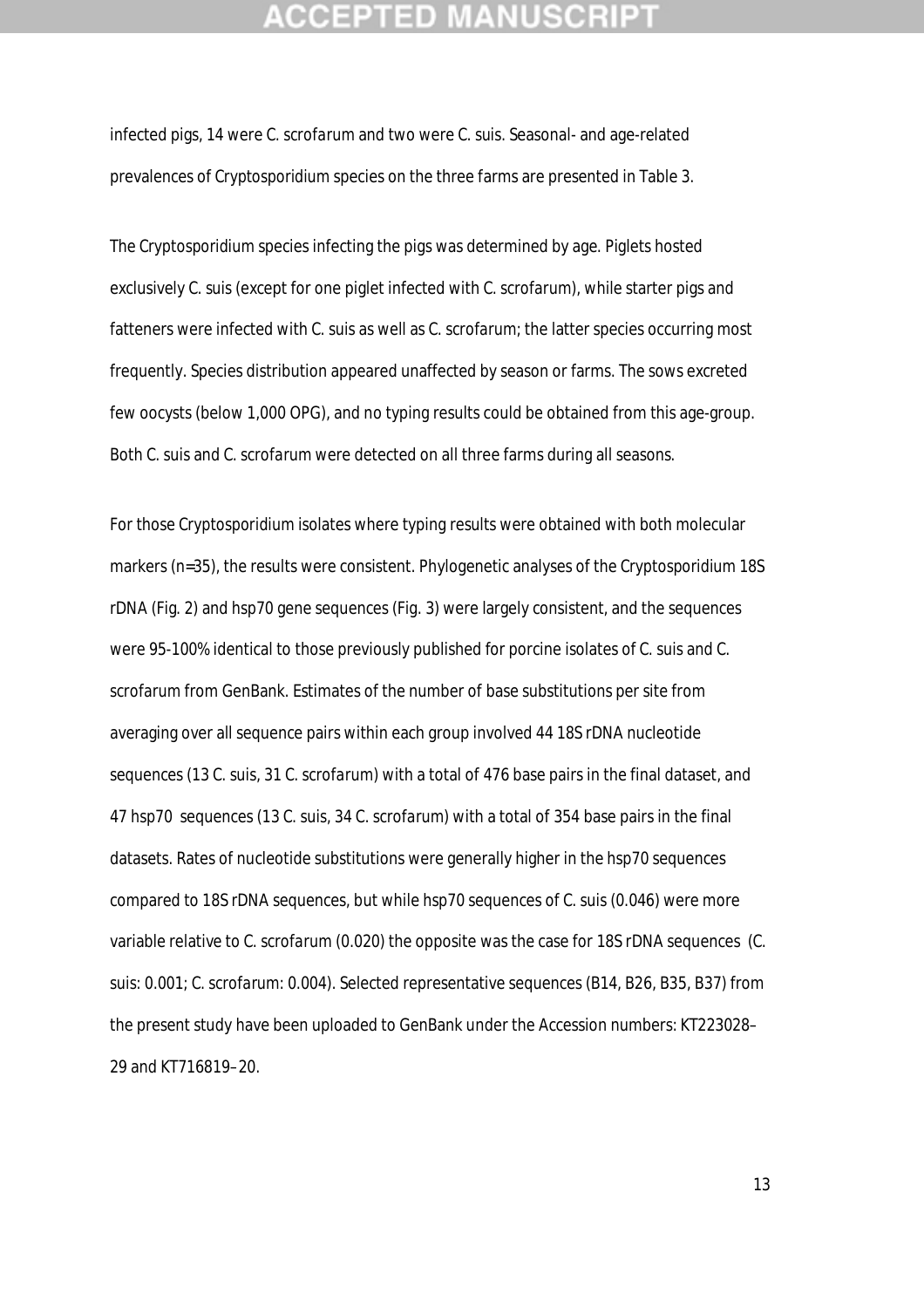## **CCEPTED MANUSCR**

Of the 120 *Giardia* positive samples, we attempted to analyse 67 by partial sequencing of the 18S rDNA locus and the *gdh* gene; 31 samples from *Giardia* mono-infected pigs and 36 samples from dual-infected pigs. None of the dual-infected pigs were successfully sequenced, while genotypes were successfully obtained from 13 of the mono-infected isolates, revealing 11 (84.6%) *G. duodenalis* Assemblage E and two (15.4%) Assemblage A. Assemblage E was detected in samples from all seasons and was found in pigs from all three farms, whereas Assemblage A was only detected in pigs from farm 2 and 3 in June and September, respectively (Table 4). *Giardia* species distribution was only analysed to calculate the relative risk of a coinfection with both parasites, while too few data were obtained from the screening to do logistic regression.

## 4. Discussion

### **4.1 Prevalence**

*Cryptosporidium* and *Giardia* infected pigs were identified on all three farms, at all seasons and from pigs of all ages. Nevertheless, young age was strongly associated with prevalence and intensity of infections, particularly for *Cryptosporidium,* which had very high prevalence rates in piglets and starter pig whereas *Giardia* infections were more prevalent only in starter pigs compared to any other age-group. The prevalences of both parasites were unaffected by season, while the prevalence of dual-infections peaked in September and December. In accordance with previous studies in pigs, sheep and cattle (Maddox-Hyttel *et al*., 2006; Santín *et al*., 2007; Siwila and Mwape, 2012; Budu-Amoako *et al*., 2012), *Cryptosporidium* infections were approximately three times more prevalent than *Giardia* infections. Moreover, the dualinfections constituted a substantial part of the infections: 20.0% of the *Cryptosporidium* and 58.3% of the *Giardia* positive pigs. Hence, pigs infected with one parasite appeared more likely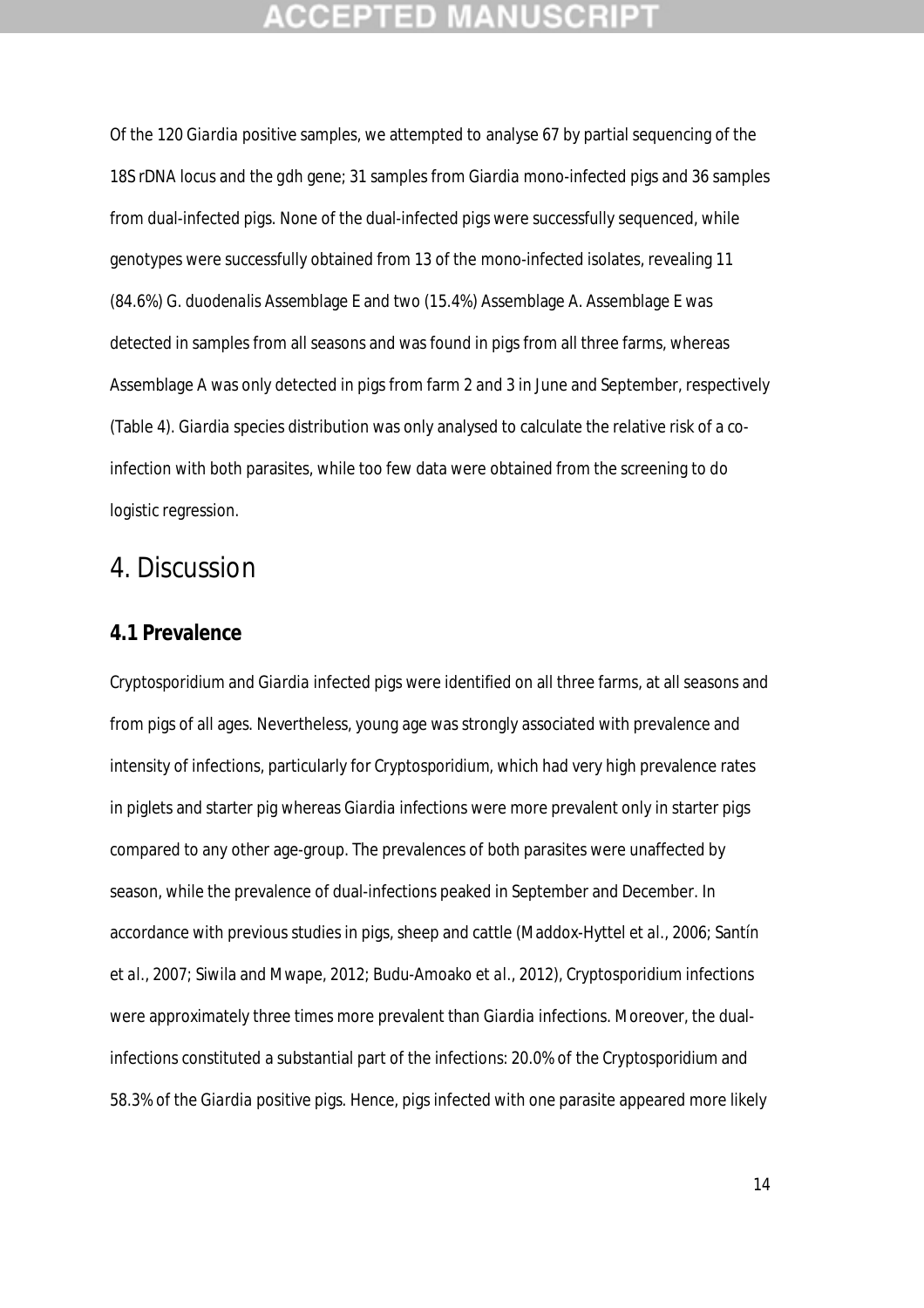## **CEPTED M:**

to be simultaneously infected with the other. Most previous studies of *Cryptosporidium* infection in pigs did not include *Giardia*, and in the few studies that did, dual-infected animals were not reported (Budu-Amoako *et al*., 2012; Farzan *et al*., 2011). However, studies in cattle, sheep and horses identified C*ryptosporidium*/*Giardia* dual-infected young animals by PCR or immunofluorescence assay with prevalences ranging 7–26% (Xiao *et al*., 1993; Xiao and Herd, 1994 Castro-Hermida *et al*., 2006; Hamnes *et al*., 2006; Sweeny *et al*., 2011). None of these studies compared the intensity of the infections, while others have reported cryptosporidiosis to be a risk factor for giardiasis in children and vice versa (e.g. Wang *et al*., 2013). The relatively high prevalence of dual-infections reported here as well as in other livestock, indicates that dual-infections are fairly common. This may be the result of identical infection routes and infectivity of the two parasite species, rather than one being a risk factor for the other. Yet, solid data, e.g. experimental infection studies, to support this hypothesis is lacking.

Weaning of piglets may have triggered the high prevalence in starter pigs observed in this study and elsewhere, since weaning is associated with significant social, environmental and nutritional changes resulting in dramatic alterations of gut structure, microbiology and function (Montagne *et al*., 2007). However, two studies in Vietnam demonstrated that the prevalence of *Cryptosporidium* in pre-weaned pigs (< 1 month) was significantly higher than in post-weaned pigs (1–2 month) (Nguyen *et al.*, 2012, 2013). This discrepancy, compared to our study where the highest prevalences were detected post weaning, was probably related to differences in weaning age, and diagnostic methods. Pigs in our study were weaned at 7–9 weeks of age, i.e. approximately one month later than pigs in the Vietnamese study. Further, the Vietnamese study used the Modified Ziehl-Neelsen technique, a method known to have low sensitivity. Thus, post weaning samples with low intensity might have remained undetected.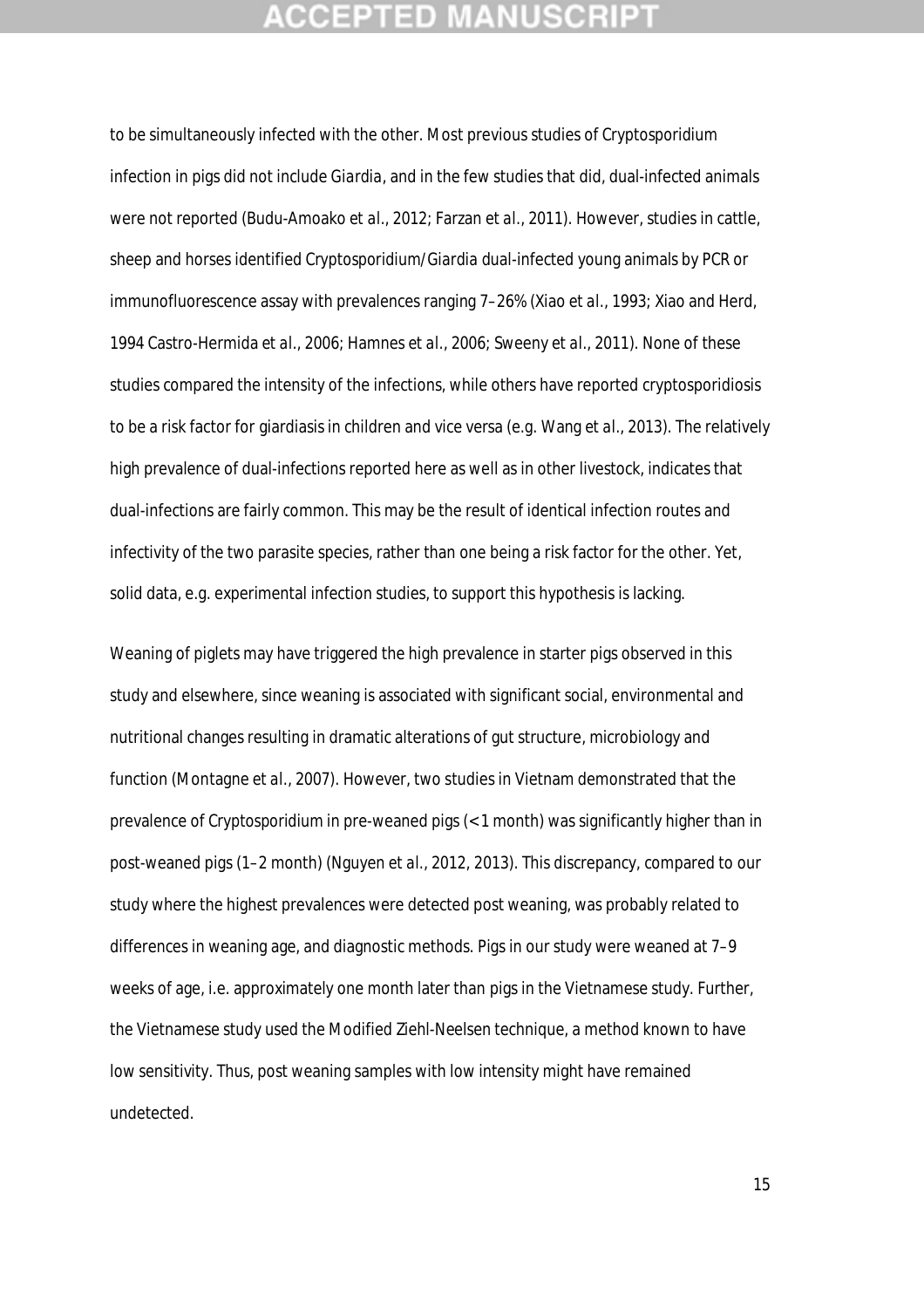## **CEPTED M:**

Pigs raised on straw bedding have previously been shown to be more commonly infected with *Cryptosporidium* than pigs raised on slatted floors (Nemejc *et al*., 2013). Yet, the prevalences of *Cryptosporidium* (72.2%) and *Giardia* (27.4%) in starter pigs in the present study, where the pigs had access to straw bedding, were similar to those described in an earlier Danish study of conventional pig farms, where the animals were raised on slatted floor (Maddox-Hyttel *et al*., 2006). The *Cryptosporidium* prevalences in our study were, however, considerably higher than the prevalence of 33–48% for starter pigs reported elsewhere (Budu-Amoako *et al*., 2012; Yui *et al*., 2014). It should be noted though, that prevalence of *Cryptosporidium* in piglets (53.3%) prior to weaning was noticeably higher than formerly described both in Denmark (Maddox-Hyttel *et al*., 2006) and abroad (Budu-Amoako *et al*., 2012; Yui *et al*., 2014). Outdoor rearing and late weaning as practiced in organic pig production probably contributed to these differences. In Danish organic pig production, suckling piglets have unrestricted access to large pasture areas with accumulation of manure and contact with several sows (Serup, 2010). This is in contrast to conventional pig production where lactating sows and their piglets are housed in individual, indoor pens with slatted floors (Nielsen & Norgaard, 2010). Our results are in agreement with a study of pigs in Western Australia where *Cryptosporidium* was found to be more prevalent in outdoor pig herds (17.2%) than in indoor herds (0.5%) (Ryan *et al*., 2003). Additionally, stress related to changing weather conditions may have contributed to the high prevalence and infection levels observed in our study of outdoor reared animals. Due to the cross-sectional study design with repeated sampling in each farm, but without repeated sampling of individual pigs, we were unable to demonstrate if the high prevalence in piglets was caused by inability to clear the infection or due to repeated re-infection. In contrast, hardly any piglets had detectable *Giardia* infections, whereas the parasite was relatively prevalent among starter pigs and fatteners.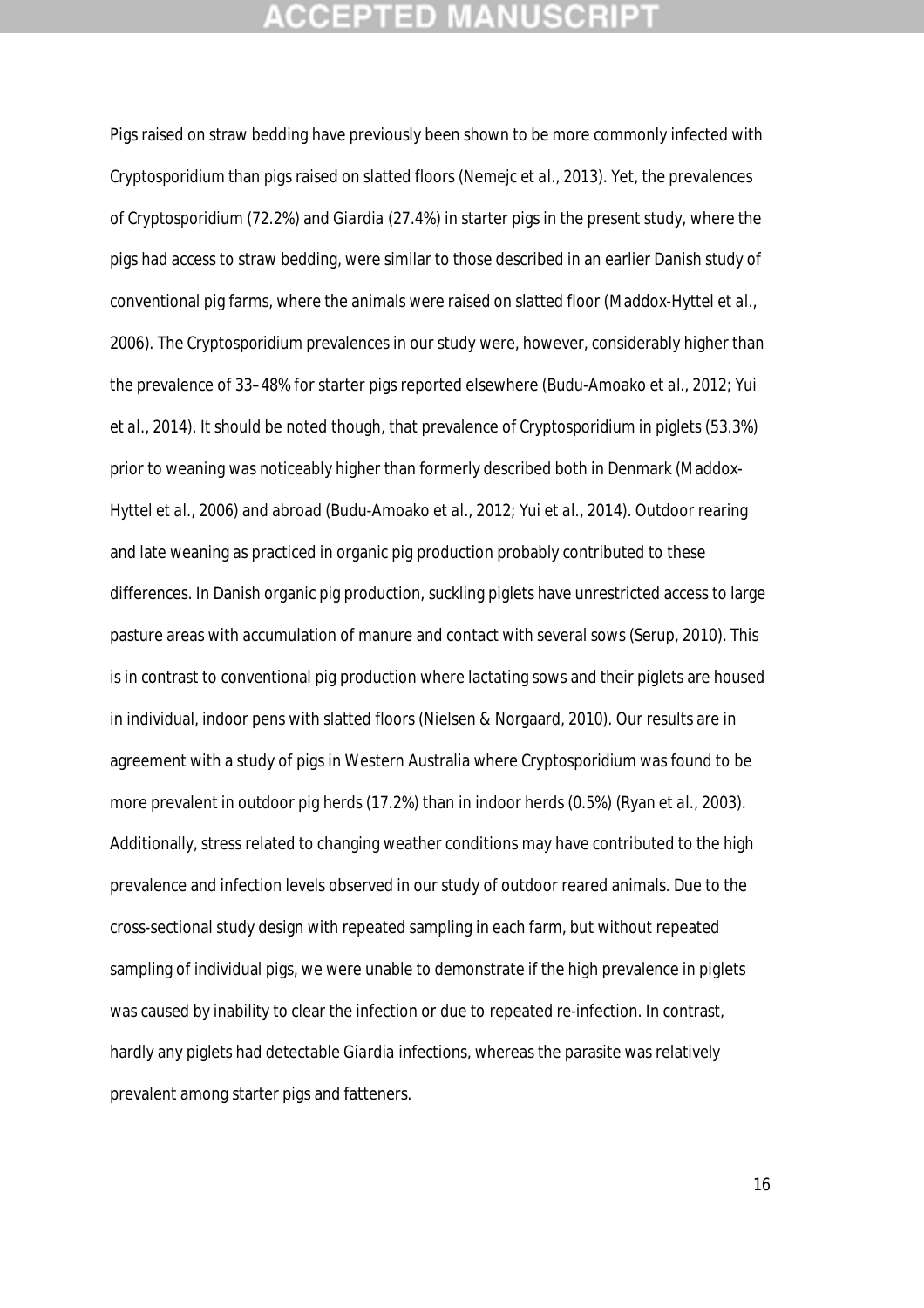## **CCEPTED MANUSCR**

As cold and humid conditions, occurring during winter, are known to favour (oo-)cyst survival (Robertson *et al*., 1992; Olson *et al*., 1999), prevalence was expected to vary in outdoor raised pigs due to seasonality. However, the prevalence of *Cryptosporidium* was relatively constant during this one-year study, demonstrating a continuous infection pressure and environmental contamination throughout the year; supported by the presence of susceptible piglets due to farrowing at all seasons. *Giardia* cysts are more sensitive than *Cryptosporidium* oocysts to adverse environmental conditions (Olson *et al.,* 1999), which might account for the fluctuation of *Giardia* prevalence observed in starter pigs and fatteners between sampling seasons in the present study.

### **4.2 Infection intensity**

As for the prevalence, the infection intensity of both parasites was age related with the highest *Cryptosporidium* intensity in piglets, while the highest *Giardia* intensity appeared in starter pigs. Nonetheless, the dual infected piglets excreted more *Giardia* cysts than the dual infected starter pigs (Fig. 1). The *Cryptosporidium* intensities are in accordance with previously reported data (Yui *et al*., 2014; Jeníková *et al*., 2011). The lower *Cryptosporidium* excretion levels in starter pigs compared to piglets (Fig. 1) may have been the result of acquired immunity or parasite factors, as this age-group, in agreement with e.g. Yin *et al*. (2013), was predominantly infected with a *Cryptosporidium* species different from that observed in the piglets (Table 3). Nevertheless, excretion levels >10<sup>3</sup> OPG were seen in 68.6% of the infected starter pigs, demonstrating relatively high infection intensities in this age-group despite development of immunity and predominant infection with *C. scrofarum*. Pigs concomitantly infected with *Cryptosporidium* and *Giardia* excreted lower levels of (oo-)cysts compared to mono-infected pigs. Hence, our results may suggest that dual-infections prevent pigs from excreting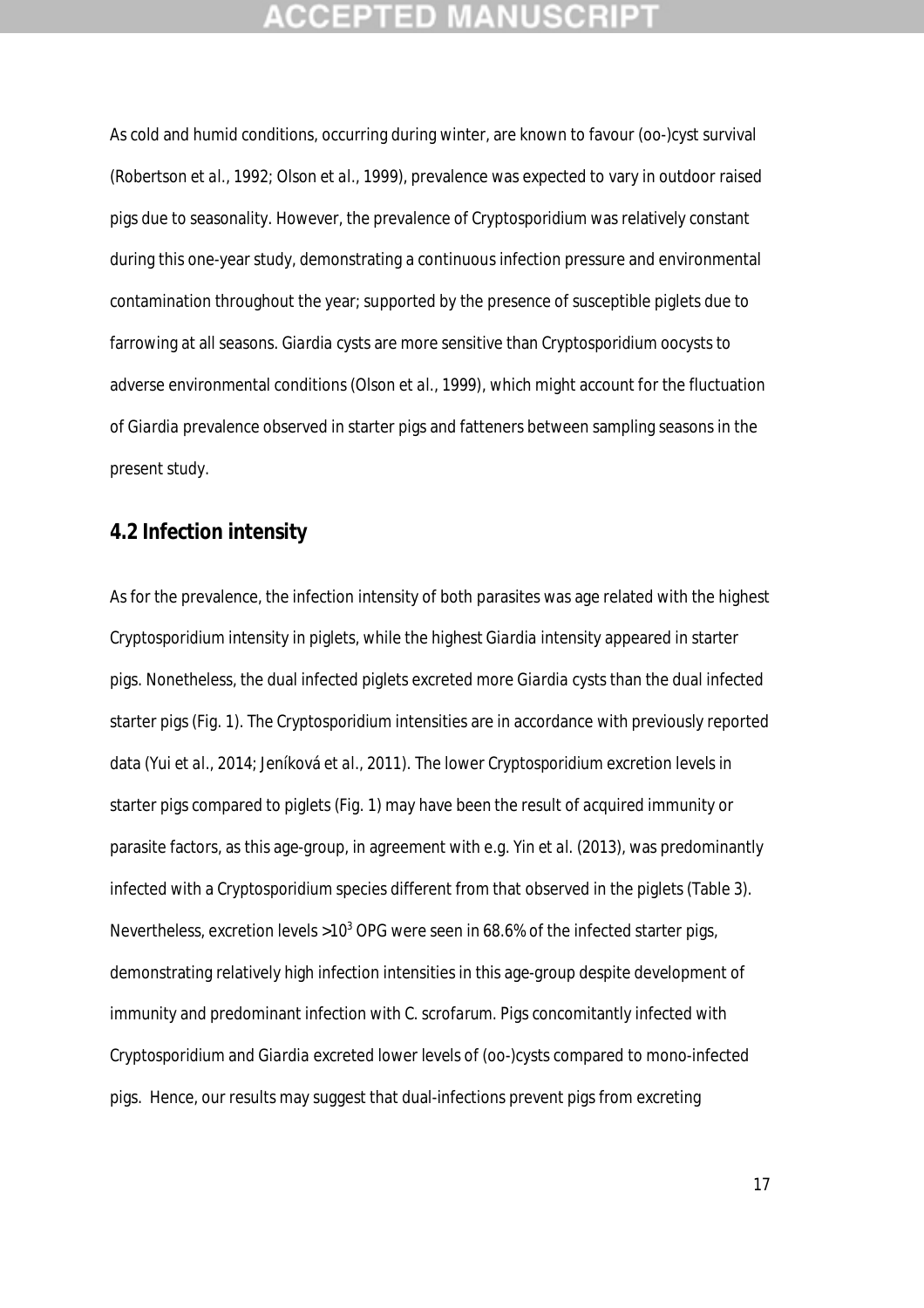## **CEPTED MAN**

extremely high numbers of (oo-)cysts. Yet, the differences were insignificant, probably due to relatively few dual-infected pigs, and large variation in (oo-)cyst excretion within the agegroups. To our knowledge, this is the first study to compare infection intensity of dual- and mono-infected pigs, and, although a few studies have documented prevalence of mono- and dual-infections in cattle and analysed infection intensity, they did not compare the infection intensity between mono- and dual-infected animals (O'Handley *et al*., 1999; Hamnes *et al*., 2006). Accordingly, more studies are needed to reveal whether these parasite infections may have antagonistic effects or whether the lower infection intensity observed in dual-infected pigs was mainly caused by *Giardia* infections occurring later in life compared to *Cryptosporidium*, and thus the majority of the dual infected pigs are more immunologically mature compared to the young piglets. This study revealed that the intensity of *Cryptosporidium* infections in pigs was linked to species and age, as *C. suis* infected pigs excreted above 6 times more oocysts than *C. scrofarum* infected animals, and piglets exclusively hosted *C. suis*. This is in agreement with results of Kváč *et al*. (2009a), who found that pigs infected with *C. suis* shed statistically higher numbers of oocysts compared with pigs infected with *C. scrofarum*. Nevertheless, as our study was not specifically designed to analyze species-specific differences in oocyst excretion, firm conclusions regarding variation in reproductive potential of the porcine *Cryptosporidium* species needs further scrutiny.

Based on scoring of the faecal samples the infections were subclinical over the course of the study and no correlation could be found between faecal consistency and (oo-)cyst excretion levels. A recent Japanese study showed that piglets with signs of diarrhoea shed more *Cryptosporidium* oocysts than piglets with normal or loose stools (Yui *et al*., 2014); but the study did not exclude co-infection with other pathogens. In contrast, and in agreement with our findings, most other studies demonstrated a subclinical course of infection (Xiao, 1994;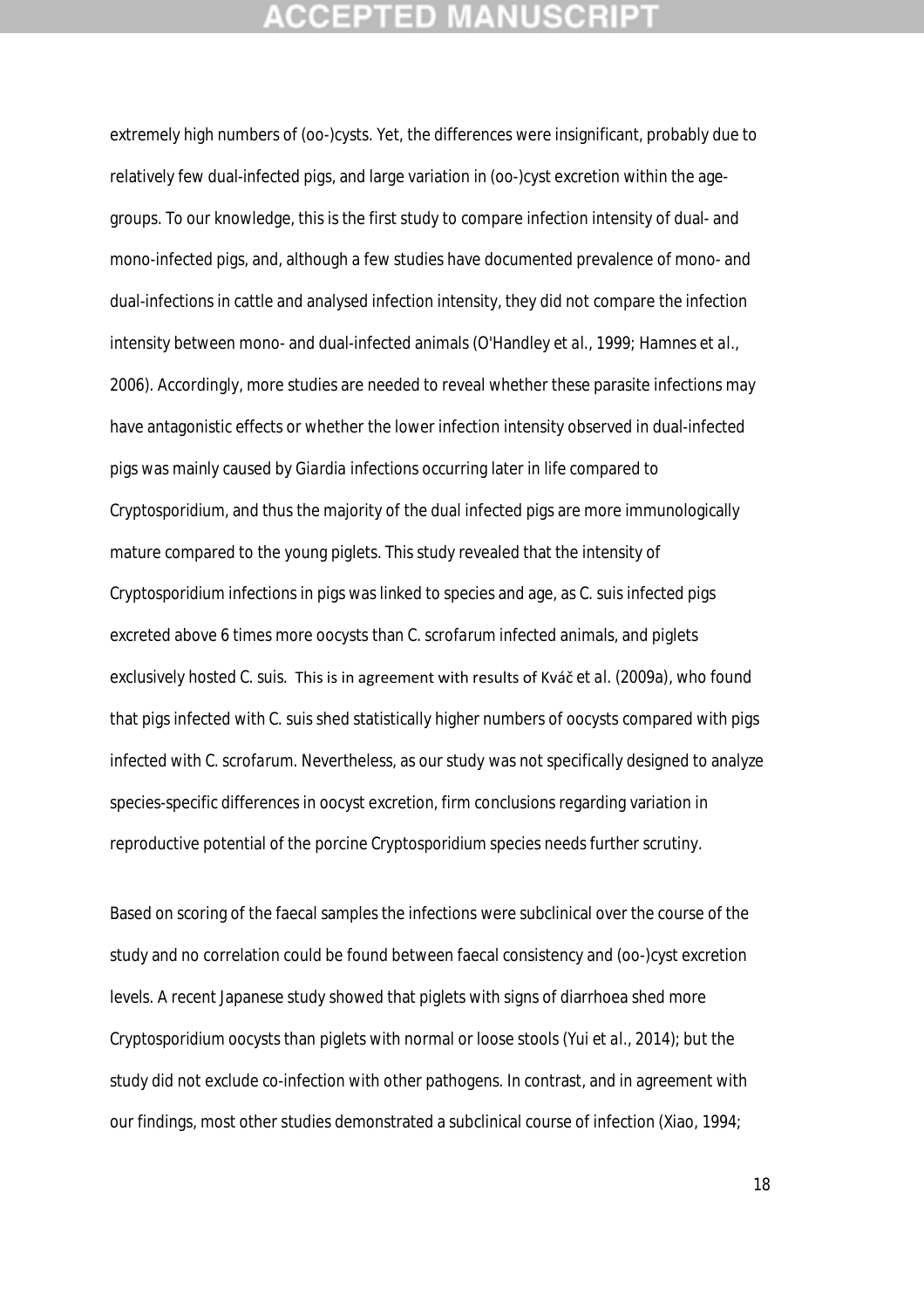## **CEPTED**

Quilez *et al*., 1996; Guselle *et al*., 2003; Ryan *et al*., 2003; Vitovec *et al*., 2006; Suarez-Luengas *et al*., 2007; Jeníková *et al*., 2011). This suggests limited clinical importance of *Cryptosporidium* and *Giardia* in naturally infected pigs, but does not preclude an impact on productivity. Furthermore, co-infection with other commonly occurring pathogens may result in clinical disease, e.g. rotavirus has previously been demonstrated to enhance pathogenicity leading to severe disease and mortality in pigs with cryptosporidiosis (Enemark *et al*., 2003).

### **4.3 Species composition**

*Cryptosporidium suis, C. scrofarum*, *G. duodenalis* Assemblage E and the zoonotic Assemblage A were identified in the present study. *Cryptosporidium scrofarum* was the most commonly isolated species on all three farms, and the species predominantly identified in starter pigs and fatteners. In contrast, piglets exclusively hosted *C. suis* with a single exception. This finding is congruent with results seen in other studies where piglets under the age of four weeks were refractory to *C. scrofarum* infection (Langkjaer *et al*., 2007; Johnson *et al*., 2008; Kváč *et al*., 2009a; Jeníková *et al*., 2011; Yin J.H. *et al*., 2013; Kváč *et al*., 2014). Likewise, *C. suis* and *C. scrofarum* were the most common species in pigs according to studies by others (Xiao *et al*., 2006; Langkjaer *et al*., 2007; Zintl *et al*., 2007; Johnson *et al*., 2008; Kváč *et al*., 2009b; Yin J.H. *et al*., 2013), while infections with species known to be highly zoonotic such as e.g. *C. parvum* have only occasionally been demonstrated (Budu-Amoako *et al*., 2012; Kváč *et al*., 2009; Zintl *et al*., 2007; Featherstone *et al*., 2010 ). Our results may, however, be biased by selection of samples for genotyping only from the two pigs with the highest excretion levels from each farm, age-group and season, rendering them unrepresentative of the entire population. Molecular analyses of samples containing few oocysts might have revealed less host adapted species or other species with lower reproductive capacity.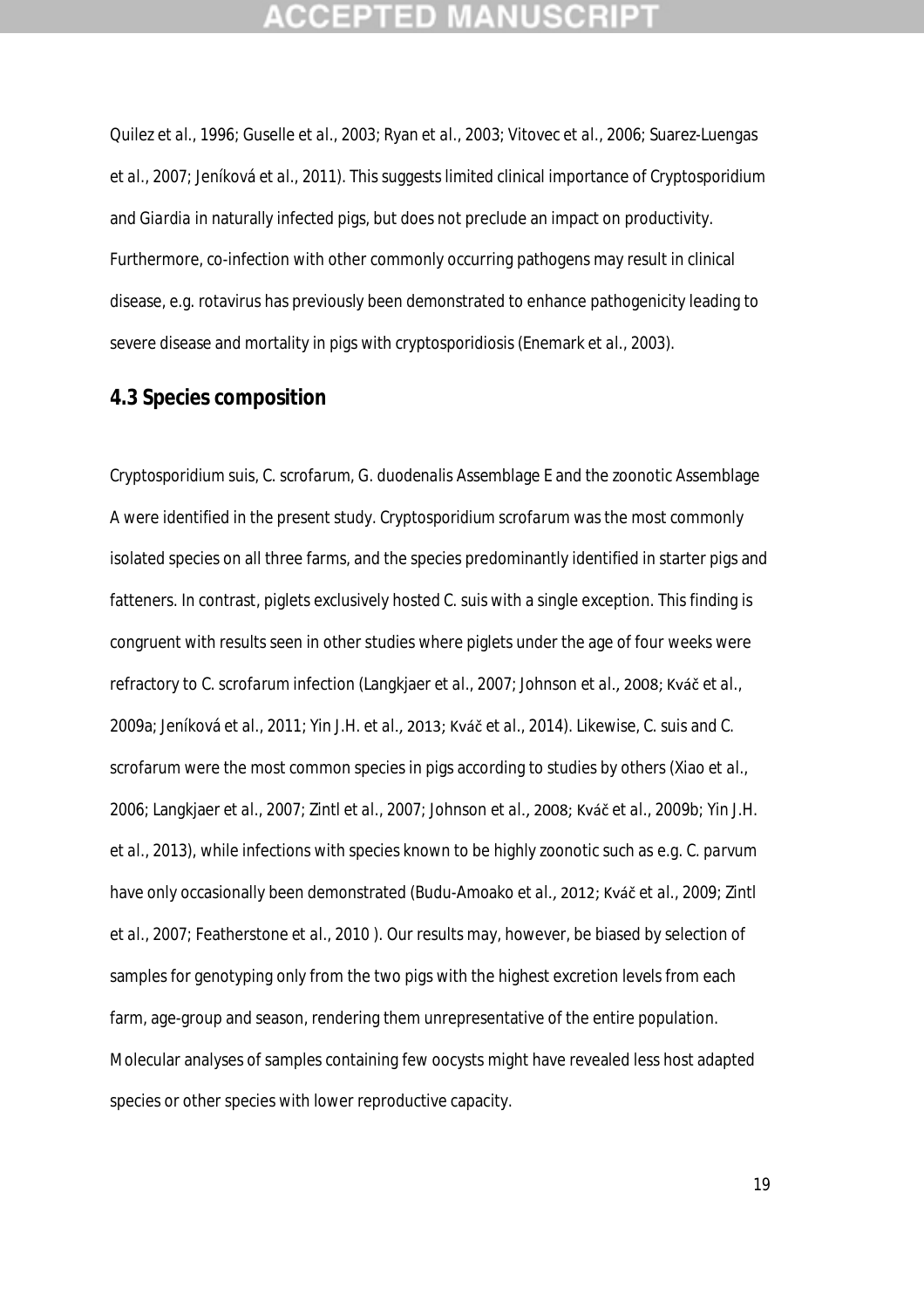## :CEPTED M

No typing results were obtained from sows. Low OPG or differences in species and genotypes infecting the sows compared to other age groups may have contributed to this unsuccessful molecular typing. Nevertheless, other studies detected both *C. suis* and *C. scrofarum* in sows (Zintl *et al*., 2007; Budu-Amoako *et al*., 2012).

We were unable to evaluate any relationship between the presence of *G. duodenalis*  Assemblages and age, as only 13 of 67 *Giardia*-positive samples were successfully genotyped. The low success rate was probably caused by inadequate storage of the semi-purified cysts, which were stored in MQ water at 5°C for approximately one year prior to DNA extraction and PCR analysis. This was unintended and due to a mistake, and probably resulted in degradation of the DNA (Nechvatal *et al*., 2008) which could have been prevented by preservation in e.g. ethanol (Wilke and Robertson, 2009) or freezing (Kohli *et al*., 2008). Nevertheless, the zoonotic Assemblage A was detected in two pigs: a starter pig and a fattener, while the positive isolates containing Assemblage E were obtained from starter pigs, fatteners and sows, from all three farms and at all four seasons.

The phylogenetic analysis showed that Danish isolates grouped together with *C. scrofarum* and *C. suis* isolates from GenBank. Yet, intraspecies variations within the *hsp70* gene fragments were demonstrated particularly for *C. suis* where an evolutionary distance of 0.046 was revealed between the isolates. This is considerably higher than observed for *C. scrofarum*. In comparison, little variation was present within the 18S rDNA fragments, but interestingly, *C. scrofarum* was more variable than *C. suis* within this gene locus. In accordance with our results, actin gene variants of *C. suis* and *C. scrofarum* were recently described in Japan (Yui *et al*., 2014). However, few studies have analysed genetic variation within porcine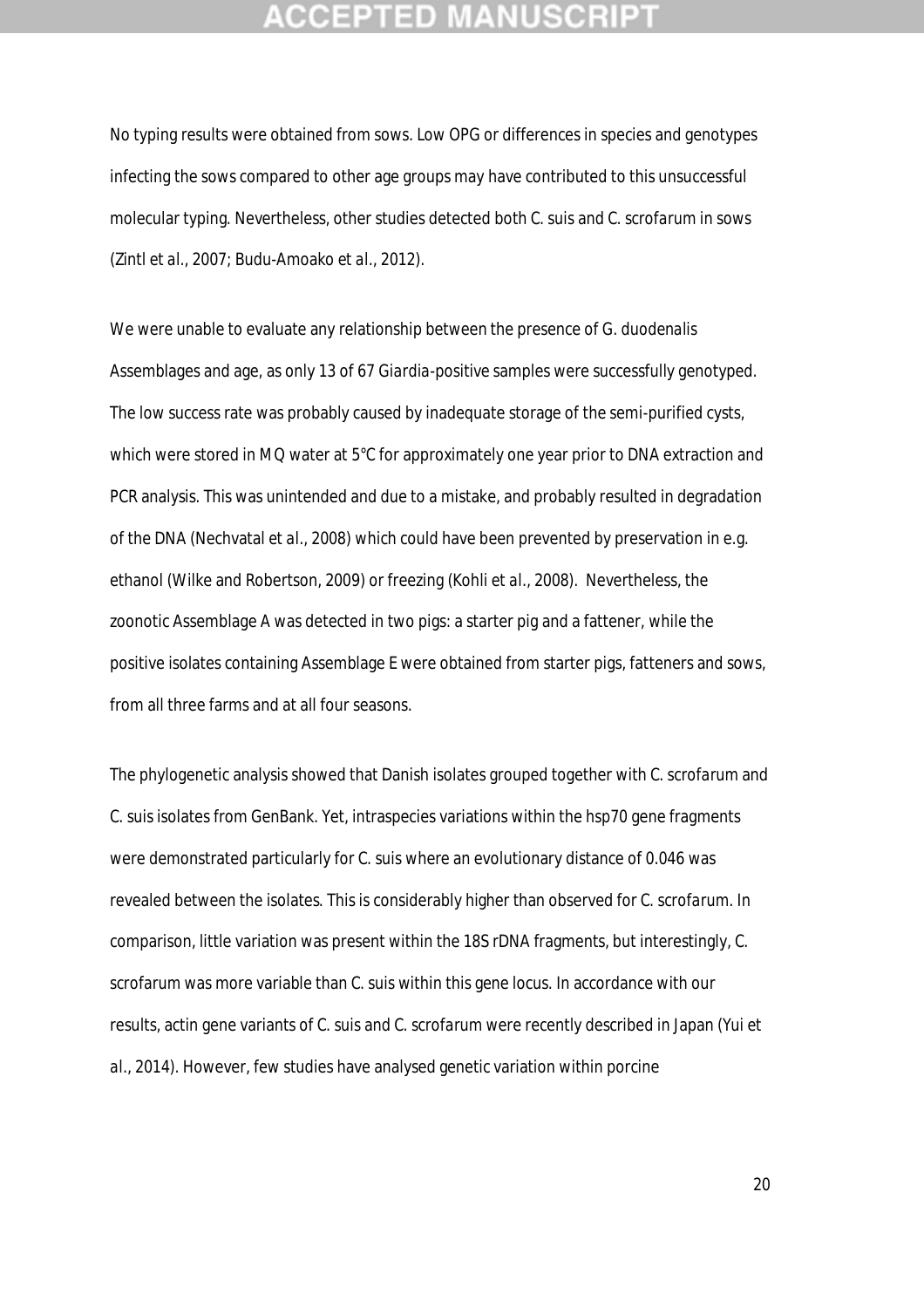*Cryptosporidium* species and further epidemiological studies are needed to fully understand the extent and significance of this variation.

No simultaneous infection with several *Cryptosporidium* species/genotypes was observed, which corresponds with earlier studies, where only few have reported mixed *Cryptosporidium* infection (Kváč *et al*., 2009b). Diagnosis of mixed infections is limited by one species usually predominating. Thus, as most PCR assays only amplify the dominant type (Tanriverdi *et al*., 2003), other species may remain undetected.

In conclusion, the study of three organic, Danish pig farms including examination of 856 faecal samples collected from different age-groups throughout one year revealed high prevalences of *Cryptosporidium* and *Giardia* infections leading to an inevitable risk of environmental contamination. However, the identified *Cryptosporidium* species were all of the pig-specific species and while the zoonotic *G. duodenalis* Assemblage A was present, it was rare. Although, sporadic cases of *C. suis* and *C. scrofarum* are reported in humans (Xiao *et al*., 2002; Cama *et al*., 2003; Bodager *et al.*, 2015), the contribution from organic pigs in this study to the epidemiology of cryptosporidiosis and giardiasis in humans is apparently of minor importance. Accordingly, our findings suggest that the public health risk associated with *Cryptosporidium* and *Giardia* originating from organically outdoor reared pigs seems to be negligible in Denmark.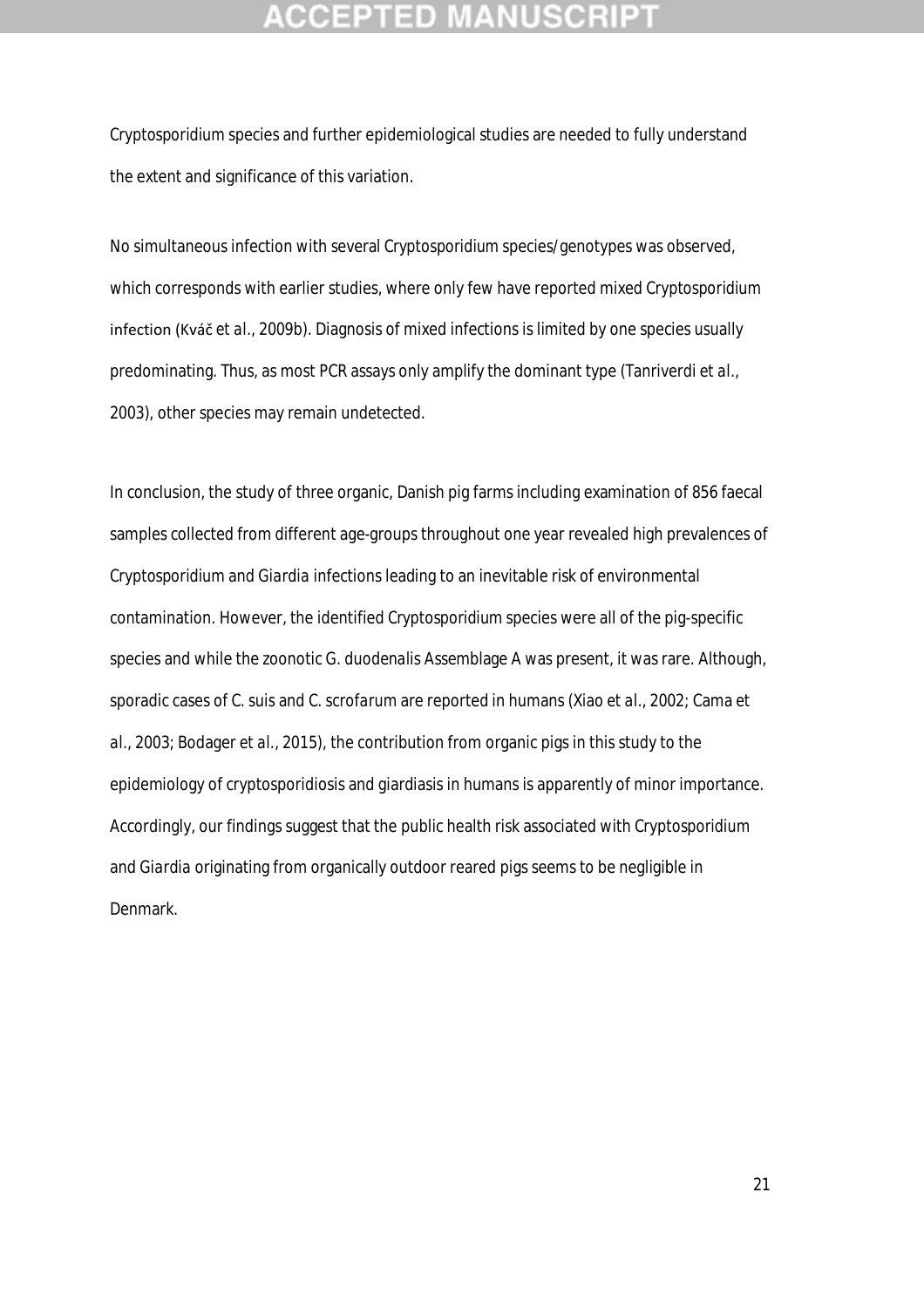# 5. Acknowledgements

This research was part of the project Parasites in organic livestock: innovative solutions to new challenges (project no. 3405-10-OP-00137) funded by Green Development and Demonstration Program (GDDP), China Scholarship Council and the Technical University of Denmark. The following people are acknowledged for dedicated technical assistance: Marie Ståhl, Lise-Lotte Christiansen and Boi-Tien Thi Pham.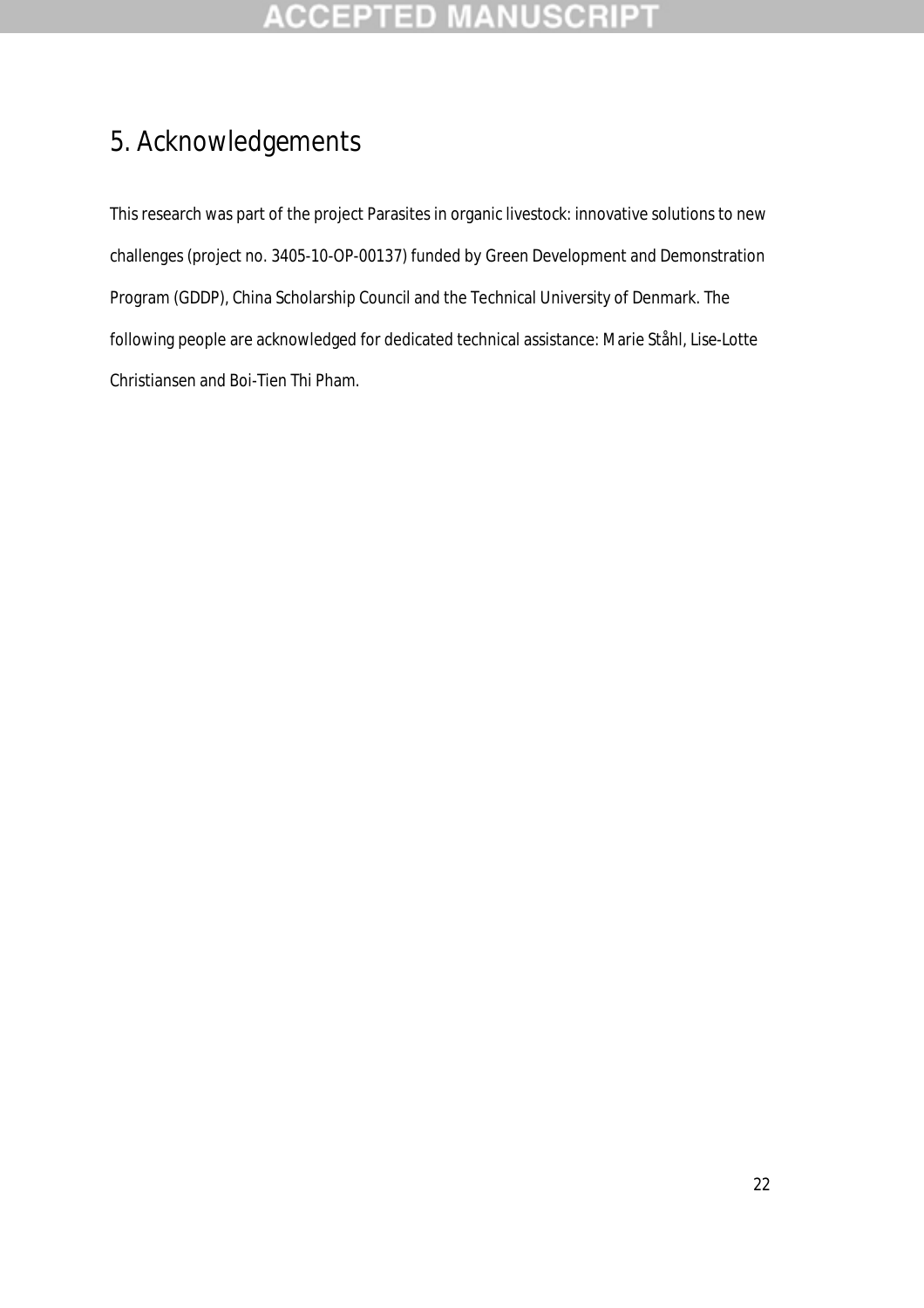## References

Appelbee, A.J., Frederick, L.M., Heitman, T.L., Olson, M.E., 2003. Prevalence and genotyping of *Giardia duodenalis* from beef calves in Alberta, Canada. Vet. Parasitol. 112(4), 289–294.

Armson, A., Yang, R., Thompson, J., Johnson, J., Reid, S., Ryan, U.M., 2009. *Giardia* genotypes in pigs in Western Australia: Prevalence and association with diarrhea. Exp. Parasitol. 121 (4), 381–383.

Berkman, D.S., Lescano, A.G., Gilman, R.H., Lopez, S.L., Black, M.M., 2002. Effects of stunting, diarrhoeal disease, and parasitic infection during infancy on cognition in late childhood: a follow-up study. The Lancet. 359, 564–571.

Bodager, J.R., Parsons, M.B., Wright, P.C., Rasambainarivo, F., Roellig, D., Xiao, L., Gillespie, T.R., 2015. Complex epidemiology and zoonotic potential for *Cryptosporidium suis* in rural Madagascar. Vet. Parasitol. 207 (1-2), 140-143.

Bodley-Tickell , A.T., Kitchen, S.E., Sturdee, A.P.,.2002. Occurrence of *Cryptosporidium* in agricultural surface waters during an annual farming cycle in lowland UK. Water Res. 36 (7), 1880–1886.

Budu-Amoako, E., Greenwood, S.J., Dixon, B.R., Barkema, H.W., Hurnik, D., Estey, C., McClure, J.T., 2012. Occurrence of *Giardia* and *Cryptosporidium* in pigs on Prince Edward Island, Canada. Vet. Parasitol. 184 (1), 18–24.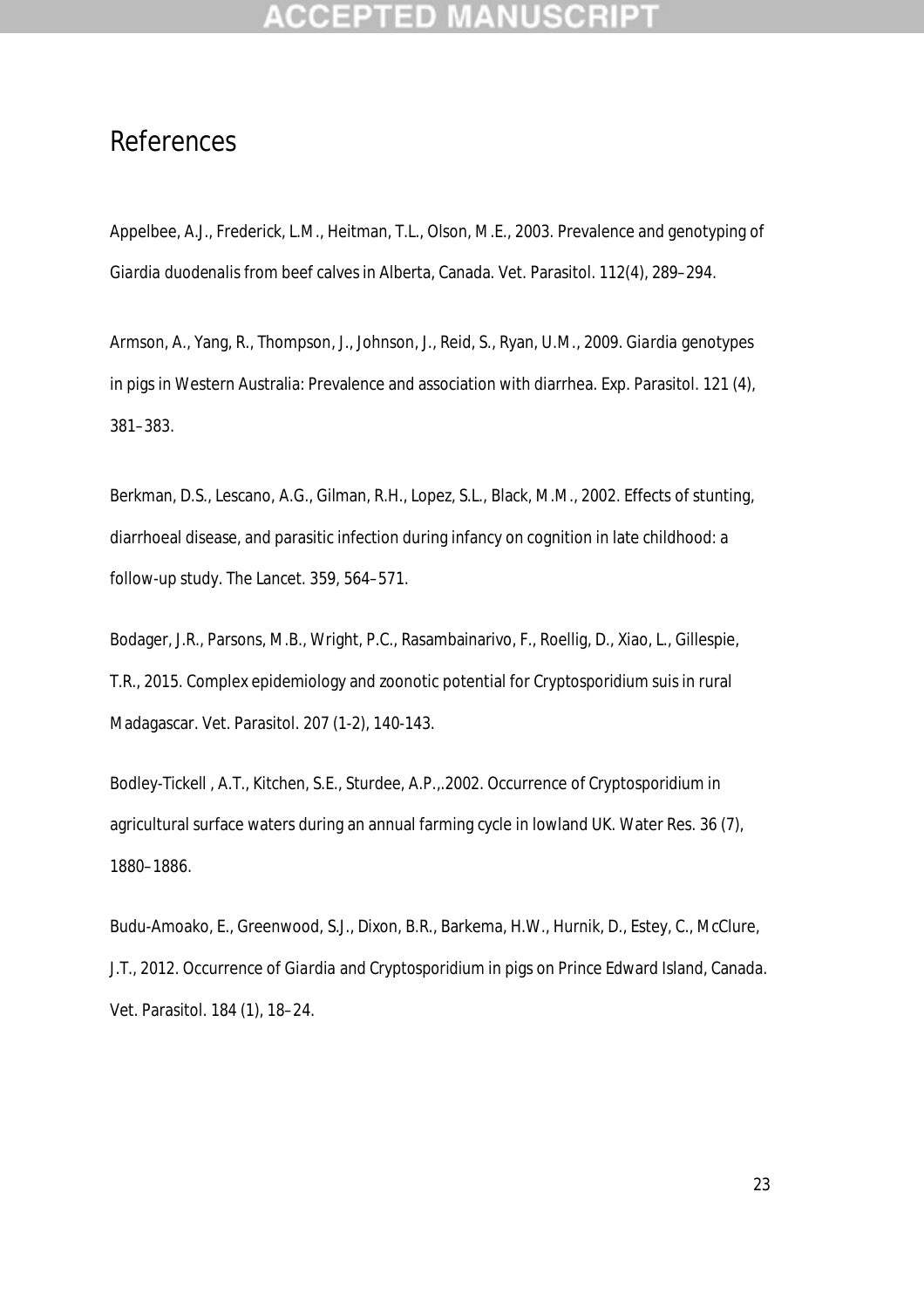Cama, V.A., Bern, C., Sulaiman, I.M., Gilman, R.H., Ticona, E., Vivar, A., Kawai, V., Vargas, D., Zhou, L., Xiao, L., 2003. *Cryptosporidium* species and genotypes in HIV-positive patients in Lima, Peru. J. Eukaryot. Microbiol. 50, 531–533.

Castro-Hermida, J.A., Carro-Corral, C., González-Warleta, M., Mezo, M. 2006. Prevalence and intensity of infection of *Cryptosporidium* spp. and *Giardia duodenalis* in dairy cattle in Galicia (NW Spain). Vet Parasitol. 182 (2-4), 127–139.

Current, W.L., Garcia, L.S., 1991. Cryptosporidiosis. Clin. Lab. Med. 11 (4), 873–897.

Davies, C.M., Ferguson, C.M., Kaucner, C., Krogh, M., Altavilla, N., Deere, D.A., Ashbolt, N.J., 2004. Dispersion and transport of *Cryptosporidium* oocysts from fecal pats under simulated rainfall events. Appl. Environ. Microbiol. 70 (2), 1151–1159.

Enemark, H.L., Ahrens, P., Bille-Hansen, V., Heegaard, P.M.H., Vigre, H., Thamsborg, S.M., Lind, P., 2003. *Cryptosporidium parvum*: infectivity and pathogenicity of the 'porcine' genotype. Parasitology. 126, 407–416.

Farzan, A., L. Parrington, T. Coklin, A. Cook, K. Pintar, F. Pollari, R. Friendship, J. Farber, and B. Dixon. 2011. Detection and characterization of *Giardia duodenalis* and *Cryptosporidium* spp. on swine farms in Ontario, Canada. Foodborne Pathog. Dis. 8 (11), 1207-1213.

Fayer, R., 2004. *Cryptosporidium*: a water-borne zoonotic parasite. Vet. Parasitol. 126 (1–2), 37–56.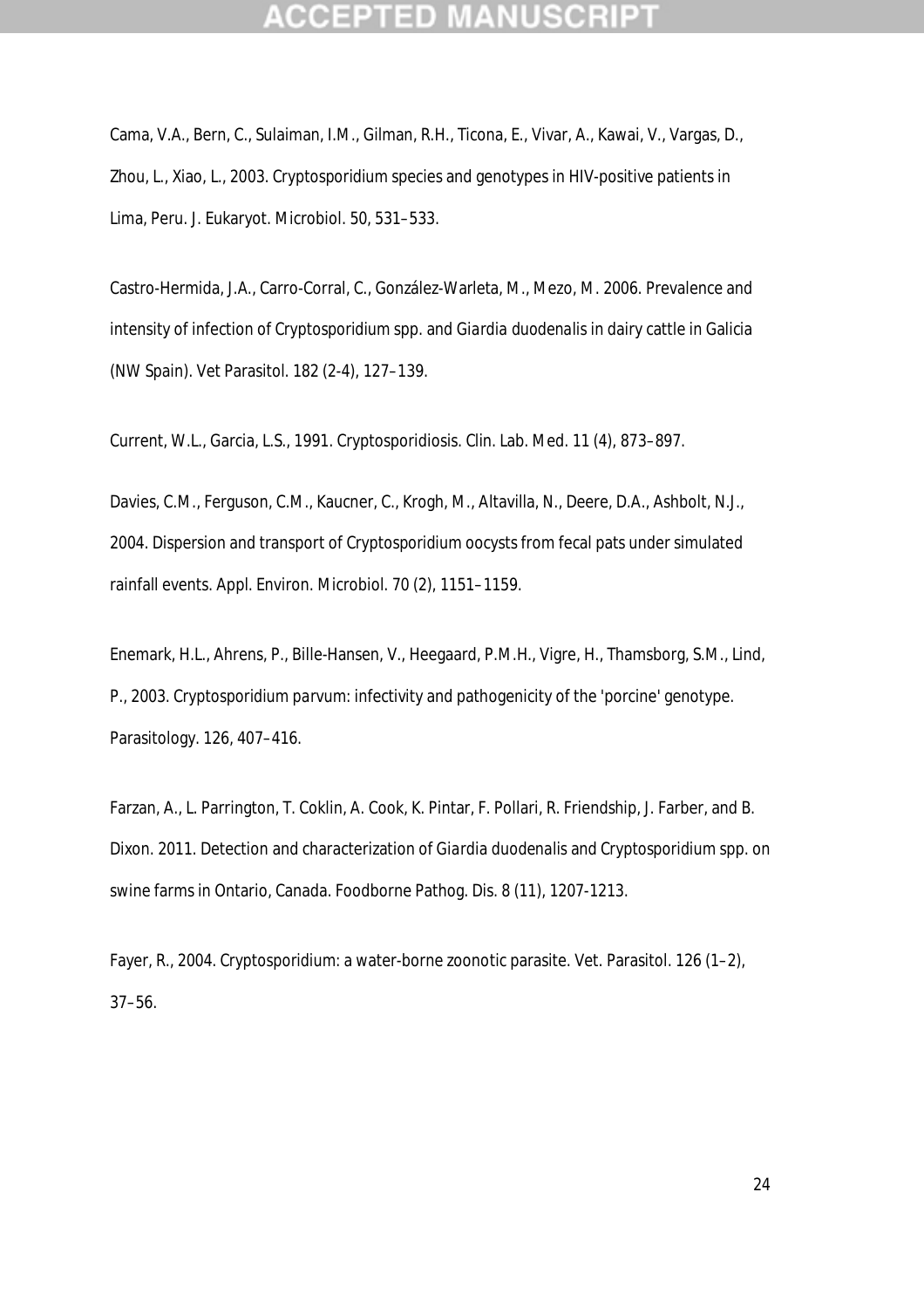Fayer, R., Santín, M., Trout, J.M., Greiner, E., 2006. Prevalence of species and genotypes of *Cryptosporidium* found in 1–2-year-old dairy cattle in the eastern United States. Vet. Parasitol. 135 (2), 105–112.

Featherstone, C.A., Marshall, J.A., Giles, M., Sayers, A.R., Pritchard, G.C., 2010. *Cryptosporidium* species infection in pigs in East Anglia. Vet. Rec. 166 (2), 51-52.

Guselle, N.J., Appelbee, A.J., Olson, M.E., 2003. Biology of *Cryptosporidium parvum* in pigs: from weanings to market. Vet. Parasitol. 113, 7–18.

Hamnes I.S., Gjerde, B., Robertson, L. 2006. Prevalence of *Giardia* and *Cryptosporidium* in dairy calves in three areas of Norway. Vet Parasitol. 140 (3-4), 204–216.

Hsu, B., Wun, H., Hsu, C.L., 2008. Detection and species identification of *Cryptosporidium* from Taiwan feeding animals. J. Parasitol. 94 (1), 252-256.

Jeníková, M., Nemejc, K., Sak, B., Kvetonova, D., Kváč, M., 2011. New view on the agespecificity of pig *Cryptosporidium* by species-specific primers for distinguishing *Cryptosporidium suis* and *Cryptosporidium* pig genotype II. Vet. Parasitol. 176 (2–3), 120–125.

Johnson, J., Buddle, R., Reid, S., Armson, A., Ryan, U.M., 2008. Prevalence of *Cryptosporidium* genotypes in pre and post-weaned pigs in Australia. Exp. Parasitol. 119 (3), 41–-421.

Kohli, A., Bushen, O.Y., Pinkerton, R.C., Houpt, E., Newman, R.D., Sears, C.L., Lima, A.A., Guerrant, R.L. 2008. *Giardia duodenalis* assemblage, clinical presentation and markers of intestinal inflammation in Brazilian children. Trans R Soc Trop Med Hyg. 102 (7), 718-725.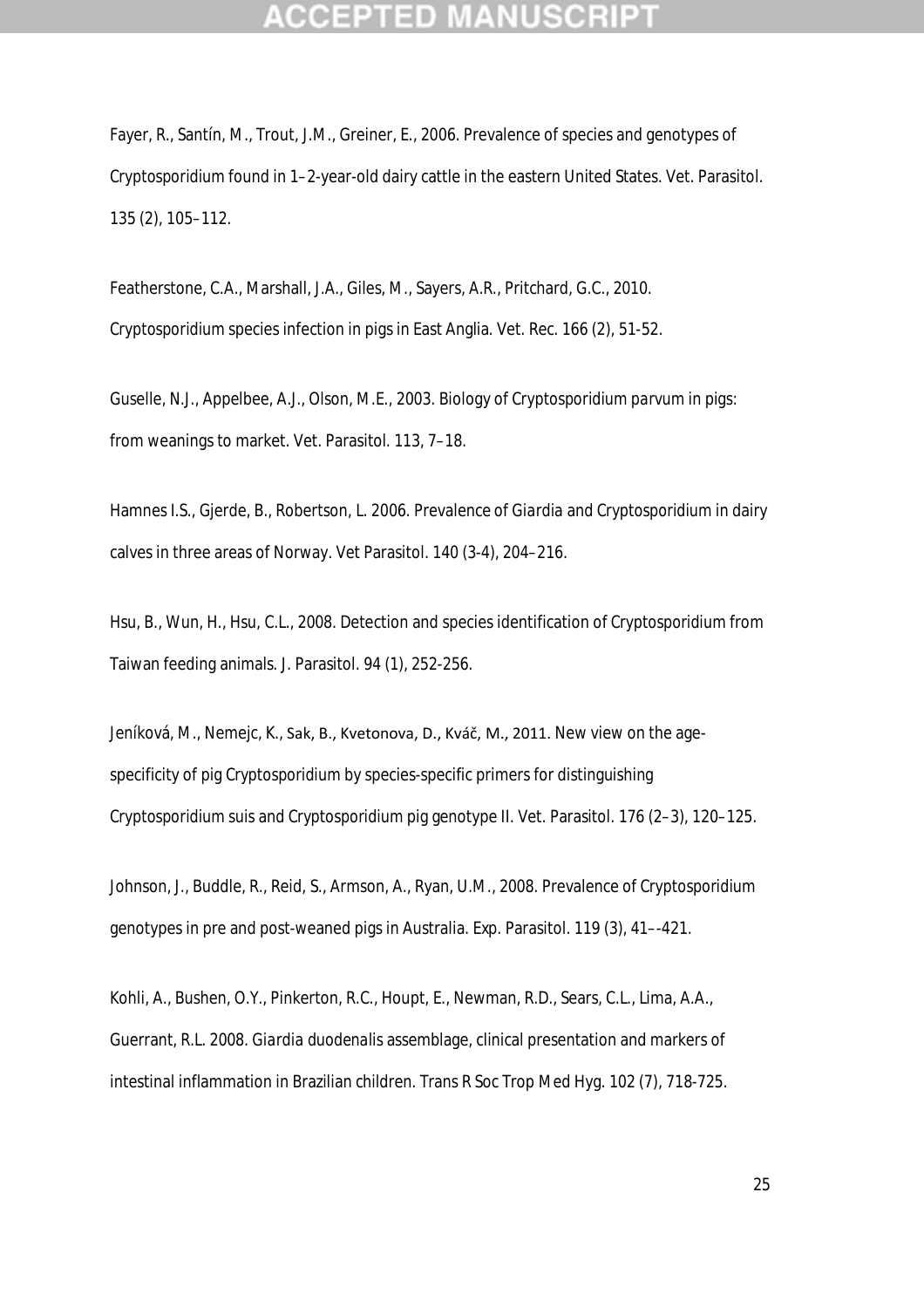Kváč, M., Hanzlikova, D., Sak, B., Kvetonova, D., 2009a. Prevalence and age-related infection of *Cryptosporidium suis*, *C. muris* and *Cryptosporidium* pig genotype II in pigs on a farm complex in the Czech Republic. Vet. Parasitol. 160 (3–4), 319–322.

Kváč, M., Sak, B., Hanzlikova, D., Kotilova, J., Kvetonova, D., 2009b. Molecular characterization of *Cryptosporidium* isolates from pigs at slaughterhouses in South Bohemia, Czech Republic. Parasitol. Res. 104 (2), 425–428.

Kvác, M., Nemejc, K., Kestránová, M., Kvetonová, D.B., Wagnerová, P., Kotkováa, M., Rostc, M., Samkováb, E., McEvoyd, J., Sak, 2014. Age related susceptibility of pigs to *Cryptosporidium scrofarum* infection. Vet Parasitol. 202 (3–4), 330–334.

Langkjaer, R.B., Vigre, H., Enemark, H.L., Maddox-Hyttel, C., 2007. Molecular and phylogenetic characterization of *Cryptosporidium* and *Giardia* from pigs and cattle in Denmark. Parasitology 134, 339–350.

Leoni, F., Amar, C., Nichols, G., Pedraza-Diaz, S., McLauchlin, J., 2006. Genetic analysis of *Cryptosporidium* from 2414 humans with diarrhoea in England between 1985 and 2000. J Med. Microbiol. 55, 703–707.

Maddox-Hyttel, C., Langkjaer, R.B., Enemark, H.L., Vigre, H., 2006. *Cryptosporidium* and *Giardia* in different age-groups of Danish cattle and pigs - occurrence and management associated risk factors. Vet. Parasitol. 141 (1–2), 48–59.

Meinhardt, P.L., Casemore, D.P., Miller, K.B., 1996. Epidemiologic aspects of human cryptosporidiosis and the role of waterborne transmission. Epidemiol. Revi. 18 (2), 118–136.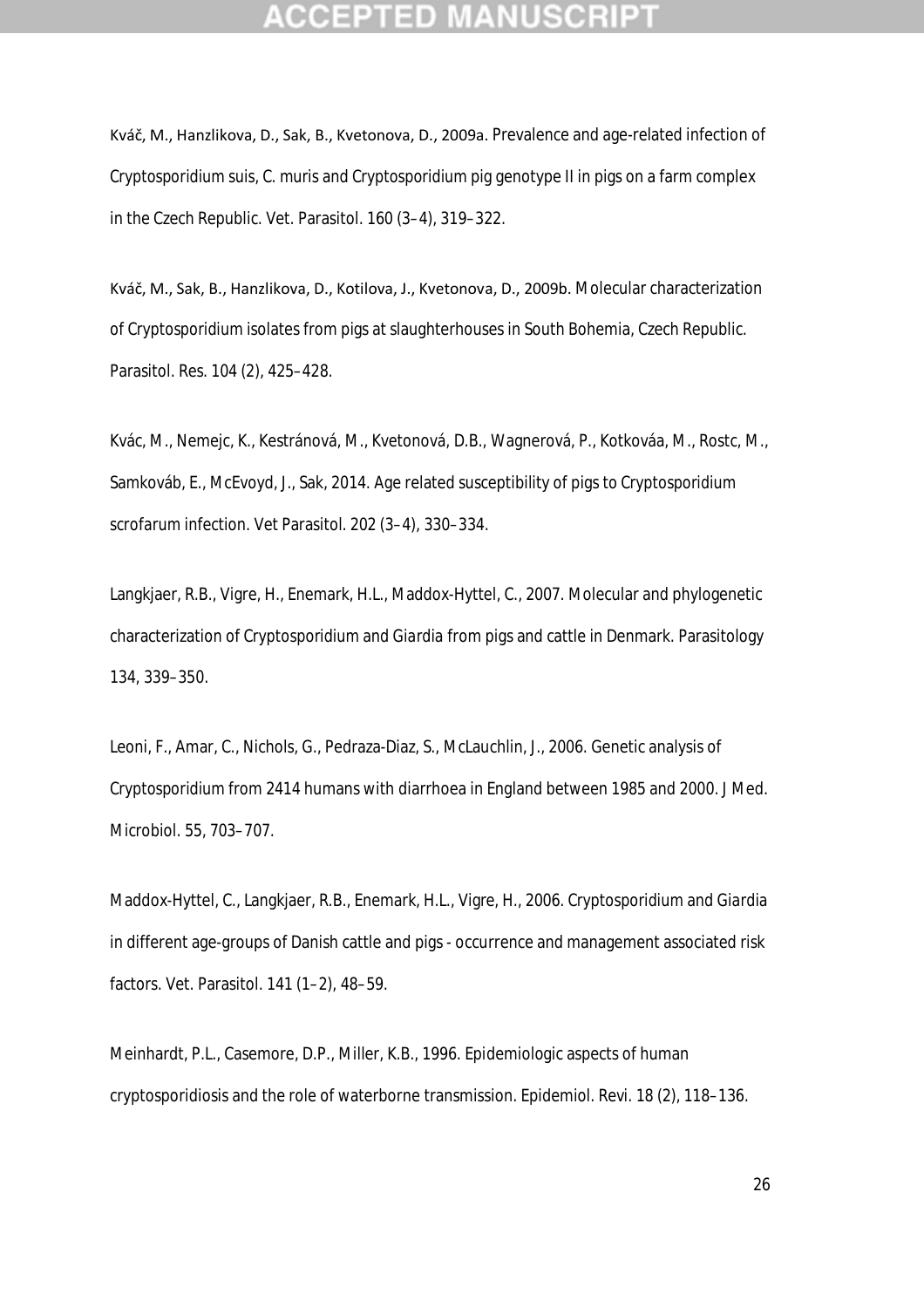Minetti, C., Taweenan, W., Hogg, R., Featherstone, C., Randle, N., Latham, S.M., Wastling, J.M., 2014. Occurrence and diversity of *Giardia duodenalis* Assemblages in livestock in the UK. Transbound Emerg Dis. 61 (6), E60-E67.

Montagne, L., Boudry,G., Favier,C., Huerou-Luron, I.L., Lalles, J.P., Seve, B., 2007. Main intestinal markers associated with the changes in gut architecture and function in piglets after weaning. Br. J. Nutr. 97, 45–57.

Morch, K., Hanevik, K., Rortveit, G., Wensaas, K.A., Langeland, N., 2009. High rate of fatigue and abdominal symptoms 2 years after an outbreak of *Giardiasis*. Trans. R. Soc. Trop. Med. Hyg. 103 (5), 530–532.

Nechvatal, J.M., Ram, J.L., Basson, M.D., Namprachan, P., Niec, S.R., Badsha, K.Z., Matherly, L.H., Majumdar, A.P.N., Kato, I., 2008. Fecal collection, ambient preservation, and DNA extraction for PCR amplification of bacterial and human markers from human feces. J. Microbiol. Methods 72 (2), 124–132.

Morch, K., Hanevik, K., Rivenes, A.C., Bodtker, J.E., Naess, H., Stubhaug, B., Wensaas, K., Rortveit, G., Eide, G.E., Hausken, T., Langeland, N., 2013. Chronic fatigue syndrome 5 years after Giardiasis: differential diagnoses, characteristics and natural course. Bmc Gastroenterology 13, 28.

Naess, H., Nyland, M., Hausken, T., Follestad, I., Nyland, H.I., 2012. Chronic fatigue syndrome after *Giardia enteritis*: clinical characteristics, disability and long-term sickness absence. Bmc Gastroenterol. 12, 13.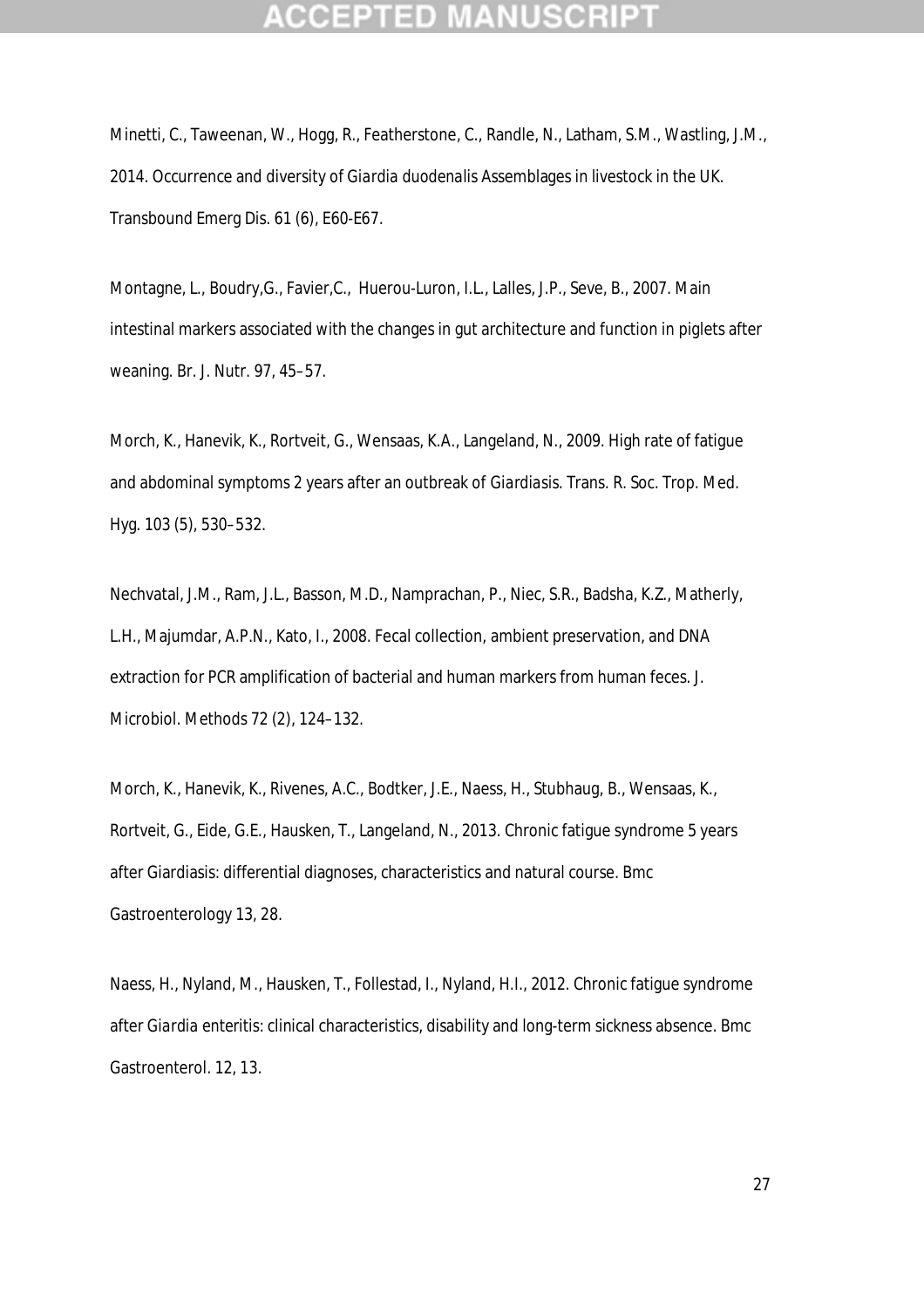Nemejc, K., Sak, B., Kvetonova, D., Kernerova, N., Rost, M., Cama, V.A., Kváč, M., 2013. Occurrence of *Cryptosporidium suis* and *Cryptosporidium scrofarum* on commercial swine farms in the Czech Republic and its associations with age and husbandry practices. Parasitol. Res. 112 (3), 1143–1154.

Nguyen, S.T., Fukuda, Y., Tada, C., Sato, R., Huynh, V.V., Nguyen, D.T., Nakai, Y., 2013. Molecular characterization of *Cryptosporidium* in pigs in central Vietnam. Parasitol. Res. 112 (1), 187–192.

Nguyen, S.T., Honma, H., Geurden, T., Ikarash, M., Fukuda, Y., Huynh, V.V., Nguyen, D.T., Nakai, Y., 2012. Prevalence and risk factors associated with *Cryptosporidium* oocysts shedding in pigs in Central Vietnam. Res. Vet. Sci. 93 (2), 848–852.

Nielsen, L.B. and Norgaard, N., 2010. Danish pig Research Center, 2010. Annual Report 2010. Pig Research Centre, Danish Agriculture and Food Council search Centre. Copenhagen, Denmark

O'Handley, R.M., Cockwill, C., McAllister, T.A., Jelinski, M., Morck, D.W., Olson, M.E., 1999. Duration of naturally acquired giardiosis and cryptosporidiosis in dairy calves and their association with diarrhea. J. Am. Vet. Med. Assoc. 214 (3), 391-396.

Olson, M.E., Goh, J., Phillips, M., Guselle, N., McAllister, T.A., 1999. *Giardia* cyst and *Cryptosporidium* oocyst survival in water, soil, and cattle feces. J Environ. Qual. 28 (6), 1991– 1996.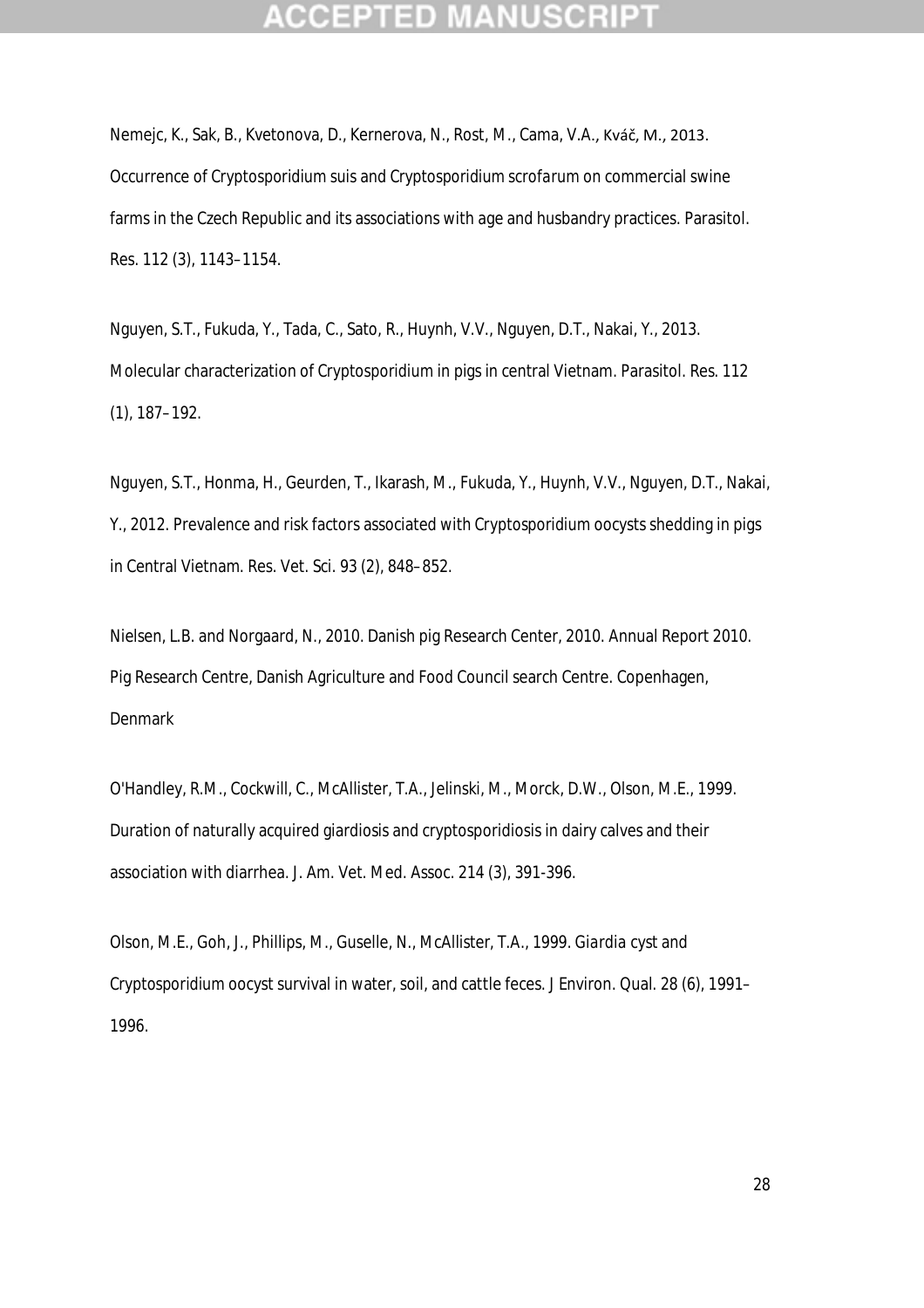Petersen, H.H., Enemark, H.L., Olsen, A., Amin, M.G., Dalsgaard, A., 2012. Transport of *Cryptosporidium parvum* oocysts in soil columns following applications of raw and separated liquid slurries. Appl. Environ. Microbiol. 78 (17), 5994–6000.

Quilez, J., SanchezAcedo, C., delCacho, E., Clavel, A., Causape, A.C., 1996. Prevalence of *Cryptosporidium* and *Giardia* infections in cattle in Aragon (northeastern Spain). Vet. Parasitol. 66 (3–4), 139–146.

Raskova, V., Kvetonova, D., Sak, B., McEvoy, J., Edwinson, A., Stenger, B., Kvac, M., 2013. Human cryptosporidiosis caused by *Cryptosporidium tyzzeri* and *C. parvum* isolates presumably transmitted from wild Mice. J. Clin. Microbiol. 51 (1), 360-362.

Robertson, L.J., Campbell, A.T., Smith, H.V., 1992. Survival of *Cryptosporidium parvum* oocysts under various environmental pressures. Appl. Environ. Microbiol. 58, 3494–3500.

Ryan, U.M., Samarasinghe, B., Read, C., Buddle, J.R., Robertson, I.D., Thompson, R.C., 2003. Identification of a novel *Cryptosporidium* genotype in pigs. Appl. Environ. Microbiol. 69, 3970– 3974.

Santín, M., Trout, J.M., Fayer, R., 2007. Prevalence and molecular characterization of *Cryptosporidium* and *Giardia* species and genotypes in sheep in Maryland. Vet Parasitol. 146  $(1-2)$ ,  $17-24$ .

Serup, T., 2010. Svinehåndbog. Landbrugsinfo, Knowledge Centre for agriculture, Denmark.

Silverlås, C., Blanco-Penedo, I., 2013. *Cryptosporidium* spp. in calves and cows from organic and conventional dairy herds. Epidemiol. Infect. 141(3), 529–539.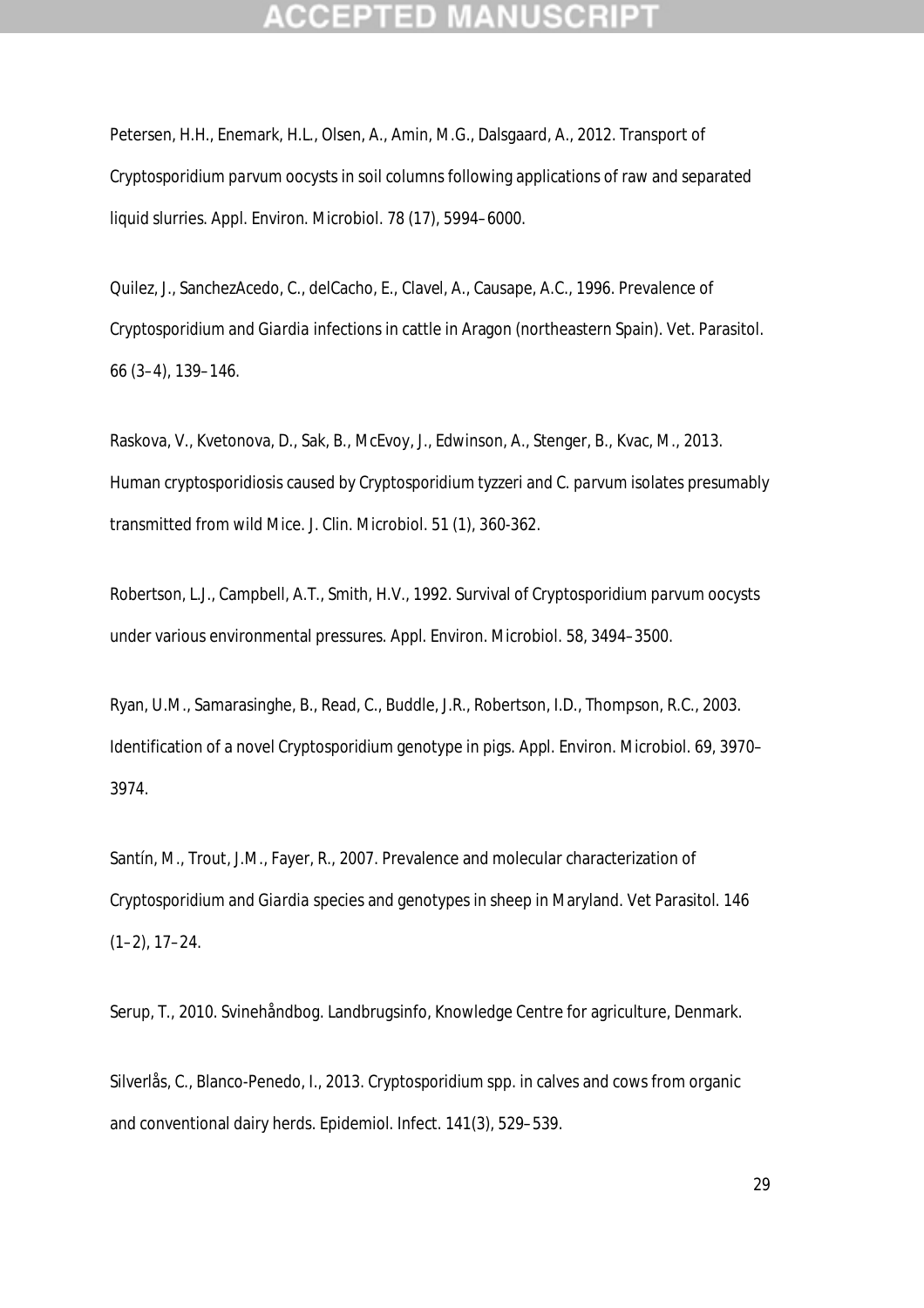Siwila, J., Mwape, K.E., 2012. Prevalence of *Cryptosporidium* spp. and *Giardia duodenalis* in pigs in Lusaka, Zambia. Onderstepoort J. Vet. Res. 79 (1), E1–5.

Sprong, H., Caccio, S.M., van der Giessen, J.W.B., ZOOPNET Network & Partners, 2009. Identification of zoonotic genotypes of *Giardia duodenalis*. PLoS Negl Trop Dis. 3 (12), e558.

Suarez-Luengas, L., Clavel, A., Quilez, J., Pilar Goni-Cepero, M., Torres, E., Sanchez-Acedo, C., del Cacho, E., 2007. Molecular characterization of *Cryptosporidium* isolates from pigs in Zaragoza (northeastern Spain). Vet. Parasitol. 148 (3–4), 231–235.

Sweeny, J.P., Ryan, U.M., Robertson, I.D., Jacobson, C. 2011. *Cryptosporidium* and *Giardia* associated with reduced lamb carcase productivity. Vet. Parasitol. 182 (2-4), 127–139.

Tamura, K., Stecher, G., Peterson, D., Filipski, A. Kumar, S., 2013. MEGA6: molecular evolutionary genetics analysis version 6.0. Mol Biol Evol. 30, 2725–2729.

Tanriverdi, S., Arslan, M.O., Akiyoshi, D.E., Tzipori, S., Widmer, G., 2003. Identification of genotypically mixed *Cryptosporidium parvum* populations in humans and calves. Mol. Biochem. Parasitol. 130 (1), 13–22.

Tate, K.W., Atwill, E.R., George, M.R., McDougald, M.K., Larsen, R.E., 2000. *Cryptosporidium parvum* transport from cattle fecal deposits on California rangelands. J Range Manage. 53 (3), 295–299.

Thurston-Enriquez, J.A., Gilley, J.E., Eghball, B., 2005. Microbial quality of runoff following land application of cattle manure and swine slurry. J Water. Health. 3 (2), 157–171.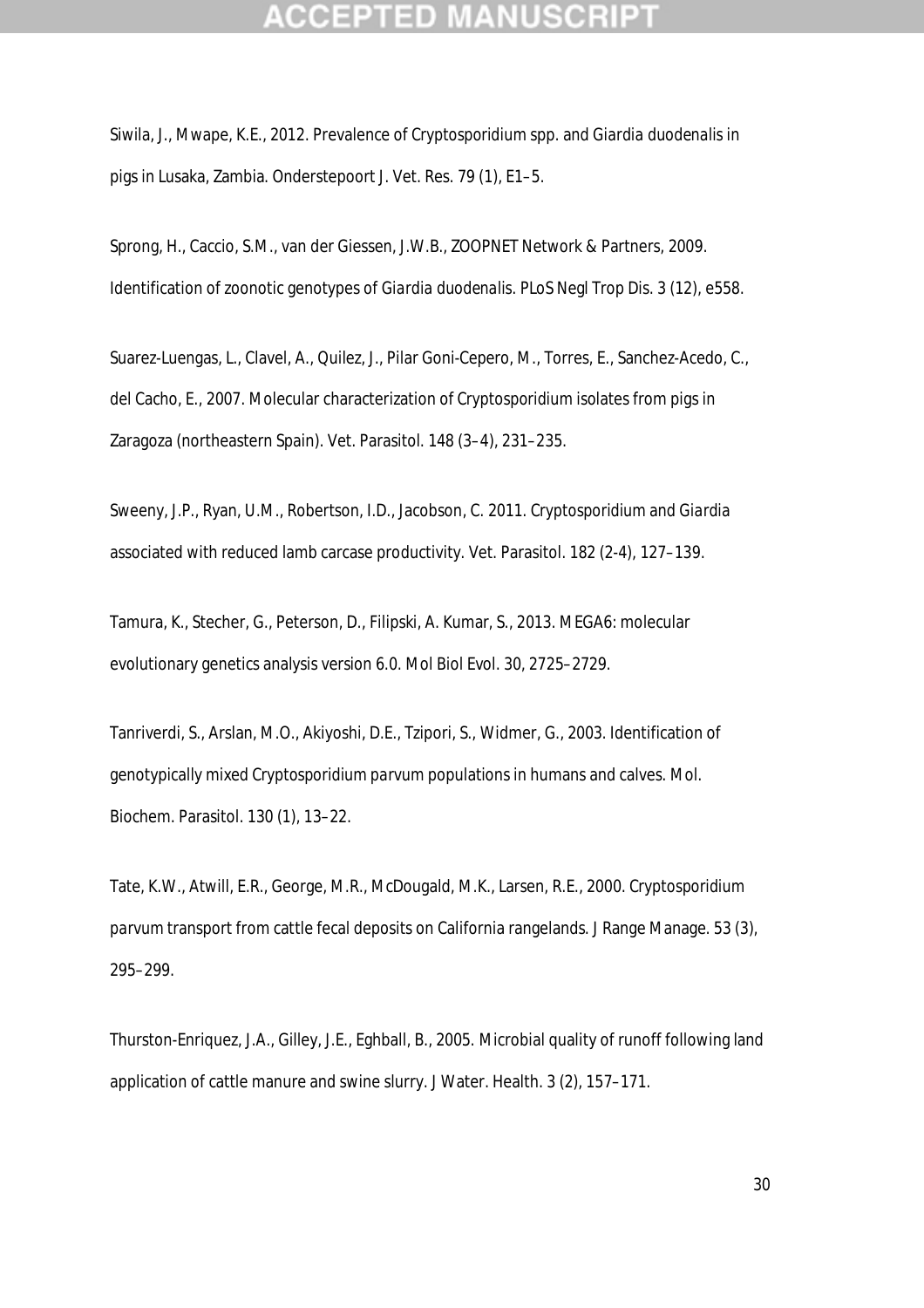Tzipori, S., Smith, M., Makin, T., Halpin, C., 1982. Enterocolitis in piglets caused by *Cryptosporidium* sp. purified from calf faeces. Vet. Parasitol. 11 (2–3), 121–126.

Vitovec, J., Hamadejova, K., Landova, L., Kváč, M., Kvetonova, D., Sak, B., 2006. Prevalence and pathogenicity of *Cryptosporidium suis* in pre- and post-weaned pigs. J. Vet. Med. B Infect. Dis. Vet. Public Health 53 (5), 239–243.

Wang, L., Xiao, L., Duan, L., Ye, J., Guo, Y., Guo, M., Liu, L., Feng, Y., 2013. Concurrent infections of *Giardia duodenalis*, *Enterocytozoon bieneusi*, and *Clostridium difficile* in children during a cryptosporidiosis outbreak in a pediatric hospital in China. PLoS Negl Trop Dis. 7 (9), e2437.

Wilke, H., Robertson, L.J., 2009. Preservation of *Giardia* cysts in stool samples for subsequent PCR analysis. J. Microbiol. Methods 78 (3), 292-296.

Xiao, L., 1994. *Giardia* infection in farm-Animals. Parasitol. Today. 10 (11), 436–438.

Xiao, L., Herd, R.P., Rings, D.D., 1993. Concurrent infections of *Giardia* and *Cryptosporidium* on two Ohio farms with calf diarrhea. Vet. Parasitol. 51 (1–2), 41–48.

Xiao, L., Herd, R.P., 1994. Infection patterns of *Cryptosporidium* and *Giardia* in calves. Vet. Parasitol. 55 (3), 257–262.

Xiao, L., Bern, C., Arrowood, M., Sulaiman, I., Zhou, L., Kawai, V., Vivar, A., Lal, A.A., Gilman, R.H., 2002. Identification of the *Cryptosporidium* pig genotype in a human patient. J. Infect. Dis. 185 (12), 1846–1848.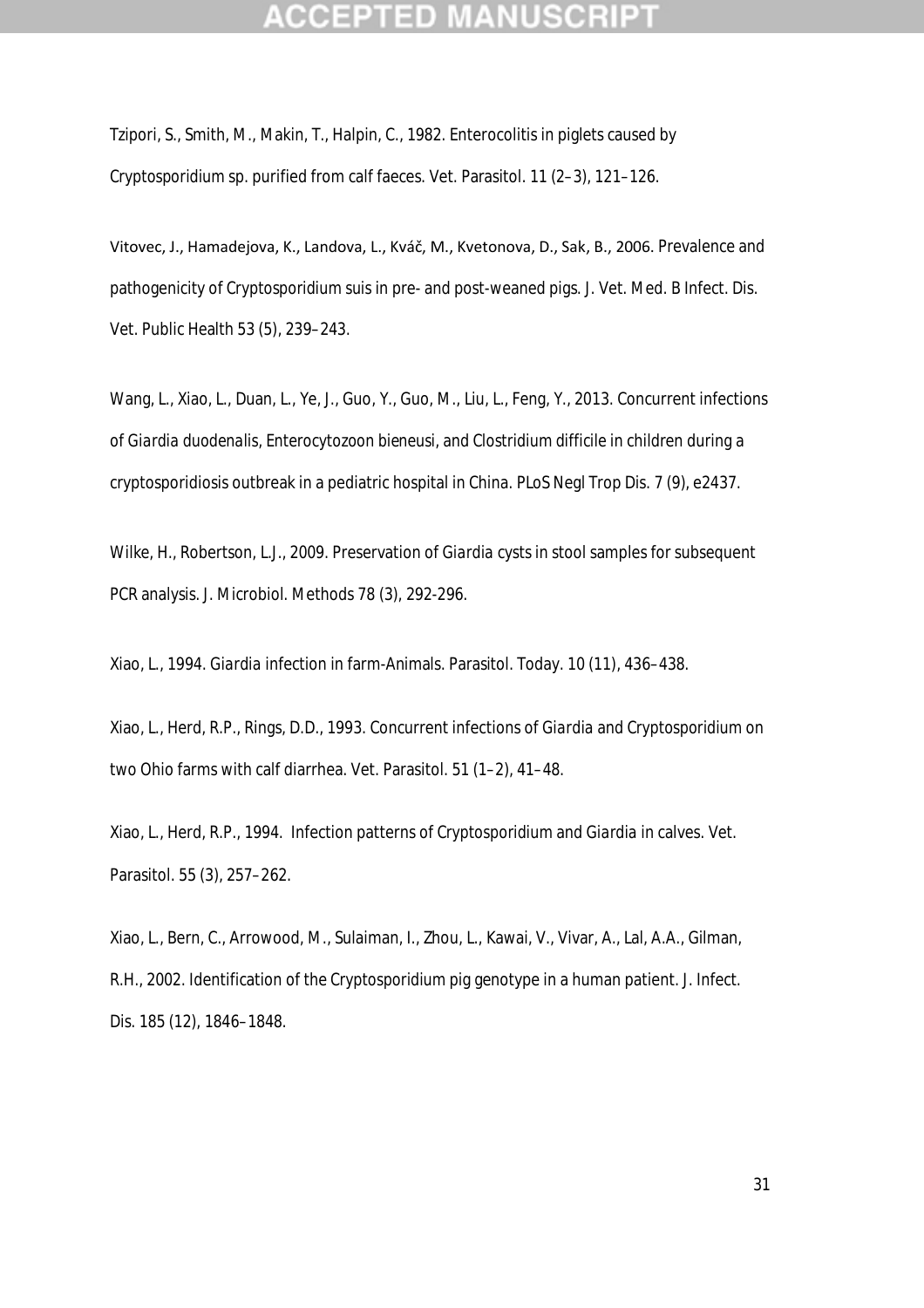Xiao, L.H., Moore, J.E., Ukoh, U., Gatei, W., Lowery, C.J., Murphy, T.M., Dooley, J.S.G., Millar, B.C., Rooney, P.J., Rao, J.R., 2006. Prevalence and identity of *Cryptosporidium* spp. in pig slurry. Appl. Environ. Microbiol. 72 (6), 4461–4463.

Yin J.H., Yuan Z.Y., Cai H.X., Shen Y.J., Jiang Y.Y., Zhang J., Wang Y.J., Cao J.P., 2013. Age-related infection with *Cryptosporidium* species and genotype in pigs in China. Biomed. Environ. Sci. 26 (6), 492–495.

Yui, T., Nakajima, T., Yamamoto, N., Kon, M., Abe, N., Matsubayashi, M., Shibahara, T., 2014. Age-related detection and molecular characterization of *Cryptosporidium suis* and *Cryptosporidium scrofarum* in pre- and post-weaned piglets and adult pigs in Japan. Parasitol. Res. 113 (1), 359–365.

Zhang, W., Yang, F., Liu, A., Wang, R., Zhang, L., Shen, Y., Cao, J., Ling, H., 2013. Prevalence and genetic characterizations of *Cryptosporidium* spp. in pre-weaned and post-weaned piglets in Heilongjiang Province, China. PLoS ONE 8 (7).

Zintl, A., Neville, D., Maguire, D., Fanning, S., Mulcahy, G., Smith, H.V., De Waal, T., 2007. Prevalence of *Cryptosporidium* species in intensively farmed pigs in Ireland. Parasitology. 134, 1575–1582.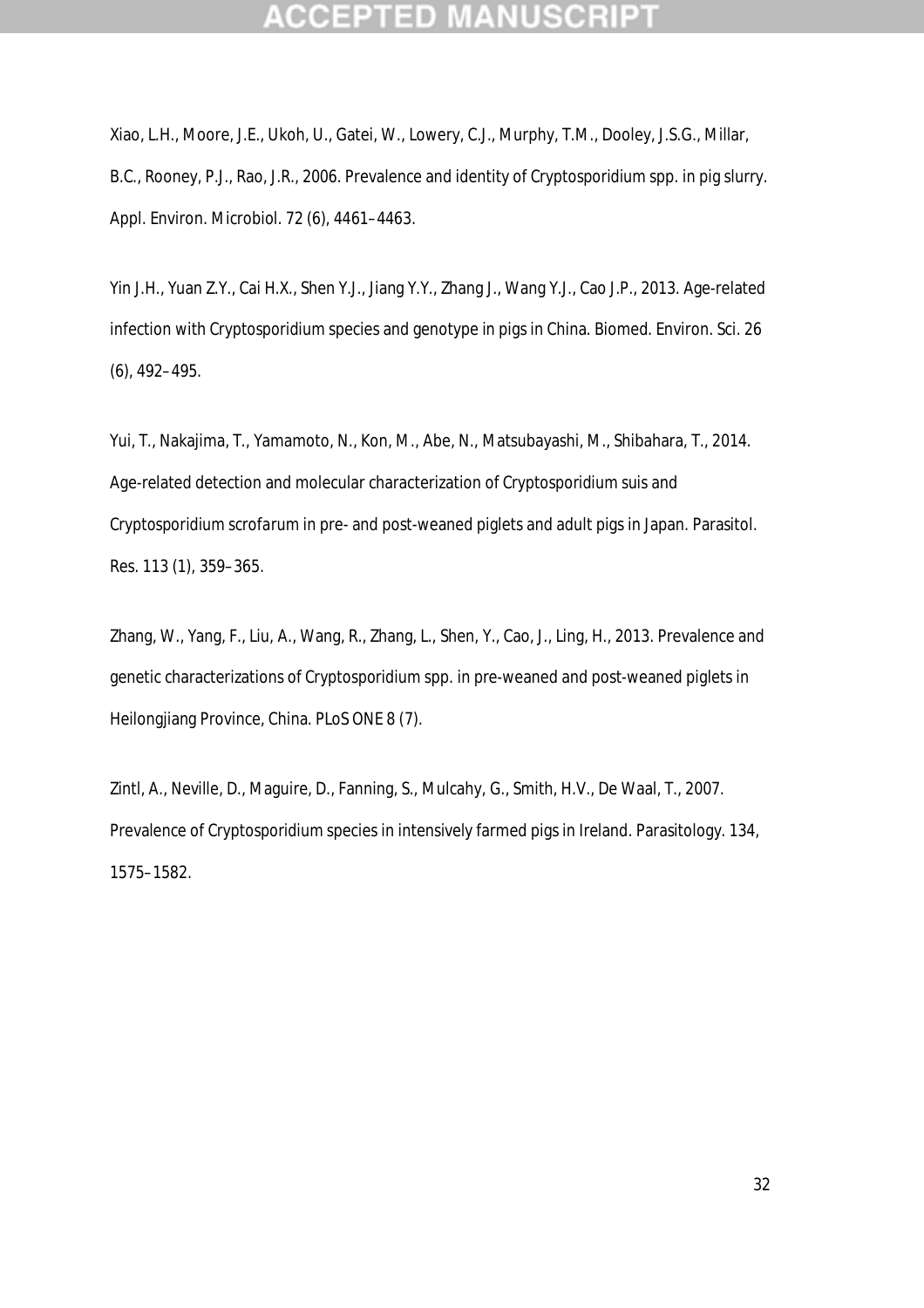## **CCEPTED**

## Figure captions:

**Figure 1**: Intensity of infection in organic pigs naturally mono-infected with *Cryptosporidium* (n=280) and *Giardia* (n=50), or dual-infected with both parasites (n=70). Mean ± SEM (oo- )cysts per gram of faeces (OPG/CPG) per age-group. Based only on data from positive animals and merged across four seasons in a year. Please note the different scales on the Y-axes.

**Figure 2:** Phylogenetic relationships of porcine *Cryptosporidium* isolates inferred by Neighbour Joining analysis of 18S rRNA partial nucleotide sequences (628 base pairs in the final dataset). Percentage bootstrap support from 1,000 replicate samples is indicated at the left of each node. Accession numbers are shown in parentheses. The scale bar indicates 0.02 nucleotide substitution/site.

**Figure 3:** Phylogenetic relationships of porcine *Cryptosporidium* isolates inferred by Neighbour Joining analysis of partial nucleotide sequences of the *hsp70* gene (268 base pairs in the final dataset). Percentage bootstrap support from 1,000 replicate samples is indicated at the left of each node. Accession numbers are shown in parentheses. The scale bare indicate 0.02 nucleotide substitution/site.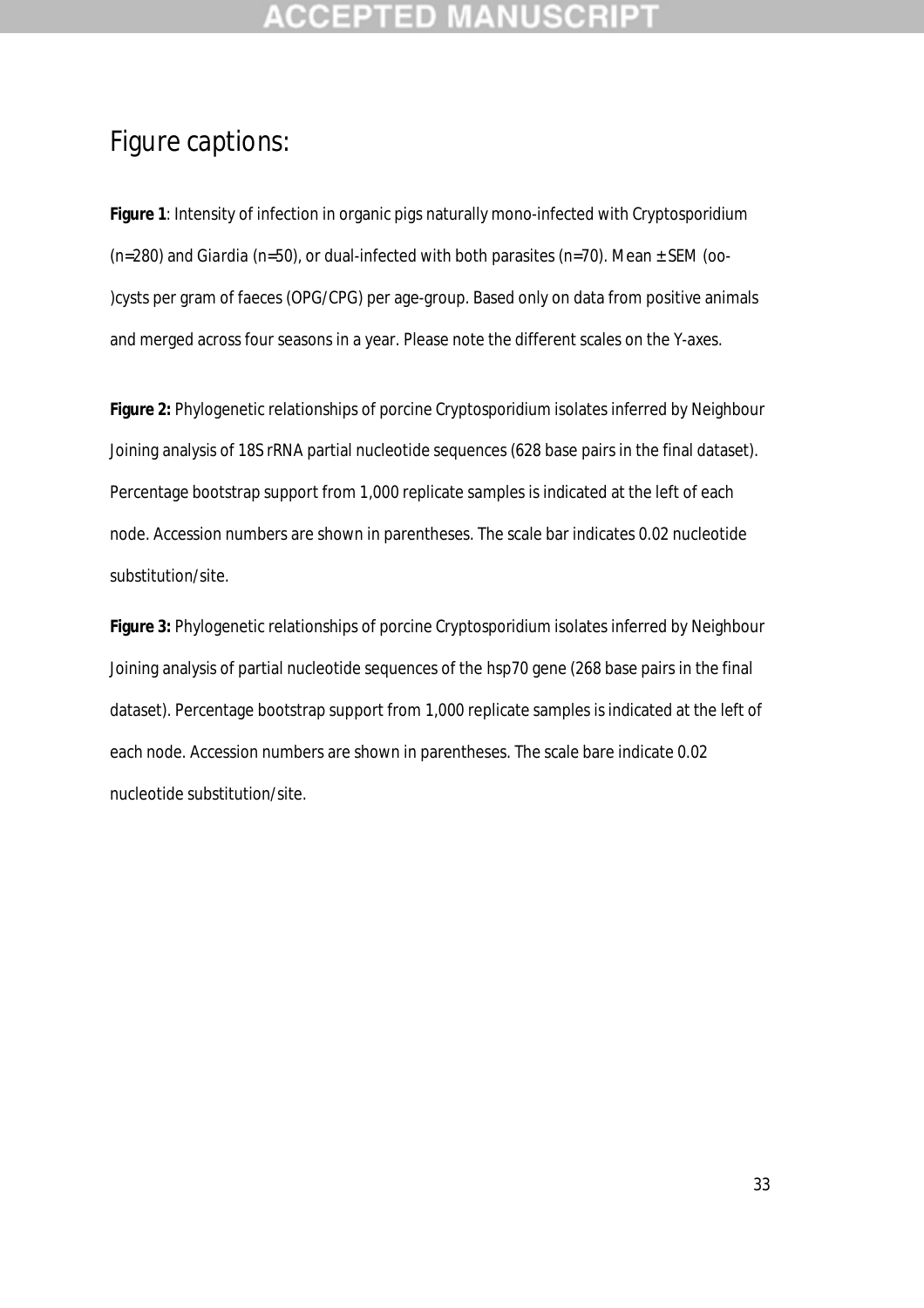|        | Total                                                          | Piglets    |           |            | Starter pigs |            | Fatteners | Sows       | Total number |                          |
|--------|----------------------------------------------------------------|------------|-----------|------------|--------------|------------|-----------|------------|--------------|--------------------------|
|        | number<br>of tested<br>pigs                                    | Positive/n | Prev. (%) | Positive/n | Prev. (%)    | Positive/n | Prev. (%) | Positive/n | Prev. (%)    | of positive<br>pigs. (%) |
|        | Cryptosporidium infection (combined dual- and mono-infections) |            |           |            |              |            |           |            |              |                          |
| Total  | 856                                                            | 81/152     | 53.3      | 169/234    | 72.2         | 93/230     | 40.4      | 7/240      | 2.9          | 350 (40.9)               |
| Farm 1 | 273                                                            | 22/39      | 56.4      | 56/80      | 70.0         | 23/74      | 31.1      | 3/80       | 3.8          | 84 (30.8)                |
| Farm 2 | 291                                                            | 23/53      | 43.4      | 62/80      | 77.5         | 37/79      | 46.8      | 1/80       | 1.3          | 109 (37.5)               |
| Farm 3 | 292                                                            | 36/63      | 60.0      | 51/75      | 68.0         | 33/77      | 42.9      | 3/80       | 3.8          | 87 (29.8)                |
| Sept   | 226                                                            | 18/46      | 39.1      | 50/60      | 83.3         | 22/60      | 36.7      | 1/60       | 1.7          | 65 (28.8)                |
| Dec    | 206                                                            | 20/32      | 62.5      | 38/56      | 67.9         | 31/58      | 53.4      | 0/60       | 0.0          | 65(31.6)                 |
| Mar    | 214                                                            | 21/42      | 50.0      | 43/59      | 72.9         | 21/53      | 39.6      | 1/60       | 1.7          | 73 (34.1)                |
| June   | 210                                                            | 22/32      | 68.8      | 38/59      | 64.4         | 19/59      | 32.2      | 5/60       | 8.3          | 77 (36.7)                |
|        | Giardia infection (combined dual- and mono-infections)         |            |           |            |              |            |           |            |              |                          |
| Total  | 856                                                            | 3/152      | 2.0       | 64/234     | 27.4         | 41/230     | 17.8      | 12/240     | 5.0          | 120 (14.0)               |
| Farm 1 | 273                                                            | 2/39       | 5.1       | 19/80      | 23.8         | 12/74      | 16.2      | 7/80       | 8.8          | 20(7.3)                  |
| Farm 2 | 291                                                            | 0/53       | 0.0       | 8/80       | 10.1         | 9/79       | 11.4      | 0/80       | 0.0          | 3(1.0)                   |
| Farm 3 | 292                                                            | 1/60       | 1.7       | 37/75      | 49.3         | 20/77      | 26.0      | 5/80       | 6.3          | 27(9.2)                  |
| Sept   | 226                                                            | 0/46       | 0.0       | 19/60      | 31.7         | 20/60      | 33.3      | 2/60       | 3.3          | 15(6.6)                  |
| Dec    | 206                                                            | 1/32       | 3.1       | 24/56      | 42.9         | 10/58      | 17.2      | 2/60       | 3.3          | 13(6.3)                  |
| Mar    | 214                                                            | 2/42       | 4.8       | 13/59      | 22.0         | 6/53       | 11.3      | $5/60$     | 8.3          | 13(6.1)                  |
| June   | 210                                                            | 0/32       | 0.0       | 8/59       | 13.6         | 5/59       | 8.5       | 3/60       | 5.0          | 9(4.3)                   |

**Table 1: Seasonal- and age-related prevalence of** *Cryptosporidium* **and** *Giardia* **in mono-infected and dual-infected pigs determined by quantitative immuno-fluorescence microscopy of faecal samples from 856 pigs from three Danish organic pig farms, September 2011–June 2012.**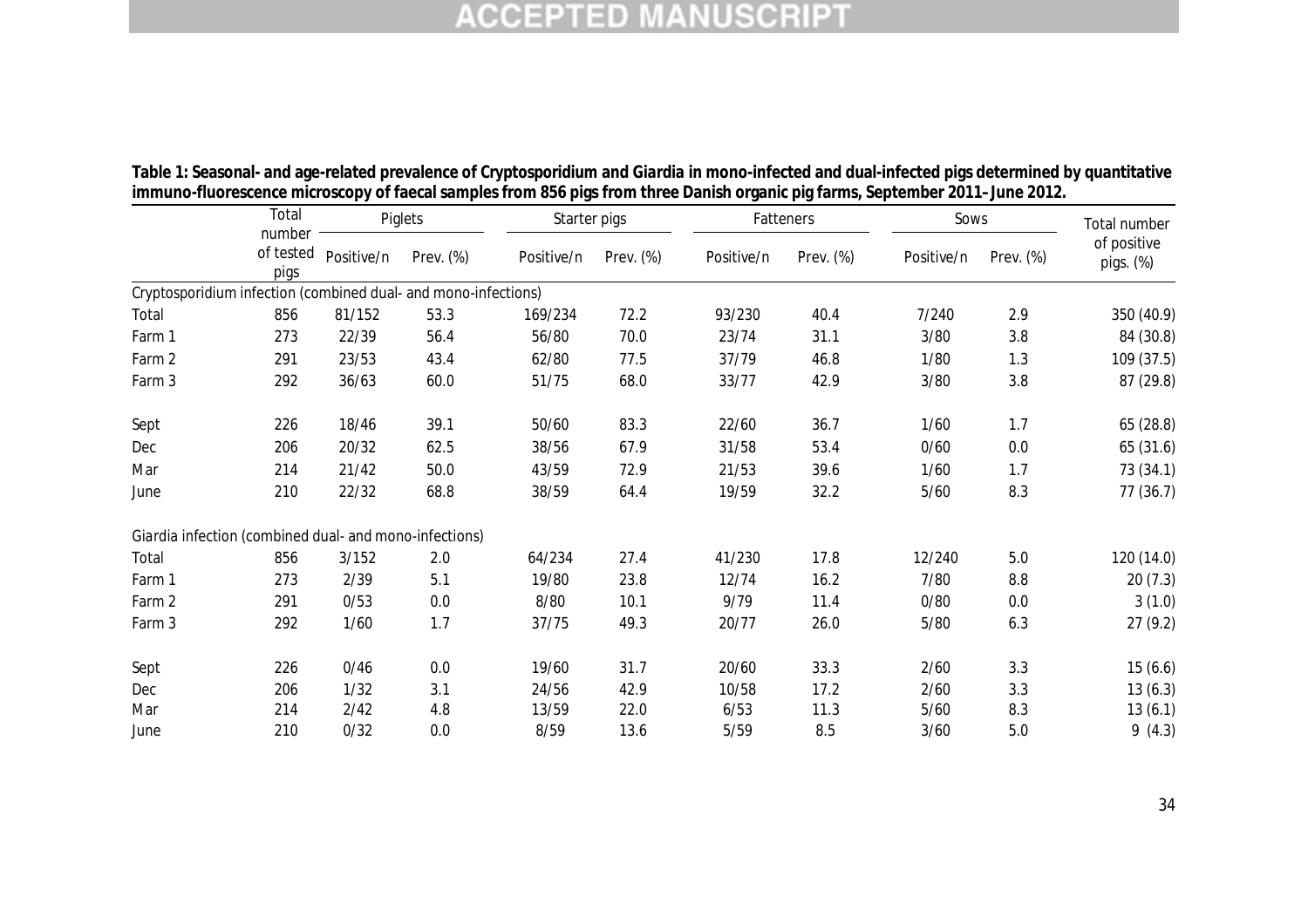| Mono-infection                         |     |        |      |         |      |        |      |        |     |            |
|----------------------------------------|-----|--------|------|---------|------|--------|------|--------|-----|------------|
| Cryptosporidium                        | 856 | 78/152 | 51.3 | 122/234 | 52.1 | 74/230 | 32.2 | 6/240  | 2.5 | 280 (32.7) |
| Giardia                                | 856 | 0/152  | 0.0  | 17/234  | 7.3  | 22/230 | 9.6  | 11/240 | 4.6 | 50(5.8)    |
| Cryptosporidium/Giardia dual-infection |     |        |      |         |      |        |      |        |     |            |
| Total                                  | 856 | 3/152  | 2.0  | 47/234  | 20.1 | 19/230 | 8.3  | 1/240  | 0.4 | 70(8.2)    |
| Farm 1                                 | 273 | 2/39   | 5.1  | 15/80   | 18.8 | 2/74   | 2.7  | 1/80   | 1.3 | 20(7.3)    |
| Farm 2                                 | 291 | 0/53   | 0.0  | 7/80    | 8.8  | 7/79   | 8.9  | 0/80   | 0.0 | 14(4.8)    |
| Farm 3                                 | 292 | 1/60   | 1.7  | 25/75   | 33.3 | 10/77  | 13.0 | 0/80   | 0.0 | 36(12.3)   |
| Sept                                   | 226 | 0/46   | 0.0  | 17/60   | 28.3 | 9/60   | 15.0 | 0/60   | 0.0 | 26(11.5)   |
| Dec                                    | 206 | 1/32   | 3.1  | 16/56   | 28.6 | 7/58   | 12.1 | 0/60   | 0.0 | 24 (11.7)  |
| Mar                                    | 214 | 2/42   | 4.8  | 9/59    | 15.3 | 1/53   | 1.9  | 1/60   | 1.7 | 13(6.1)    |
| June                                   | 210 | 0/32   | 0.0  | 5/59    | 8.5  | 2/59   | 3.4  | 0/60   | 0.0 | 7(3.3)     |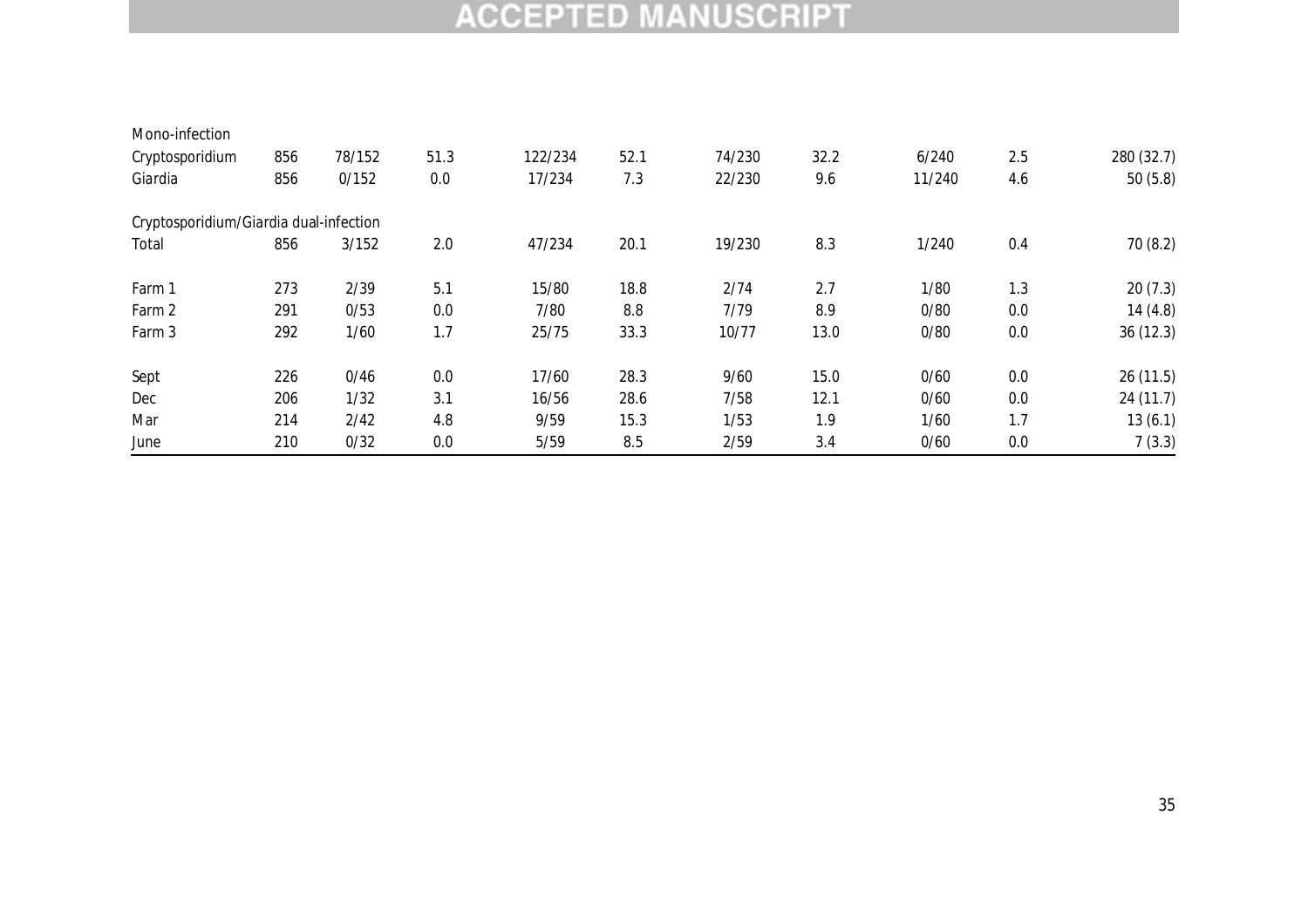|           | Piglets                                      |                      | Starter pigs (%)                           |                                       | Fatteners (%)                         |                                | Sows $(\%)$ |              | Total                                 |                                              |
|-----------|----------------------------------------------|----------------------|--------------------------------------------|---------------------------------------|---------------------------------------|--------------------------------|-------------|--------------|---------------------------------------|----------------------------------------------|
|           | C. suis                                      | C. scrofarum         | C. suis                                    | C. scrofarum                          | C. suis                               | C. scrofarum                   | C. suis     | C. scrofarum | C. suis                               | C. scrofarum                                 |
| Mean OPG  | 513,919                                      | $1.21 \times 10^{6}$ | 38,053                                     | 47.867                                | 2,667                                 | 8,222                          |             |              | 351.035                               | 54,848                                       |
| Min – Max | $3,9 \times 10^{4} -$<br>$1.6 \times 10^{6}$ | $1.2 \times 10^6$    | $7.6 \times 10^3 -$<br>$9.3 \times 10^{4}$ | $1.0 \times 10^{4}$ –<br>9.4 x $10^4$ | 2.4 x $10^3$ –<br>$3.2 \times 10^{3}$ | $600 -$<br>$3.5 \times 10^{4}$ |             |              | 2.4 x $10^3$ –<br>$1.6 \times 10^{6}$ | $0.6 \times 10^{3}$ –<br>$1.2 \times 10^{6}$ |

**Table 2:** Age-related **oocyst excretion of** *Cryptosporidium* **species in pigs from three Danish, organic pig farms, September 2011–June 2012.**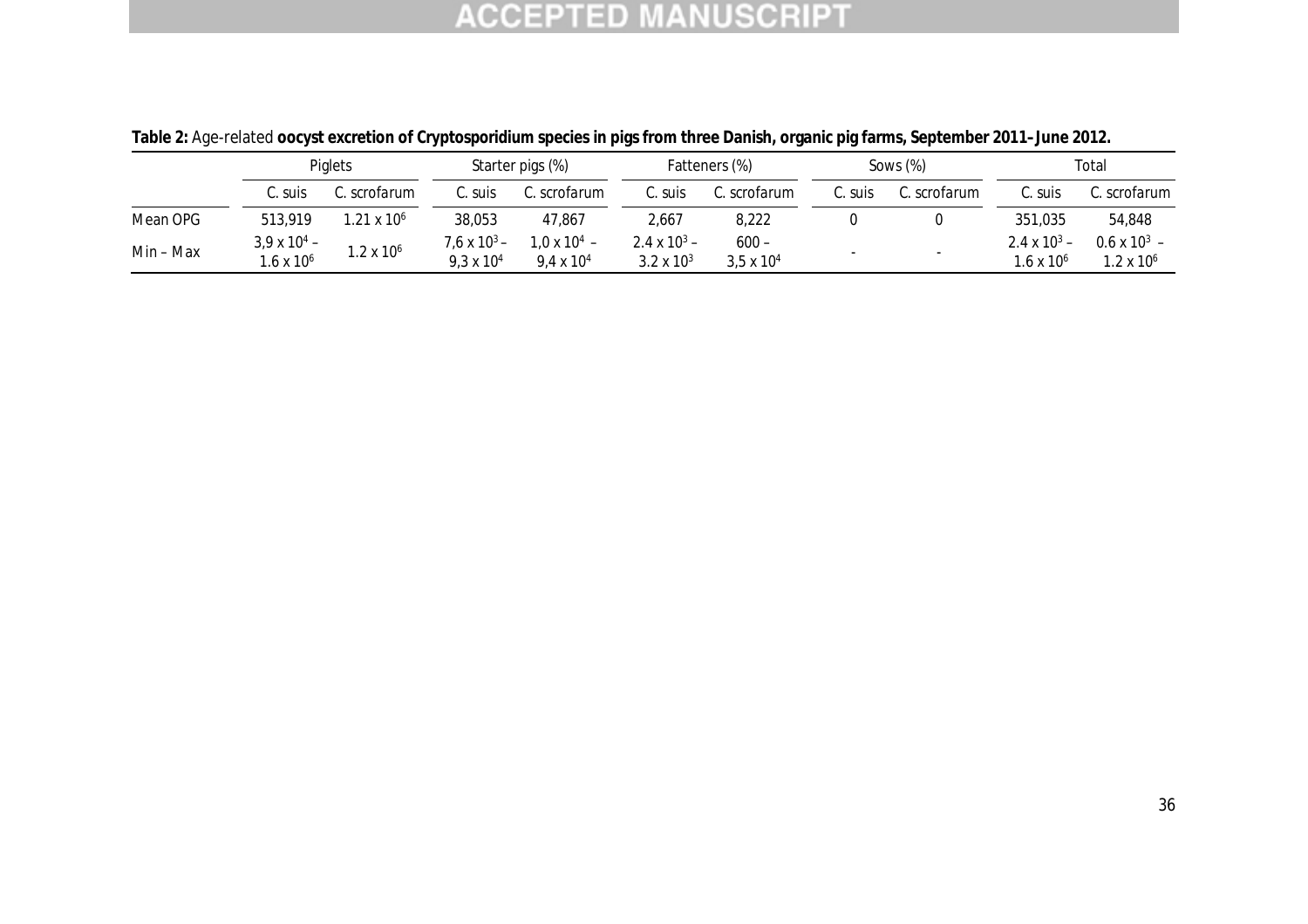|        |       | Piglets (%) |              | Starter pigs (%) |              | Fatteners (%) |              | Sows $(\%)$ |              | Total number of positive pigs (%) |          |              |
|--------|-------|-------------|--------------|------------------|--------------|---------------|--------------|-------------|--------------|-----------------------------------|----------|--------------|
|        | $n^a$ | C. suis     | C. scrofarum | C. suis          | C. scrofarum | C. suis       | C. scrofarum | C. suis     | C. scrofarum | Total <sup>b</sup>                | C. suis  | C. scrofarum |
| Total  | 75    | 12 (92.3)   | 1(7.7)       | 3(13.6)          | 19 (86.4)    | 3(14.3)       | 18 (85.7)    | $\pmb{0}$   | $\mathbf 0$  | 56 (74.7)                         | 18(32.1) | 38 (67.9)    |
| Farm 1 | 25    | 6           | $\mathbf 0$  | $\boldsymbol{0}$ | 6            | 0             | 6            | 0           | 0            | 18 (72.0)                         | 6(33.3)  | 12(66.7)     |
| Farm 2 | 24    | 2           | $\mathbf 0$  |                  |              |               | 6            | 0           | $\mathbf 0$  | 17(70.8)                          | 4(23.5)  | 13(76.6)     |
| Farm 3 | 26    | 4           |              | 2                | 6            | 2             | 6            | 0           | 0            | 21(80.8)                          | 8(38.1)  | 13 (61.9)    |
| Sept   | 19    | 5           | $\mathbf 0$  |                  | 4            | 0             | 6            | 0           | 0            | 16 (84.2)                         | 6(37.5)  | 10(62.5)     |
| Dec    | 16    | 0           |              | $\mathbf 0$      | 6            | 2             | 3            | 0           | 0            | 12(75.0)                          | 2(16.7)  | 10(83.3)     |
| Mar    | 18    | 3           | $\mathbf 0$  | $\Omega$         | 6            |               | 4            | 0           | 0            | 14 (77.8)                         | 4(28.6)  | 10(71.4)     |
| June   | 22    | 4           | $\mathbf 0$  | 2                | 3            | 0             | 5            | 0           | $\Omega$     | 14(63.6)                          | 6(42.9)  | 8(57.1)      |

**Table 3:** Seasonal- and age-related prevalence of *Cryptosporidium* **species in pigs, based on molecular analyses of 75** *Cryptosporidium* **isolates from three Danish, organic pig farms, September 2011–June 2012.**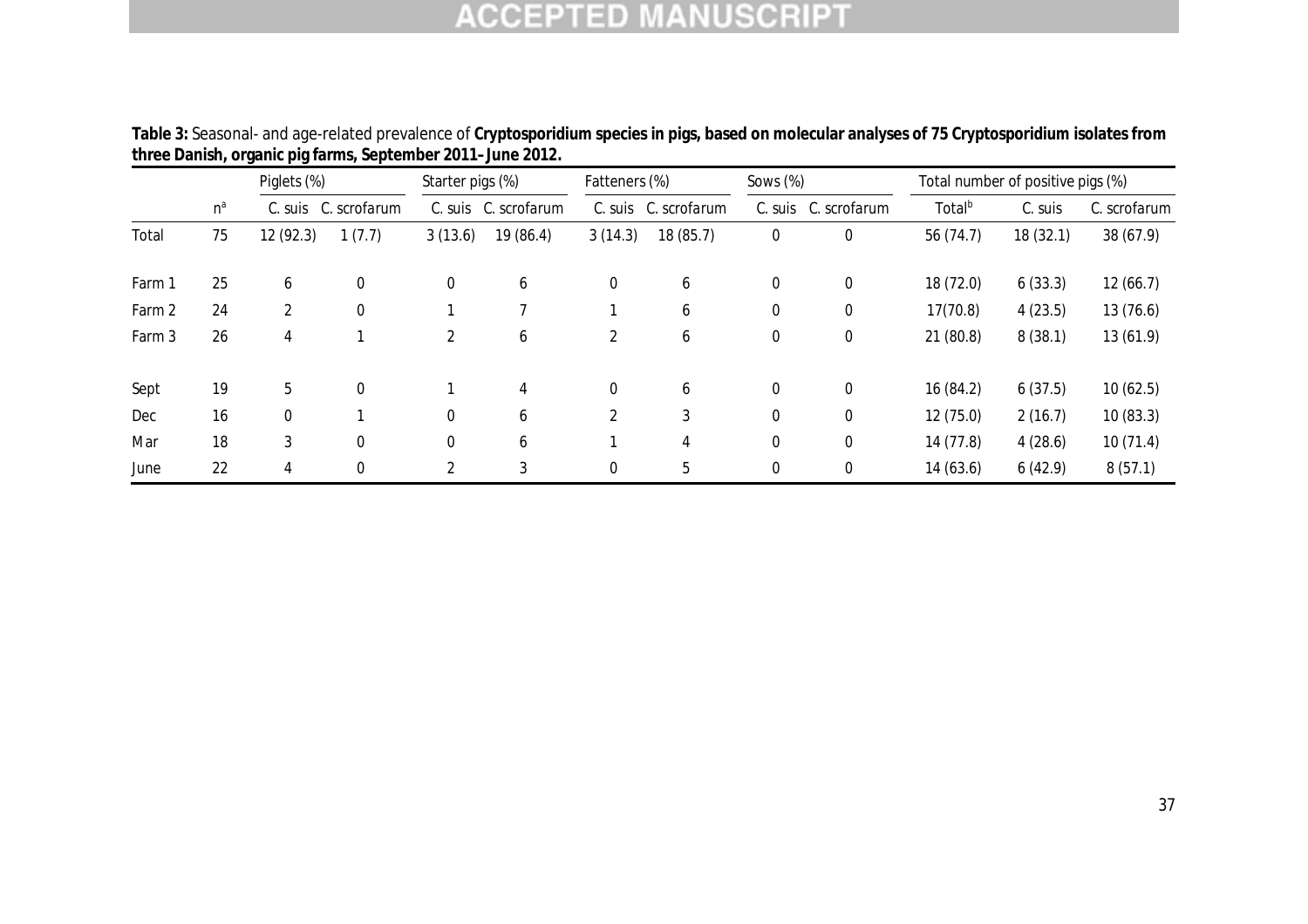|        | Piglets |              |                  | Starter pigs   |             | Fatteners   |            |                  |             | Total number of pos. animals (%) |          |            |
|--------|---------|--------------|------------------|----------------|-------------|-------------|------------|------------------|-------------|----------------------------------|----------|------------|
|        |         | Assemblage   |                  | Assemblage     |             |             | Assemblage |                  | Assemblage  |                                  |          | Assemblage |
|        | n       |              | Α                | E.             | A           |             | Α          | E                | Α           |                                  |          | A          |
| Total  | 67      | $\Omega$     | $\boldsymbol{0}$ | 9              | 1           |             |            |                  | $\mathbf 0$ | 13 (19.4)                        | 11(84.6) | 2(15.4)    |
| Farm 1 | 25      | $\Omega$     | 0                | 3              | $\mathbf 0$ | $\Omega$    | 0          |                  | $\mathbf 0$ | 4(16.0)                          | 4(100)   | 0(0.0)     |
| Farm 2 | 13      | 0            | 0                |                |             | 0           | 0          | $\pmb{0}$        | $\pmb{0}$   | 2(15.4)                          | 1(50.0)  | 1(50.0)    |
| Farm 3 | 29      | $\mathbf 0$  | $\boldsymbol{0}$ | 5              | $\mathbf 0$ |             |            | $\pmb{0}$        | $\pmb{0}$   | 7(24.1)                          | 6(85.7)  | 1(14.)     |
| Sept   | 18      | $\Omega$     | 0                | $\overline{2}$ | $\mathbf 0$ |             |            |                  | $\mathbf 0$ | 5(27.8)                          | 4(80.0)  | 1(20.0)    |
| Dec    | 18      | $\mathbf{0}$ | 0                | $\overline{2}$ | $\mathbf 0$ | $\Omega$    | 0          | $\mathbf 0$      | $\mathbf 0$ | 2(11.1)                          | 2(100)   | 0(0.0)     |
| Mar    | 17      | 0            | $\mathbf 0$      | 3              | $\mathbf 0$ | $\mathbf 0$ | 0          | $\boldsymbol{0}$ | $\pmb{0}$   | 3(21.4)                          | 3(100)   | 0(0.0)     |
| June   | 14      |              | 0                | 2              |             |             | 0          | 0                | 0           | 3(21.4)                          | 2(66.7)  | 1(33.3)    |

**Table 4: Seasonal and age-related prevalence of** *Giardia duodenalis* **Assemblages in pigs, based on molecular analyses of 67** *G. duodenalis* **isolates from three Danish, organic pig farms, September 2011–June 2012.**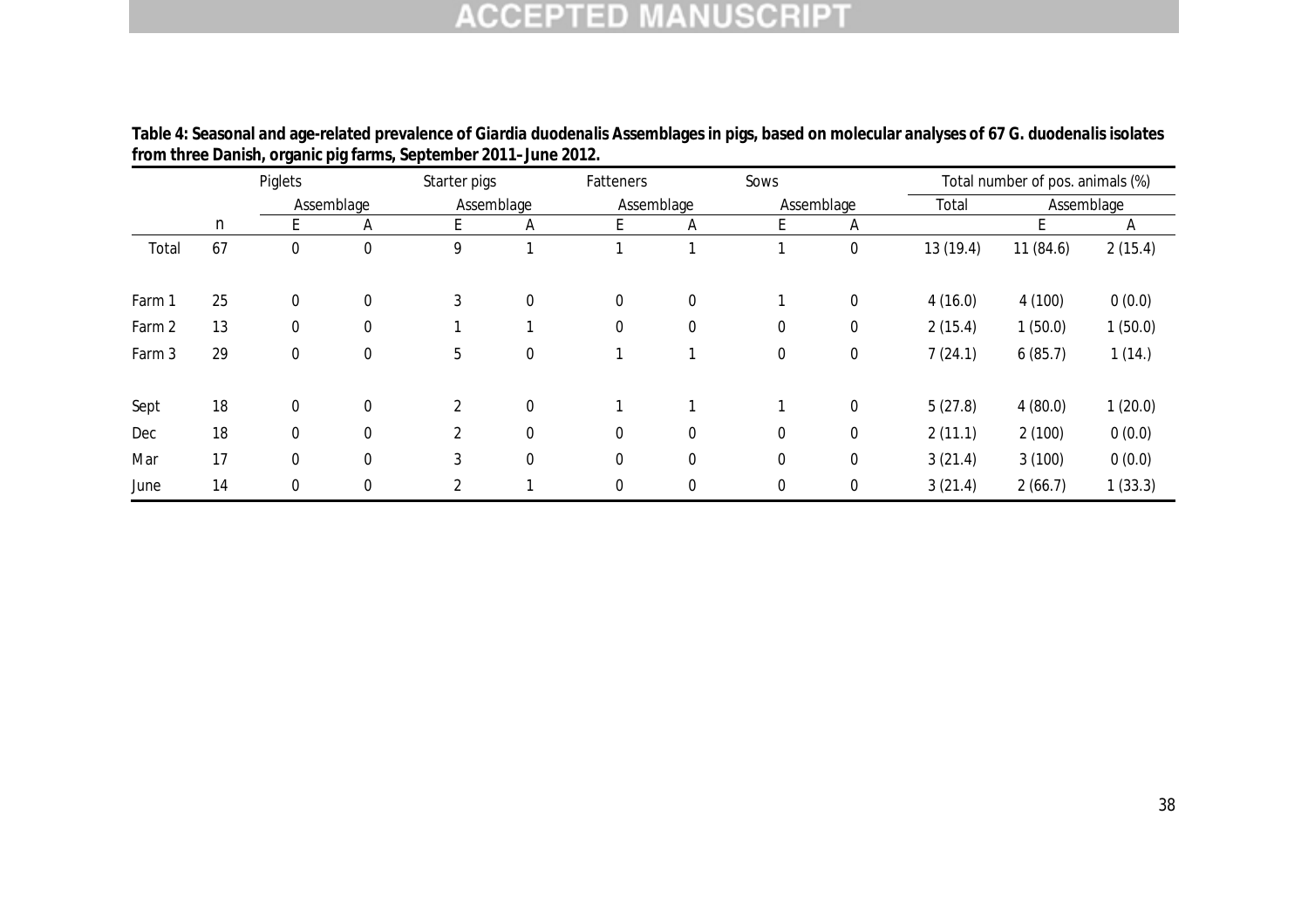

Fig. 1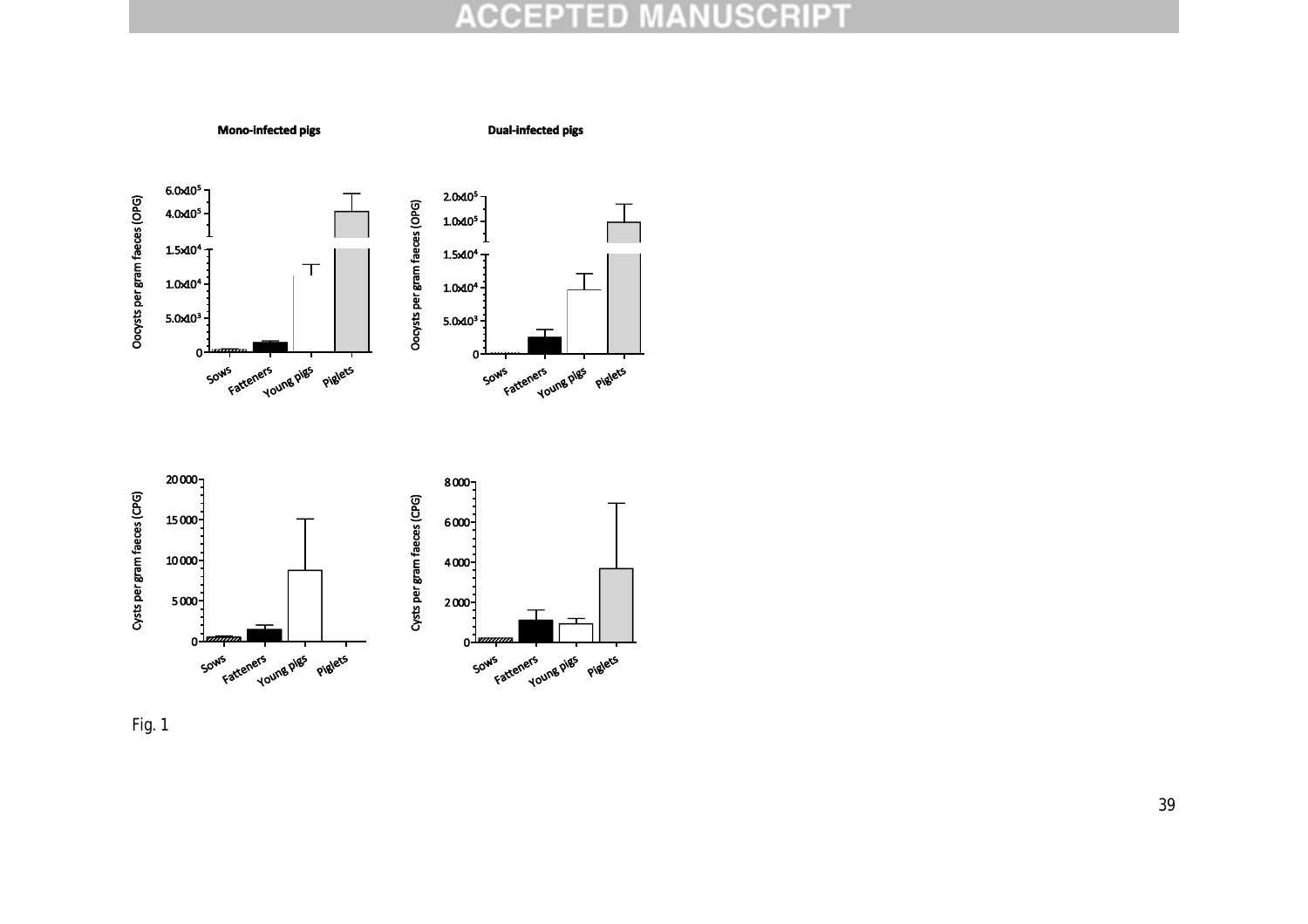